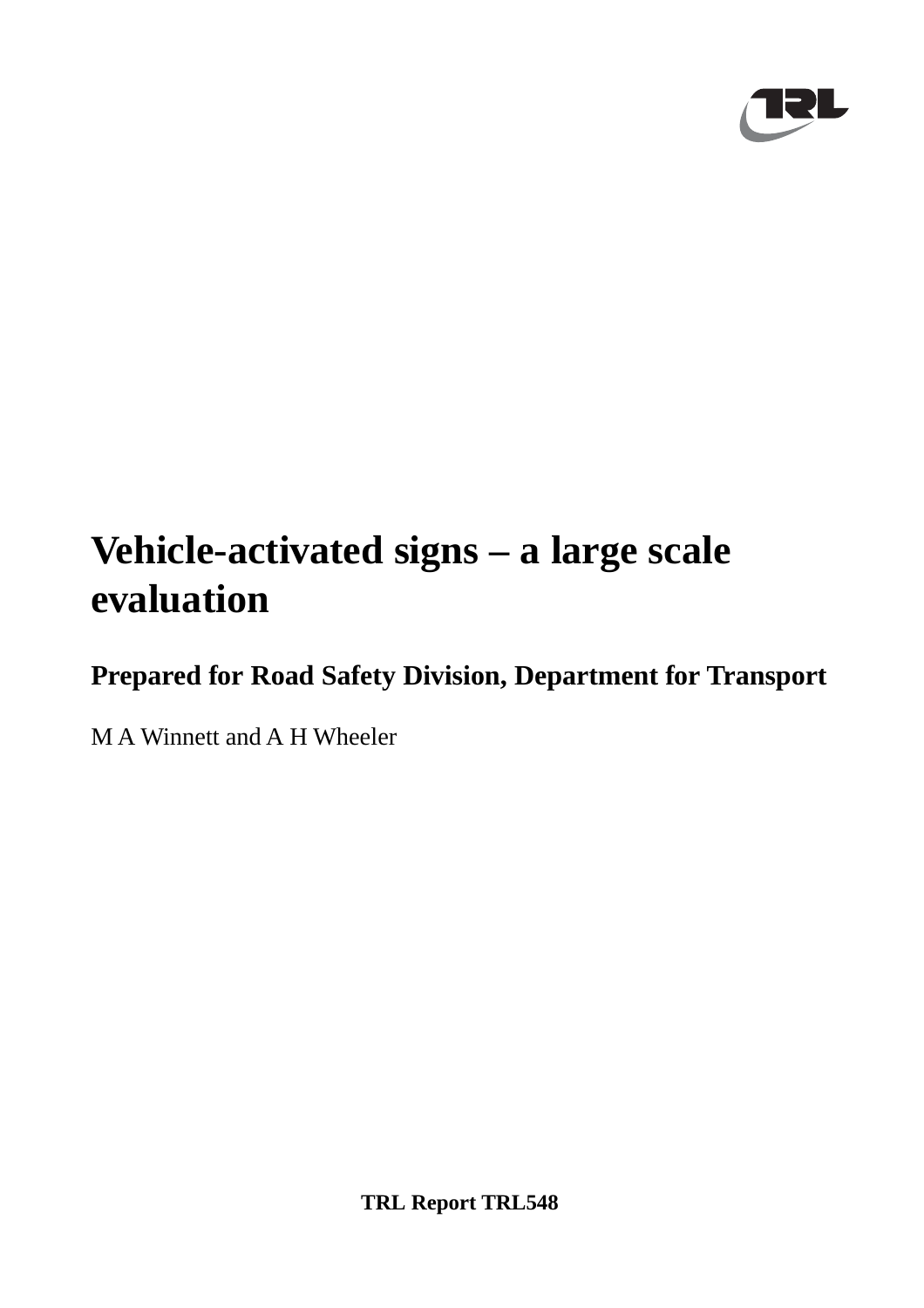First Published 2002 ISSN 0968-4107 **Copyright TRL Limited 2002.**

This report has been produced by TRL Limited, under/as part of a contract placed by the Department for Transport. Any views expressed in it are not necessarily those of the Department.

TRL is committed to optimising energy efficiency, reducing waste and promoting recycling and re-use. In support of these environmental goals, this report has been printed on recycled paper, comprising 100% post-consumer waste, manufactured using a TCF (totally chlorine free) process.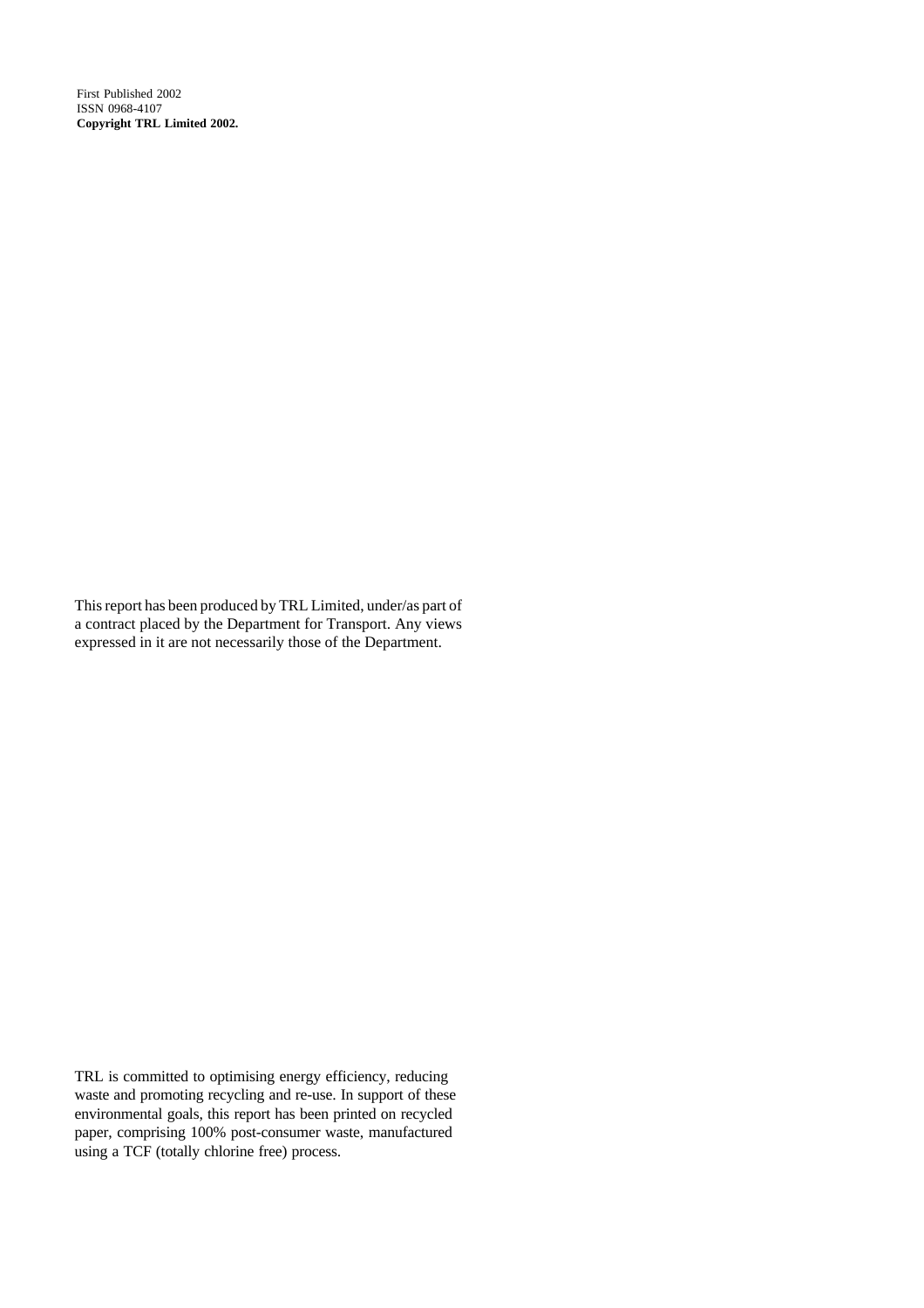## **CONTENTS**

| <b>Executive Summary</b>                           | 1  |
|----------------------------------------------------|----|
| 1 Introduction                                     | 3  |
| 2 Background                                       | 3  |
| 2.1 Early work on vehicle-activated signs          | 3  |
| 2.2 Further development of vehicle-activated signs | 4  |
| 3 Site selection and sign details                  | 6  |
| 3.1 Participating local authorities                | 6  |
| 3.2 Site selection criteria                        | 6  |
| 3.3 Types of sign used                             | 6  |
| 3.4 Sites selected                                 | 8  |
| 3.4.1 Norfolk                                      | 8  |
| 3.4.2 Wiltshire                                    | 8  |
| 3.4.3 West Sussex                                  | 8  |
| 3.4.4 Kent                                         | 8  |
| <b>4 Data collection</b>                           | 9  |
| 4.1 Speed data collection periods                  | 9  |
| 4.2 Sources of speed data                          | 9  |
| 4.3 Speed monitoring locations                     | 9  |
| 4.4 Accident data                                  | 10 |
| <b>5 Results</b>                                   | 10 |
| 5.1 Speed changes                                  | 10 |
| 5.1.1 Speed roundels                               | 10 |
| 5.1.2 Warning signs                                | 12 |
| 5.2 Accident changes                               | 14 |
| 5.2.1 Speed roundel signs                          | 14 |
| 5.2.2 Warning signs                                | 14 |
| 5.2.3 Safety camera repeater signs                 | 15 |
| 5.2.4 Detailed analysis of accident data           | 15 |
| <b>6 Public opinion surveys</b>                    | 15 |
| <b>7 Summary and conclusions</b>                   | 16 |
| 7.1 Effect on speeds and accidents                 | 17 |
| 7.2 Public opinion surveys                         | 17 |
| 7.3 Conclusions                                    | 17 |

Page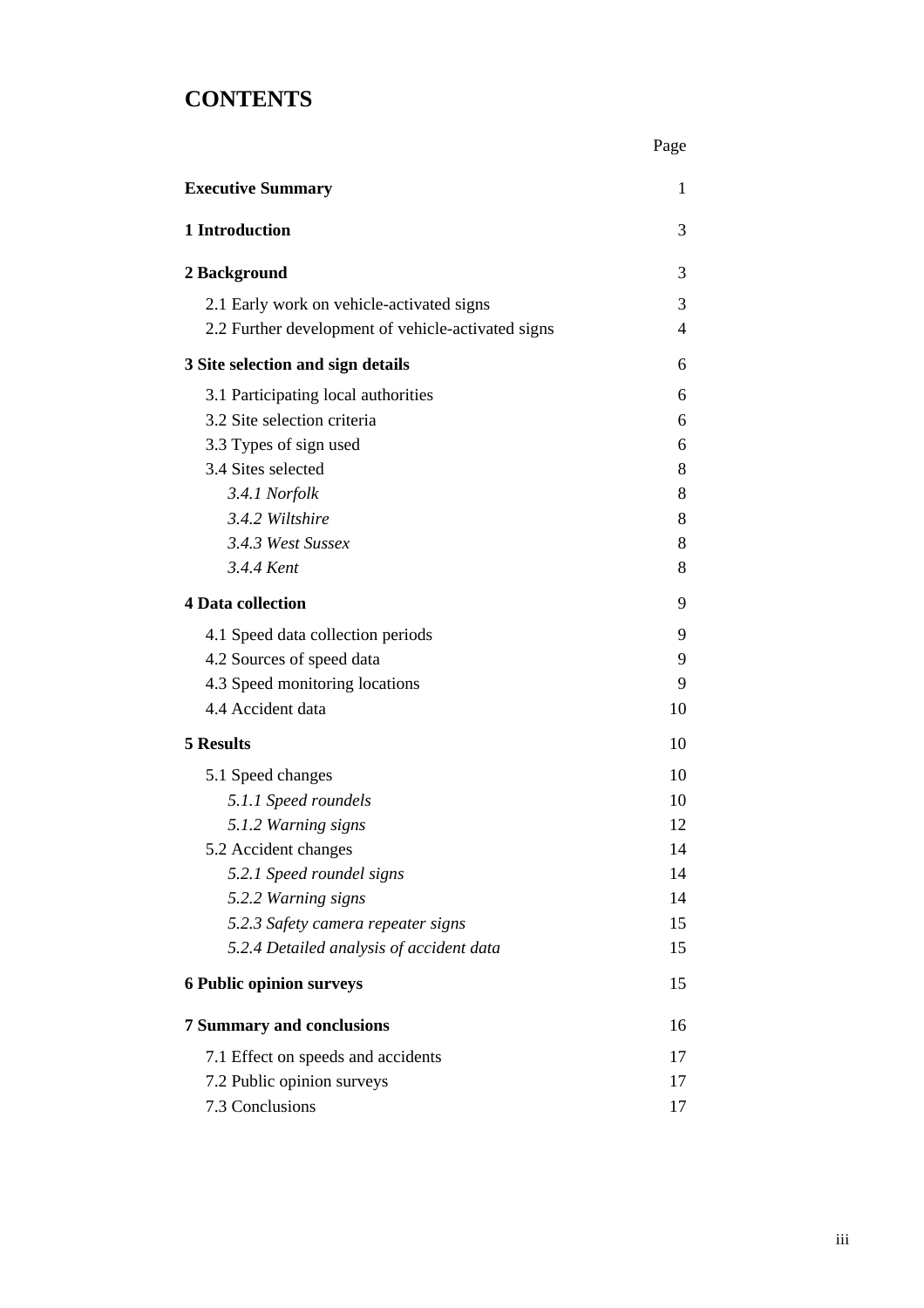## **Page**

| 8 Acknowledgements                                       | 17 |
|----------------------------------------------------------|----|
| <b>9 References</b>                                      | 18 |
| Appendix A: Location details of vehicle-activated signs  | 19 |
| <b>Appendix B: Monitoring loop locations (Norfolk)</b>   | 20 |
| <b>Appendix C: Detailed site results</b>                 | 21 |
| <b>Appendix D: Public opinion surveys</b>                | 26 |
| Appendix E: Guidelines for using vehicle-activated signs | 28 |
| <b>Abstract</b>                                          | 30 |
| <b>Related publications</b>                              | 30 |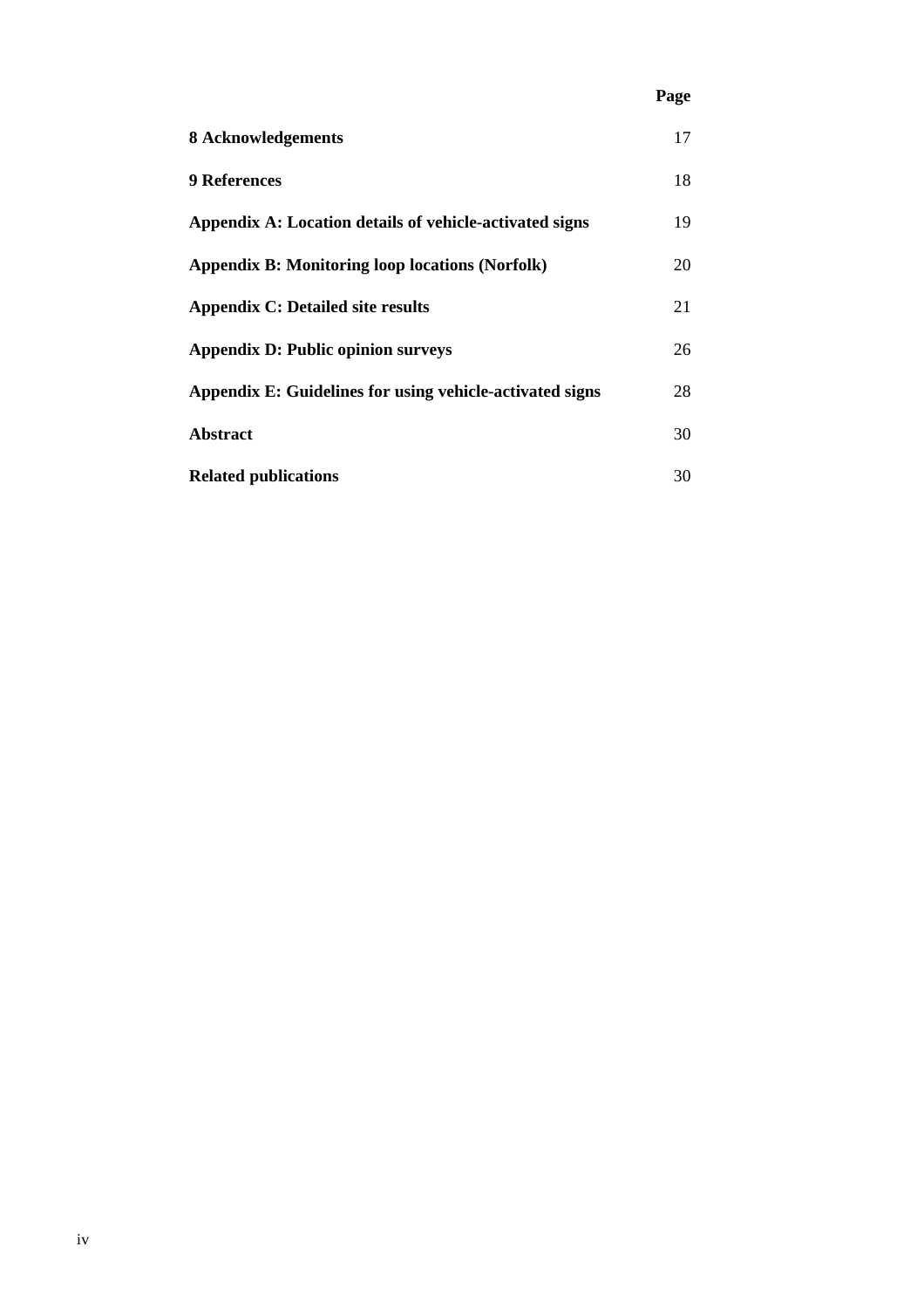There is a well established, positive relationship between vehicle speeds and road accidents. On rural roads, inappropriate speed for the conditions is more likely to be a factor in accidents than speed in excess of the limit. Assuming that speed limits are chosen correctly, there are safety benefits to be achieved by encouraging drivers to travel at or below the speed limit. Additionally, speed limits are by nature inflexible and there are situations that require drivers to travel below the speed limit, at speeds suitable for the conditions. Encouraging drivers to drive at sensible speeds for the conditions is particularly important, since driver error is the major contributory factor in 95 per cent of road accidents.

A range of rural road safety engineering measures has been developed to encourage drivers to adopt a safe speed on the approach to hazards such as bends and junctions. Ideal safety measures are likely to:

- Be of low cost with low maintenance requirements.
- Be self-enforcing with high compliance.
- Have no long-term diminution in effect, making them less effective.

Vehicle-activated signing corresponds closely to these requirements, and following early trials, a significant number have been installed in the United Kingdom since 1990. The signs display a simple message relating to road conditions (presence of bends, junctions or speed requirements) to specific drivers, i.e. those exceeding a particular threshold speed. Four types of sign have been studied:

- Speed limit roundel (just inside the speed limit terminal signs) - mainly village sites.
- Bend warning.
- Junction warning.
- Safety camera repeater sign (displaying camera logo).

The bend and junction warning signs were normally set up so that vehicles exceeding what was considered a safe speed to negotiate the hazard triggered them.

Following trials of individual sign installations with promising results, a full-scale study of the effectiveness of over 60 installations has been conducted by TRL for the Department for Transport (DfT), and is the subject of this report. The signs are mainly on rural single carriageway roads, and are situated in Norfolk, Kent, West Sussex and Wiltshire.

The main aims of the trial were to assess the effect of the signs on speed and injury accidents, and drivers' understanding of the signs. This information will be used to develop best practice for sign installation.

Monitoring of the signs involved:

 Before and After collection of speed data - the After data collected typically one month and at least one year after sign installation (also after three years at early installations).

 Obtaining accident data (for locations that had been in operation for more than one year) for sections of road appropriate to the type of sign or hazard.

Speed was used as an indicator of the expected changes in accident frequency, because of the long time taken for accident data to accumulate. In general, as the average speed of traffic reduces, there is a corresponding reduction in the number and severity of casualties. Also, the highest speeds contribute most towards the number and severity of casualties; therefore, the ability to identify and analyse the speed distribution in some detail is very important. Using automatic data loggers connected to loop or tube detectors, 1-3 months' data were collected Before and After installation where possible, with 7 days as a minimum requirement.

For Norfolk, where the majority of signs have so far been installed, accident data were also obtained for all urban and rural roads in the county, to compare numbers at the treated sites with the general accident trend in the county.

#### **Results**

#### *Effect on speeds and accidents*

At the speed limit roundel signs, mean speeds of the traffic as a whole were reduced by between 1mph and 14mph, the higher reductions being where the speed limit had also been reduced by 10mph. The average reduction in mean speed where there had been no change in the speed limit was 4mph (range 1mph to 7mph).

The junction and bend warning signs reduced mean speeds by up to 7mph, and the safety camera repeater signs yielded a reduction of up to 4mph. Speeds exceeding the limit were also reduced, with the reductions tending to be greater at the roundel signs.

There has been a statistically significant one-third reduction in accidents across all of the Norfolk sites combined when compared with the number of accidents that would have been expected without the signs. Safety camera repeater signs appear to give small additional accident reductions over safety cameras alone.

#### *Public opinions*

Nearly 450 drivers took part in opinion surveys at three locations in Norfolk and one in Wiltshire. Two locations had a speed limit roundel (20mph and 40mph) and two had a junction sign. Most of these drivers drove regularly past the relevant sign. Opinions were sought about the four sign types, some of which might be thought to be associated with enforcement, by showing photographs of each type of sign. (The roundel signs were pictured with and without a microwave detector head, which could be thought to be a speed enforcement camera.)

There was overwhelming approval of the signs. Most drivers had made the connection between their own speed and the signs being triggered; exceeding the speed limit was thought much more likely to trigger the roundel sign than the other signs. At the locations with the junction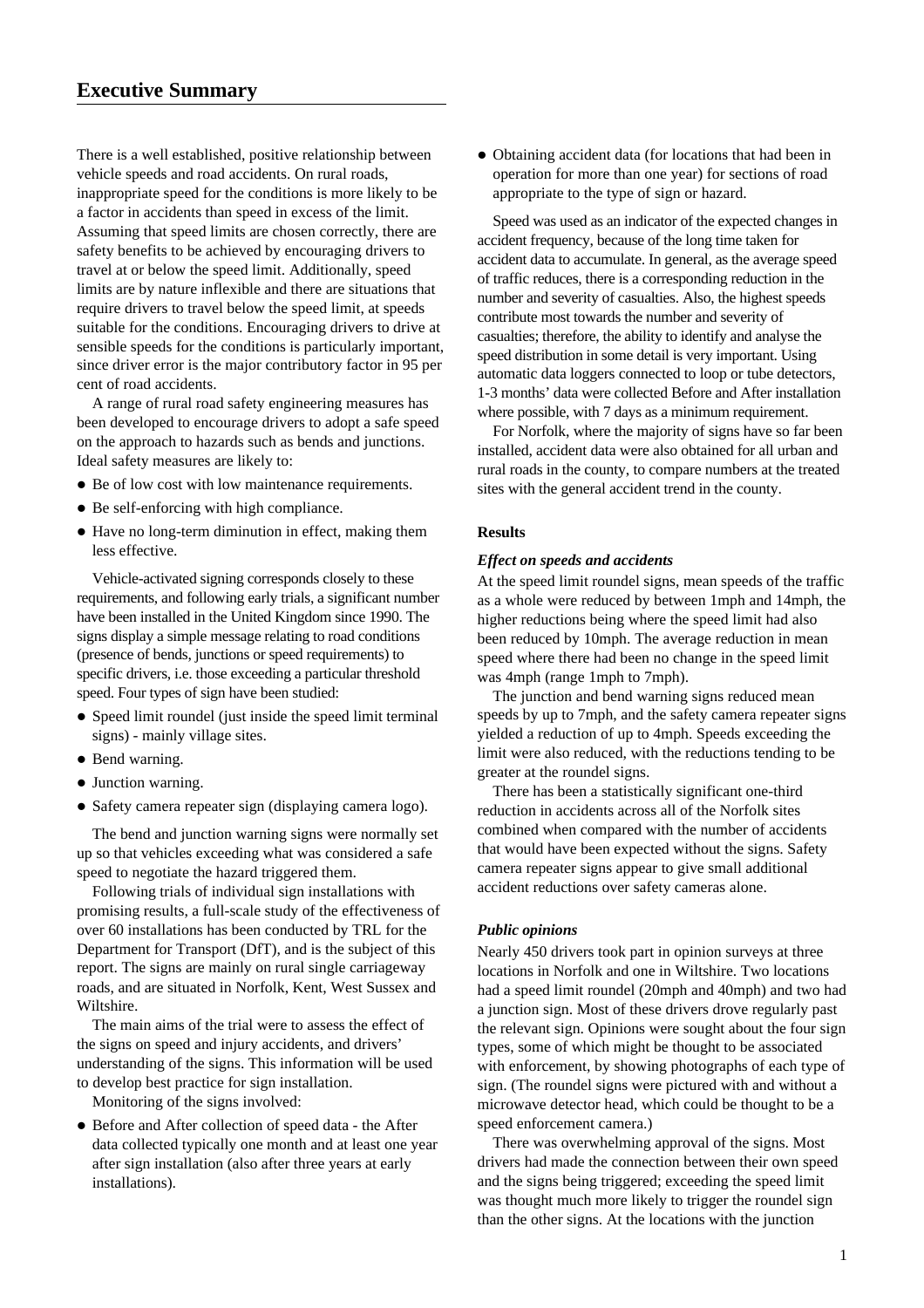warning sign, nearly all drivers thought that its main purpose was to slow them down or to warn of a hazard.

Over half of drivers believed they would receive a penalty for triggering the safety camera repeater sign.

These surveys suggest that the attitudes, understanding and behaviour of drivers in both Norfolk and Wiltshire are very similar and thus there is no clear regional bias.

#### **Conclusions**

- Clearly, drivers can be influenced to reduce speed when they are specifically targeted, with fixed signs alone likely to have less effect.
- Vehicle-activated signs appear to be very effective in reducing speeds; in particular, they are capable of reducing the number of drivers who exceed the speed limit and who contribute disproportionately to the accident risk, without the need for enforcement such as safety cameras.
- Vehicle-activated signs can be operated at thresholds well below normal police enforcement levels.
- There is no evidence that in time, drivers become less responsive to the signs, even over three years.
- Operating costs are also low.
- In this study, a substantial accident reduction has been demonstrated.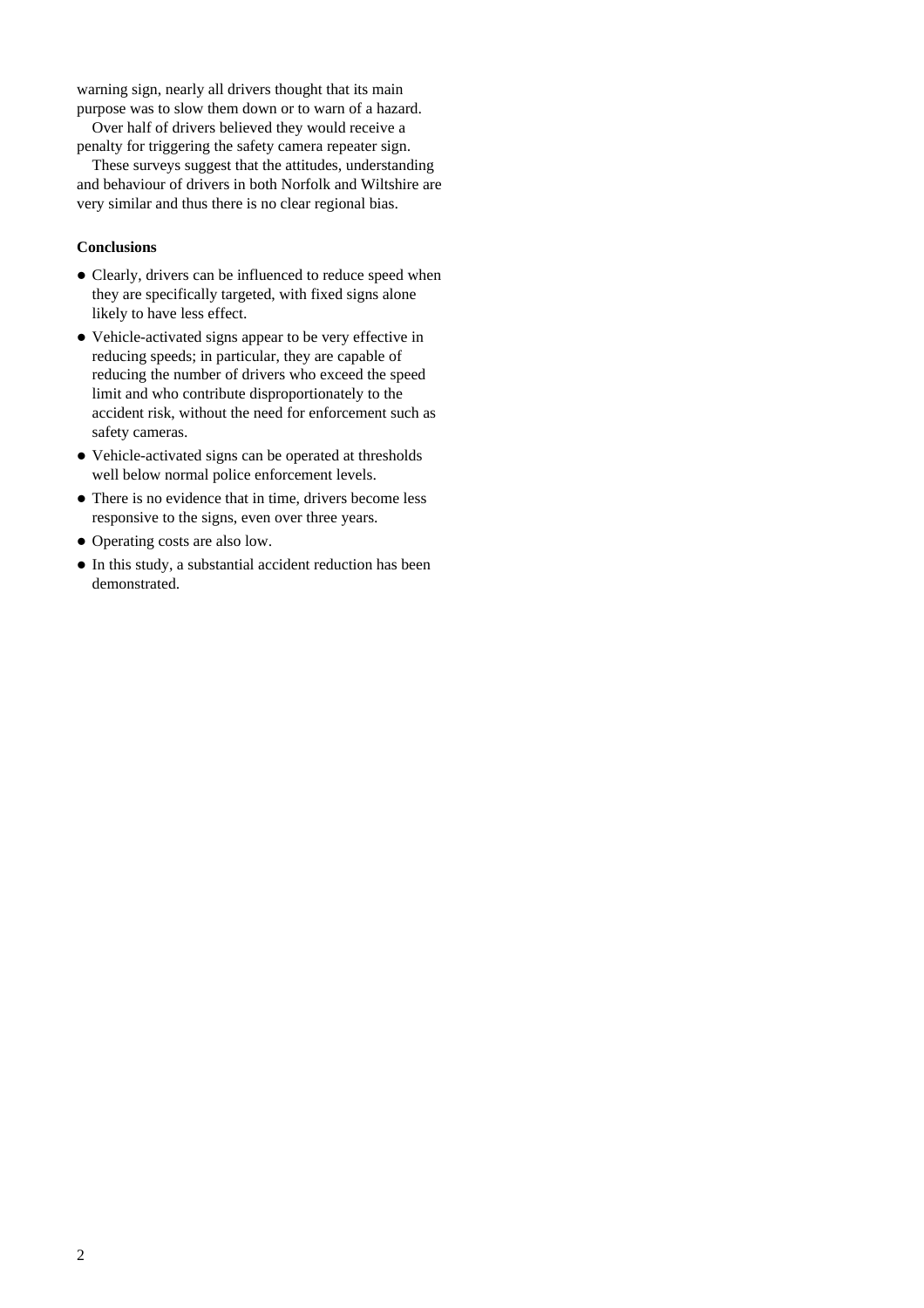## **1 Introduction**

There is a well established, positive relationship between vehicle speeds and road accidents (Taylor *et al*., 2000, 2002). On rural roads, inappropriate speed for the conditions is more likely to be a factor in accidents than speed in excess of the limit. Assuming that the speed limits posted on the highways are chosen correctly, then there are safety benefits to be achieved by encouraging drivers to travel at or below the speed limit. Additionally, speed limits are by nature inflexible and there are occasions and locations along the road network that require drivers to adopt speeds that are below the posted speed, that is, speeds suitable for the local conditions.

Encouraging drivers to make sensible speed choices with regard for local conditions is particularly important. since driver error is the major contributory factor in 95 per cent of road accidents. The DfT's review of speed policy, New Directions in Speed Management (2000), makes the following observations:

*'It is clear that we need a consistent strategy for managing vehicle speeds on all rural roads.*

*If we could assess the best speeds for these roads, there is still the question of how to bring vehicle speeds in line with it. There is evidence that drivers are confused about the national rural speed limit. The nature and appearance of the road is one of the strongest influences on how fast people drive, and therefore the speeds currently driven on rural roads. If a lower speed limit were imposed without any additional speed management measures, drivers' attitudes would have to change for there to be a general reduction to the new limit.'*

While there appears to be a very small hard core of drivers who refuse to conform both to law and common sense, research suggests that a majority of drivers may be encouraged to change their behaviour with advice that is appropriate, sensible and relevant to them in the prevailing conditions. Driver responsibility, given reasonable help, underlies much road safety policy.

An assessment undertaken on the level of accidents on rural single carriageway roads (Barker *et al*., 1998) suggests that vehicle speed is an important factor. A range of rural road safety engineering measures has been developed to encourage drivers to adopt a safe speed choice on the approach to hazards such as bends and junctions (for example Barker, 1997).

The ideal road safety measure would:

- Have an initial low cost, with small annual recurrent costs.
- Have low maintenance and high durability.
- Be self-enforcing with high compliance.
- Be without long term behavioural adaptation and consequent reduction in effectiveness.

Vehicle-activated signing corresponds closely to these requirements and during the last decade (1990s) the number of installations has been increasing in the United Kingdom. Vehicle-activated signing is a means of delivering a simple message relating to conditions on the highway (presence of bends, junctions or speed

requirements) to specific drivers. The sign activates and displays a message when a driver exceeds a particular threshold (normally based on speed).

A number of evaluations of individual vehicle-activated sign installations have previously been undertaken, as described later in this report, with promising results, but a full-scale study of their effectiveness has now been carried out.

This report describes that study, which included 62 installations, mainly on rural single carriageway roads. The trial aimed to assess:

- The effect of the signs on drivers' speed.
- The effect of the signs on injury accidents.
- Drivers' understanding of the signs, and any regional differences.

This information will be used to develop best practice and a technical advice note for installing signs.

Section 2 of this report examines the history and development of vehicle-activated signs. Section 3 catalogues the sites examined in this study and the selection criteria and Section 4 the data sources used in the evaluation. Section 5 summarises the speed and accident changes associated with the vehicle-activated installations. Section 6 summarises the behavioural survey to assess driver attitudes to the signs.

## **2 Background**

#### **2.1 Early work on vehicle-activated signs**

TRL carried out research in the late 1970s and early 1980s on automatic signs that gave drivers information that related either to close following or to excessive speed. The signs remained unlit until drivers exceeded a predetermined threshold relating to either the distance from the vehicle in front or the vehicle's speed.

The sign advising drivers to 'MOVE APART' (Plate 1) was constructed using a back-lit message and relied on an overhead infra-red detector to measure the separation of the close following vehicle from the vehicle in front.



**Plate 1** Close following sign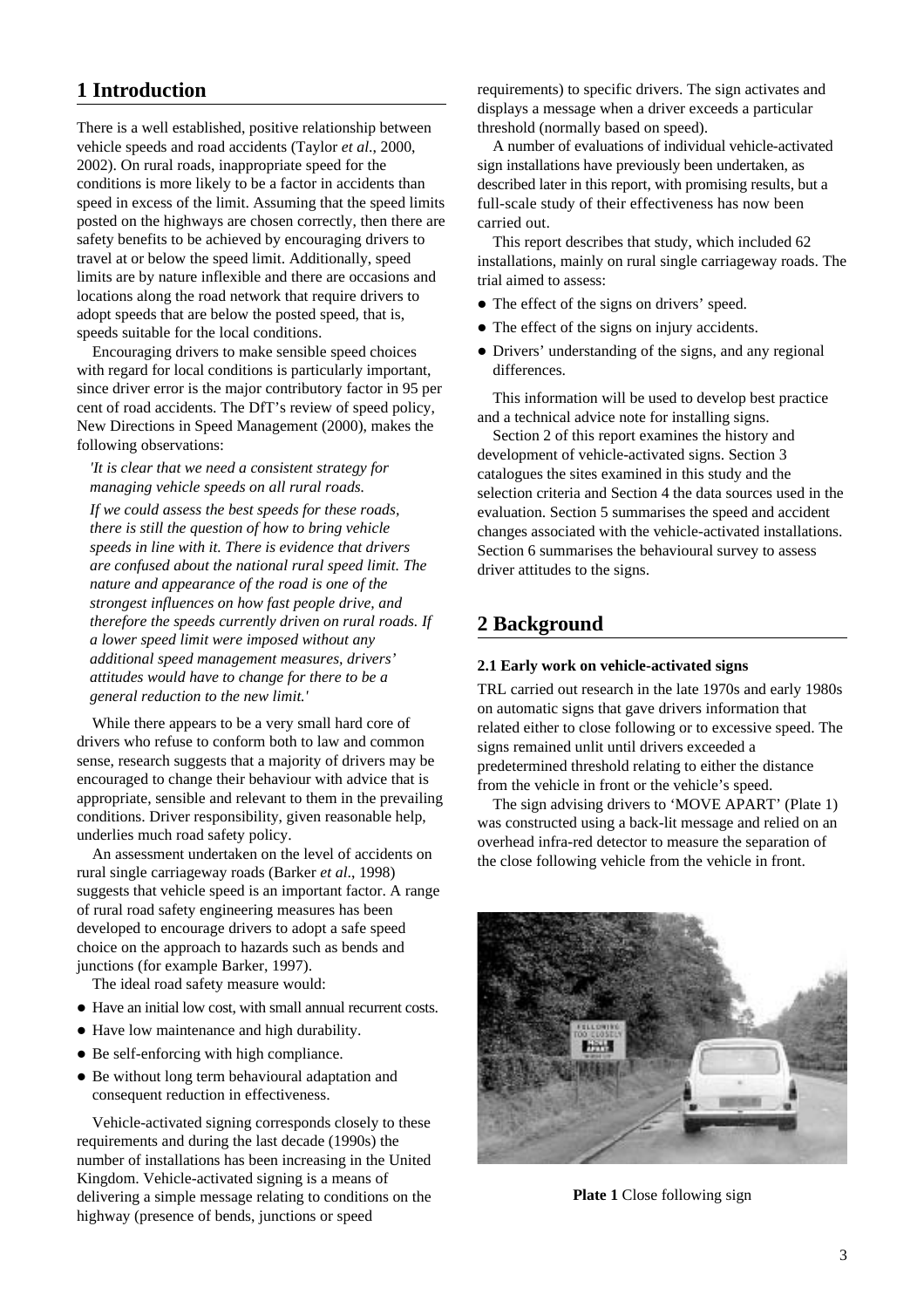The sign advising drivers to 'SLOW DOWN' (Plate 2) had a message formed by a number of pinpoints of light individually supplied through fibre-optic cables. The vehicle speed was measured from inductive loops buried in the carriageway. The original 'SLOW DOWN PLEASE' message was later amended to 'SLOW DOWN 30'.



**Plate 2** Speed reduction sign

The close following sign was trialled on the A332 at Ascot, Berkshire (Helliar-Symons, 1983) and the speed limit speed warning signs were trialled in Hampshire on the A32 (now B3349) at West Meon and Droxford, where conventional accident countermeasures had not been entirely successful (Helliar-Symons *et al*., 1984).

The speed reductions obtained using these signs were modest but the experiment was possibly more successful than appreciated at the time. It should also be noted that the speed samples were small (around 100 drivers per sample) and that the measurements were made with handheld radar. The measured speeds at the signs tended to decrease with time after the signs were installed, suggesting that some regular users of the roads had learned to reduce their approach speed and avoid activating the sign. The analysis indicated a halving of accidents within the speed limits following sign installation, but this reduction was not statistically significant; the numbers of accidents associated with the sites were very small.

A few years later, a similar trial of speed warning signs was carried out in Warwickshire (Long Compton) using the legends 'TOO FAST' and 'SLOW DOWN 30'. This time statistically significant reductions in speed occurred that were maintained consistently over 12 months.

The issue of trigger speeds and the corresponding proportion of the target population seemed to be of much concern at the time of this early research. There was a fear that habituation, whereby drivers become immune to the signs and thus cease to respond, would occur if too many activated the signs. This thinking was perhaps based on drivers merely processing and responding to the messages given by the signs rather than on exploring the wider cognitive processes that might be at work. The predominant effect of a vehicle-activated sign was perhaps regarded as really little different from static signing. At West Meon the speed thresholds were actually set at between the  $75<sup>th</sup>$  and  $81<sup>st</sup>$  percentile speeds which gave a very small target population. In Warwickshire the initial threshold was around the  $20<sup>th</sup>$  to  $30<sup>th</sup>$  percentile speed, thus targeting many more drivers. This produced far more encouraging results.

The results of this early work may be summarised: *For close following:*

- The close following sign reduced by about 30% the number of drivers following the vehicle in front with a gap of less than one second.
- The effect was maintained 800m downstream.
- There was no appreciable degradation of the effectiveness of the close following sign over a five-year period.

*For speed reduction:*

- Measured speeds tended to decrease with time after the sign installation;
- In the village centres of West Meon and Droxford, small reductions in the speeds of the faster vehicles were achieved.

#### **2.2 Further development of vehicle-activated signs**

The latest generation of vehicle-activated signs display a message (symbols and words) delineated by either fibreoptic cables (illuminated by quartz halogen lamps) or light emitting diodes (LEDs) mounted on the front panel of the sign. Different parts of the message or symbols can be shown in different colours. The lamp is provided with an automatic dimmer to reduce the intensity during night-time operation. When not activated by a vehicle, the sign remains blank (i.e. blacked out).

The signs used recently have been of two types:

- Speed enforcing
- Warning (for example, of a hazard).

The speed enforcing signs display a speed limit roundel. Vehicles exceeding a pre-set threshold cause the sign to illuminate. The warning signs (used at bends and junctions for example), unlike the speed limit roundels, do not advise the driver to adopt a specific speed but rely upon their good judgement. This pre-supposes that drivers are capable of making an intelligent evaluation of a situation having been warned in advance.

TRL has conducted a number of trials on a range of vehicle-activated signs as follows:

- 30mph and 40mph roundel signs on village approaches in Norfolk (Farmer *et al.*, 1998).
- 20mph roundel sign (village centre).
- Rural bend warning sign (Plate 3).
- Rural junction warning sign (Plate 4).
- Safety camera repeater sign (displaying warning logo).

With the exception of the rural bend sign (Felbrigg, Norfolk) that was activated from a buried inductive loop, the other signs were activated by microwave detector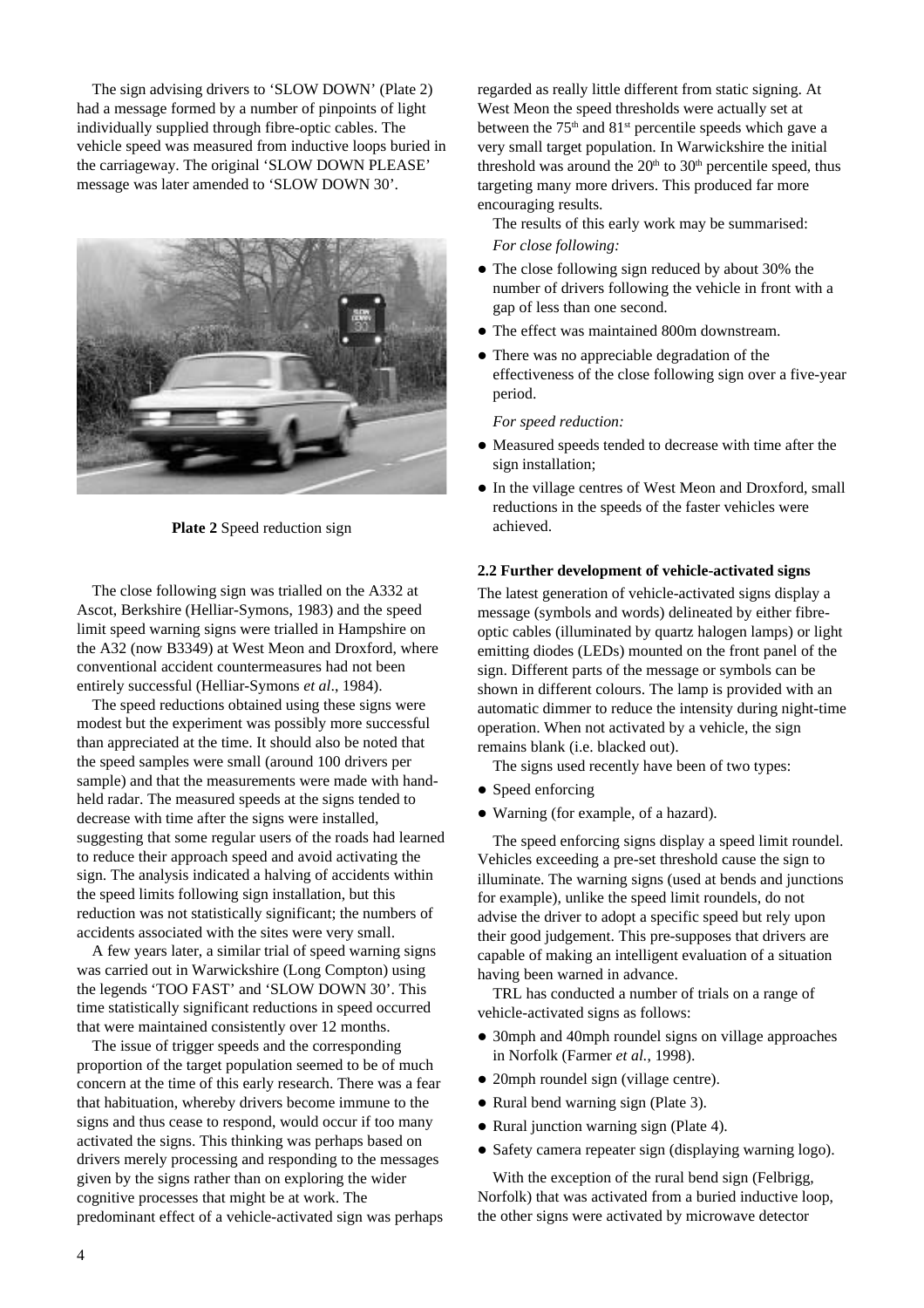

**Plate 3** Felbrigg bend, Norfolk

heads (X-band 10.5Ghz) mounted on the top of the signs. These heads were aligned to detect vehicles at a distance of 100-150m in advance of the signs.

The signs were switched on for 4 seconds when a vehicle exceeding the threshold was detected. This exposure time was calculated to be sufficient for the driver to register and understand the message. As a rule, the distance between the sign and the position at which the vehicle is detected, can be calculated from the distance travelled in 3 seconds at the 85th percentile speed. The time of 3 seconds was chosen because it was found that almost all drivers (99.9%) should be able to read a sign consisting of N words in N/3 + 2 seconds (Moore *et al*., 1963). This formula was derived from an experiment in which subjects had to identify a specific place name on a sign displaying a number of unrelated names. It was assumed that in the case of meaningful phrases such as speed warning messages, they would be read more quickly, hence the minimum exposure of 3 seconds to the message. The character height was 200mm on all signs (with a warning triangle height of 600mm and a total sign height of 1200mm).

The threshold speed, at which the vehicle-activated warning signs were switched on, was set at the 50<sup>th</sup> percentile speed detected at the sign location before the sign was installed. This was to avoid excessive exposure to the sign by targeting half of the drivers. The speed roundel signs did not necessarily have a threshold speed set at the actual speed limit, but rather it was based on road conditions.





**Plate 4** Felthorpe junction, Norfolk showing the sign on and off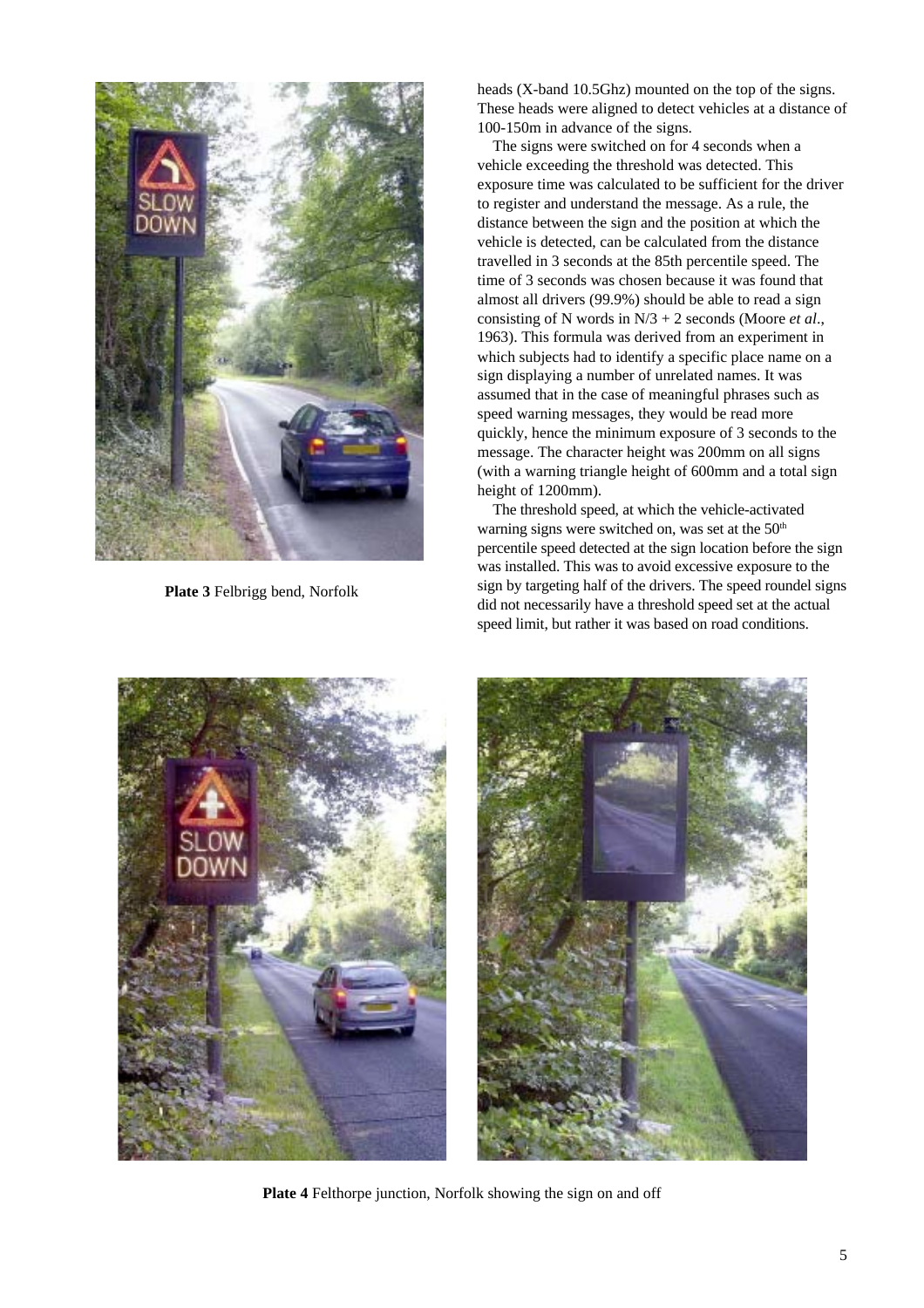Vehicle-activated roundel signs have achieved reductions in the average speed of vehicles of up to 7.5mph, with the larger speed reductions occurring at locations where speeds were higher initially. Warning signs have also encouraged speed reductions approaching hazards. There is no indication that drivers are habituating to the signs such that their speed begins to increase again over time.

## **3 Site selection and sign details**

#### **3.1 Participating local authorities**

Local authorities that had already installed vehicleactivated signs and those anticipating installing signs were invited to participate in the present, full-scale evaluation. In the event, the following took part:

- Norfolk
- Wiltshire
- **West Sussex**
- $\bullet$  Kent

#### **3.2 Site selection criteria**

Sites in this study were selected on the basis of either:

- Having a recent history of accidents in which inappropriate speed was a contributory factor, or
- Where excessive speed for the conditions (i.e. approaching junctions or bends) was believed to be a potential problem.

While there are many locations that might be selected on the basis of these criteria, there are other considerations that may rule out the installation of vehicle-activated signs. For example, there are natural features of the highway, such as road geometry and poor sight lines that may reduce the effectiveness of the sign. Sites were rejected if there would have been insufficient time to display the message to drivers due to these constraints.

Before the decision to install vehicle-activated signs was made (taking into account the above considerations), the existing fixed signs and road markings were examined for standard, condition and wear. It is not recommended that vehicle-activated signs are deployed until it has been established that the current signs and markings fully comply with the standards of size, clear visibility distance and siting distance specified in Chapters 4 and 5 of The Traffic Signs Manual (Department of Transport, 1985, 1986).

#### **3.3 Types of sign used**

Temporary sign authorisation was applied for through the DfT for the signs used in this study. Every effort was made to produce signs that conform to the current signing standards and avoid non-standard messages. As a result, a limited number of signs have been developed and this evaluation is confined to just four types of sign:

- The speed roundel (Plates 5 and 6).
- Junction warnings (Plate 7).
- Bend warnings (Plate 8).
- Safety camera logo (Plate 9).

The signs used in this evaluation have been deliberately chosen to match the types of static sign in current use on the highway. These signs are both common and familiar to drivers. Signs with additional information such as a speed limit roundel with the words 'SLOW DOWN' were not considered suitable, since the roundel is by definition a sign giving an order to obey a maximum speed.

Vehicle-activated speed roundel signs are not repeater signs since they will only operate for drivers exceeding the speed limit. Consequently they do not display to all traffic. Their purpose is to reinforce the posted speed limit. Speed limit roundels were installed between 20 metres and 50 metres beyond the first sign indicating the change in the speed limit. For example, on a section with a 30mph limit, the vehicle-activated sign would be situated within this speed limit, 20-50 metres downstream from the speed limit terminal sign.

At one site there was a specific problem with speeding drivers approaching a two-lane to one-lane merge that is situated on a bend, close to a junction. The measure chosen to treat this problem was a 50mph speed limit roundel.

The junction signs were developed to tackle the problem of speeds that were unsuitable for the conditions. Many collisions at junctions are caused by driver error when entering a junction from the minor arm and failing to estimate the speed of approaching vehicles on the major arm. Approaching vehicles on the major arm of the junction (priority arm) may not have a clear view of the junction and may not be aware of emerging vehicles until it is too late to take appropriate action. The junction signs have been developed to counter this problem and tackle the inappropriate approach speeds of vehicles.

It is not always possible to reduce speed limits over a short distance where there is a hazard related to speed and this highlights the fact that speed limits are often inflexible. The junction warning signs are designed to deal with this particular problem. These signs have been located between 100 metres and 150 metres from the centre of the junction.

A major contributory factor reported by the police in bend accidents is excessive speed for the conditions. The bend signs were developed to deal with the problem of accidents involving loss of control due to excessive speed on the approach to bends. Many of these accidents are also associated with wet roads where tyre adhesion is reduced. This highlights the problem that drivers do not always take into account the prevailing conditions and adapt their behaviour accordingly. It is possible that since many of these accidents occur on minor roads, with a high proportion of local traffic, over-familiarity with the route and lack of concentration may be additional contributory factors. The signs give advance warning of the hazard, to reinforce the potential risk associated with the bend. These signs were located between 50 and 100 metres in advance of the apex of the bend.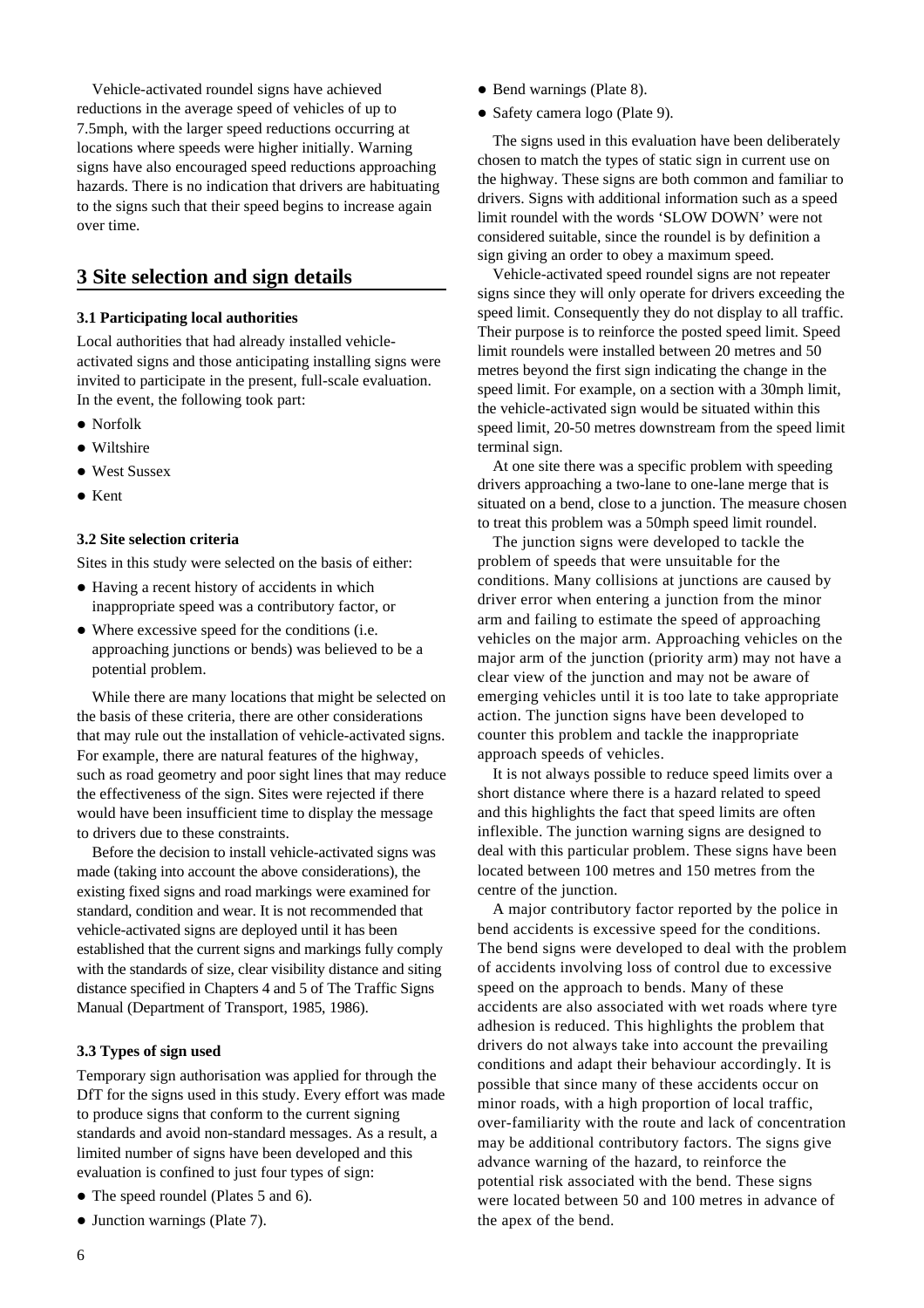

**Plate 5** 30 roundel without flashers (Brisley, Norfolk)



**Plate 7** Junction warning sign (Wootton Bassett, Wiltshire)



**Plate 6** 20 roundel with amber flashers (Horsford, Norfolk)



**Plate 8** Bend warning sign (Sells Green, Wiltshire)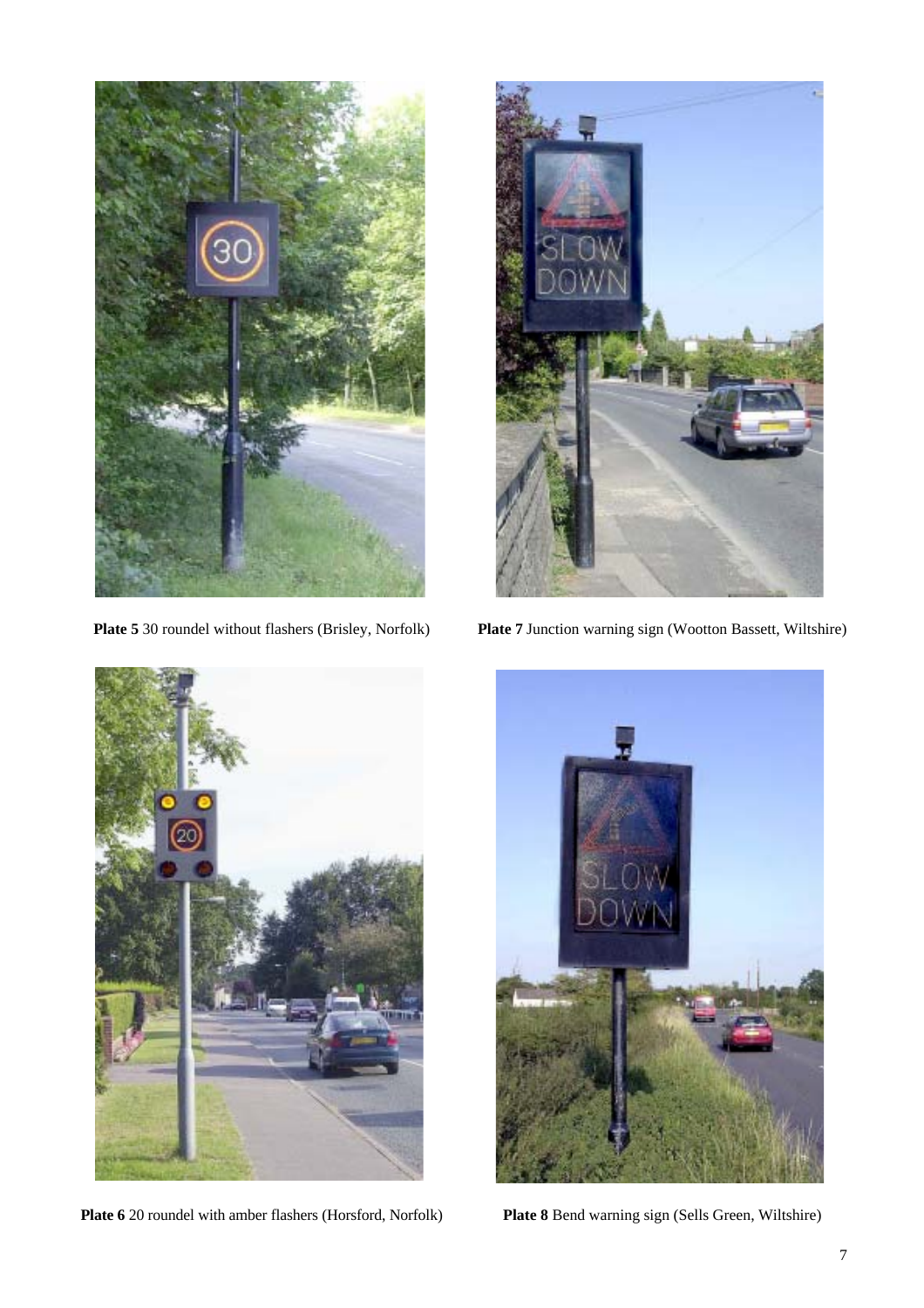

**Plate 9** Safety camera logo (Poringland, Norfolk (detail inset)

The safety camera signs were developed to provide drivers with information that the route that they are on has had safety cameras installed to enforce the speed limit. Safety cameras do not provide drivers with the immediate feedback that they are offending and the signs were developed to provide this additional information to the driver. These signs were located between 50 and 150 metres inside the speed limit that was being enforced by safety cameras.

The signs in Kent and some in Norfolk were complemented by pairs of flashing amber lights that are triggered at the same time as the sign itself.

In the majority of cases, the trigger threshold for the speed roundels was set at the speed limit. Both the warning signs and the safety camera repeater signs were set to target 50 per cent of the driver population.

The signs cost around  $£5,000$  plus the cost of supplying power.

#### **3.4 Sites selected**

Details of the locations, types of sign, and dates of installation are included in Appendix A. The locations in this study cover A-, B- and C-class roads with two-way flows ranging from 10,000 to 60,000 vehicles per week. Sites were selected on the basis of the criteria outlined in Section 3.2 above. All the signs were installed between 1995 and 2000.

Sites in Norfolk, at Fakenham, Horsford and Norwich, have had the speed limit reduced from 30mph to 20mph, reinforcing fixed 20mph roundels with 20mph vehicleactivated signs. In addition sites at Beetley, Blakeney, Horsford<sup>1</sup>, South Lopham and Outwell in Norfolk, have had the speed limit reduced from 40mph to 30mph, reinforcing fixed 30mph roundels with 30mph vehicleactivated signs. No physical engineering measures were introduced at the sites to encourage compliance.

#### *3.4.1 Norfolk*

At the time of writing, Norfolk County Council has been using vehicle-activated signs for five years. Norfolk has provided most of the data for this study. Some of the 30 signing locations in Norfolk, for example in Horsford village, have multiple installations of vehicle-activated signs (30mph and 20mph speed roundels operating in both directions). The following type and number of signs were installed in Norfolk:

- 20 sections of road with 30mph speed limit<sup>2</sup>. Treated with 30mph speed roundels. (35 signs altogether).
- Three sections of road with 20mph speed limit<sup>2</sup>. Treated with 20mph speed roundels with flashing amber lights, operating in both directions.
- One rural junction (speed limit 60mph). Treated with junction warning signs operating in both directions on the major arm.
- One rural bend (speed limit 30mph). Treated with bend warning sign operating in one direction only.
- Three sections of road with safety cameras (one 60mph) site and two 30mph<sup>2</sup> sites). Treated with single safety camera repeater signs.

#### *3.4.2 Wiltshire*

Wiltshire County Council provided three sites for the project:

- One urban junction (30mph speed limit). Treated with junction warning signs operating in both directions on the major arms (Plate 7).
- One rural junction (60mph speed limit). Treated with two junction warning signs operating in both directions on the major arms.
- One rural bend (60mph speed limit). Treated with bend warning sign (Plate 8) operating in one direction only.

#### *3.4.3 West Sussex*

West Sussex County Council provided four sites:

- $\bullet$  One section of road with 40mph speed limit. Treated with 40mph speed roundel.
- One rural bend (50mph speed limit). Treated with a bend warning sign operating in one direction only.
- One dual carriageway with two lanes merging into one (50mph speed limit). Treated with 50mph speed roundel.
- One rural junction. Dual carriageway approaching junction (60mph speed limit). Treated with junction warning signs configured as a gateway.

#### *3.4.4 Kent*

Kent County Council provided five sites with five signs, all situated in villages:

- Four sections of road with 30mph speed limit. Treated with 30mph speed roundels (with flashing amber lights).
- Section of road with 40mph speed limit. Treated with 40mph speed roundel (with flashing amber lights).

*<sup>1</sup> Horsford has 20mph and 30mph vehicle-activated signs.*

*<sup>2</sup> The 20mph and 30mph speed limits are in built-up areas on rural roads.*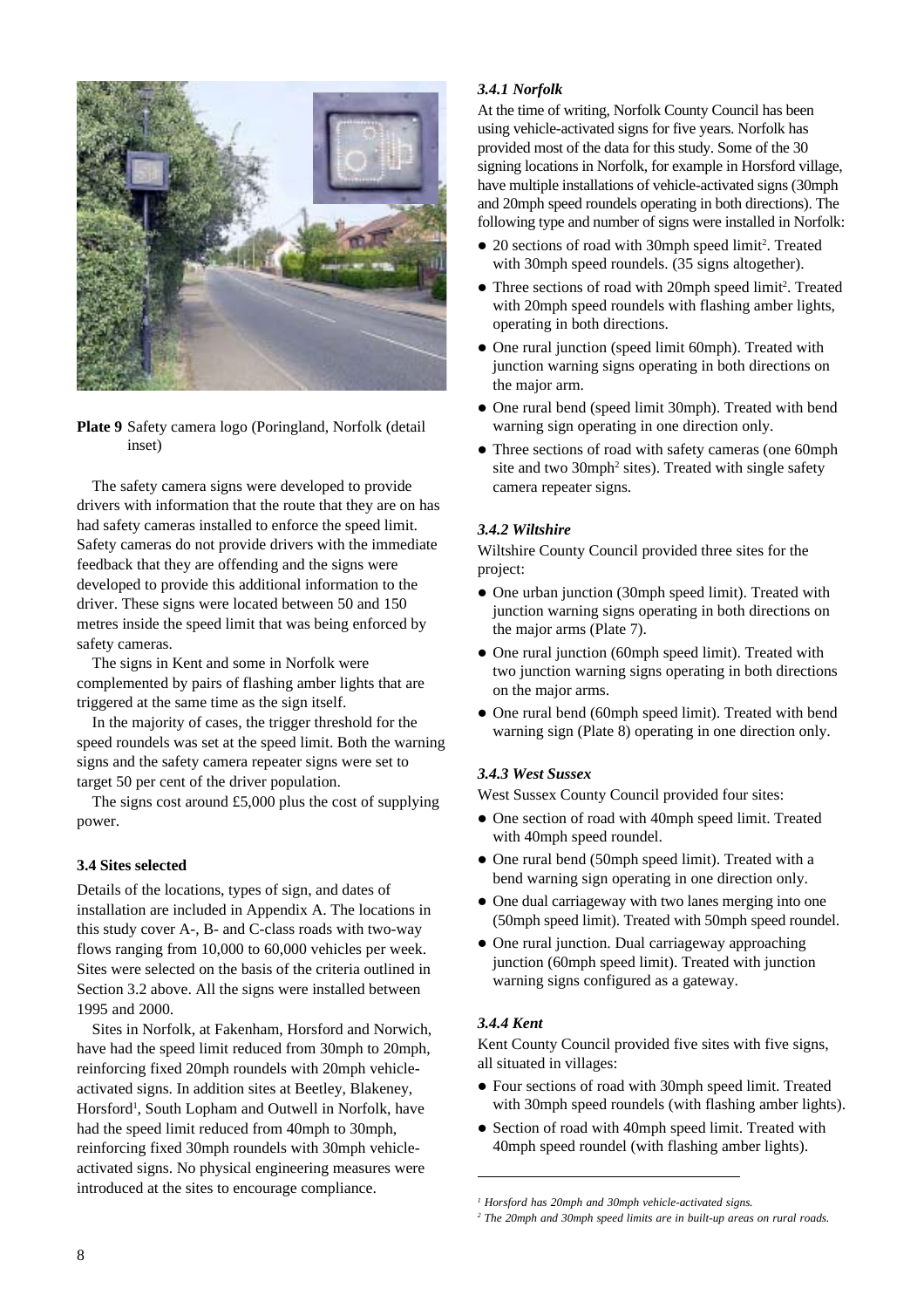## **4 Data collection**

The methodology for evaluation of the signs has been refined over the years. Because accident data take a long time to accumulate, speed was used as an indicator of the expected changes in accident frequency. In general, as the average speed of traffic reduces, there is a corresponding reduction in the number and severity of casualties. However, the highest speeds contribute most towards the number and severity of casualties (Taylor *et al.*, 2000). For this reason, the ability to identify and analyse the speed distribution in some detail is very important.

The following were collected by the local authority or by TRL at each site:

- Speed data.
- Accident data (for locations that had been in operation for more than one year).

#### **4.1 Speed data collection periods**

Speed data were collected before the installation of the vehicle-activated signs in order to provide the baseline for estimating change, and again immediately after the installation. In Norfolk, the first After data collection was made about one month after the installation became operational. To establish whether any speed changes had been maintained at their original level, further data collections were made after one year, and for the earlier-installed sites an additional collection was made after three years.

A minimum of seven days' continuous data were collected at each site in both the Before and After data collection periods. At the sites monitored by TRL (due to the high memory capacity of the data loggers), between one and three month's Before data, and similar quantities of After data, were collected.

#### **4.2 Sources of speed data**

Most of the early (pre-1997) speed data were collected using pneumatic tubes (though at one site - Scole, Norfolk - handheld radar was used before and after sign installation). Tubes were laid close to, or just downstream from, the vehicle-activated signs depending on the suitability of the location (see Section 4.3). Data supplied directly by the participating Local Authorities was of this type. Speed data collected by this method are generally aggregated into 'bins' for hourly periods - for example, all vehicles travelling between 5mph and 15mph between 07:00h and 08:00h will be grouped together and presented as a single value e.g. 200 vehicles/hour. The traffic counters generally have 13 'bins' in which to store data and cover the speed range 0 to 100mph. This method gives a coarse distribution of vehicle speeds and consequently it is not possible to examine particular groups of vehicles in detail. In addition the descriptive statistics (i.e. the mean speed, standard deviation and 85th percentile) cannot be calculated accurately from the binned data.

Where the Local Authority employed TRL to collect the data, either tubes or inductive loops were used, with data loggers capable of collecting individual vehicle records,

comprising vehicle speed (accurate to 0.1mph) and the time that the measurement was taken. This data gives a much clearer picture and enables a much more precise evaluation to be made of speeds at the upper end of the distribution.

#### **4.3 Speed monitoring locations**

Before and After monitoring was undertaken at the same position. The monitoring position at the speed roundel signs was generally within 100 metres downstream of the sign. At the Kent sites, the monitoring position was adjacent to the signs.

Felbrigg (Norfolk) was the first installation of a bend warning sign and was part of a detailed research study; consequently the site was heavily instrumented. Inductive loops were installed at the following positions:

- On the approach to the sign (70 metres upstream).
- At the entrance to the bend (40 metres downstream of the sign).
- At the apex of the bend (130 metres downstream of the sign).
- At the exit to the bend (50 metres from the apex).

It was not known at the time exactly what the speed profiles of the vehicles negotiating a bend would be and these data provided the information. It was subsequently determined that the most effective location to monitor speeds was on the approach, about 70 metres from the apex of the bend. This is the zone where the driver's speed change is critical for the safe negotiation of the bend (Driving Standards Agency, 1992). Speeds on the apex did not show much change because at that position drivers had adapted their speed to negotiate the bend. The approach speed is of much more importance because the approach is where drivers may be braking late or heavily to adapt their speed to the bend.

Felthorpe (Norfolk) was the first installation of a junction warning sign (installed either side of a crossroads) and was another in-depth research site. It was instrumented to measure junction approach speeds, the monitoring positions either side of the junction, 45-50 metres beyond the sign, 110-120 metres in advance of the junction. The speed reductions were larger than originally expected and consequently the monitoring loops were located further downstream of the sign closer to the junction, because the effect was still measurable. At the other schemes, therefore, loops were placed between 10 and 20 metres from the junction. The advantage of this is that the (very much slower) turning vehicles can be easily identified using the individual vehicle method of monitoring speeds.

The safety camera repeater signs were monitored much further downstream than any of the other signs (i.e. between 200 and 800 metres). This was because the purpose of the signs was to change drivers' speeds over a much greater distance.

Appendix B details the monitoring locations for the Norfolk sites.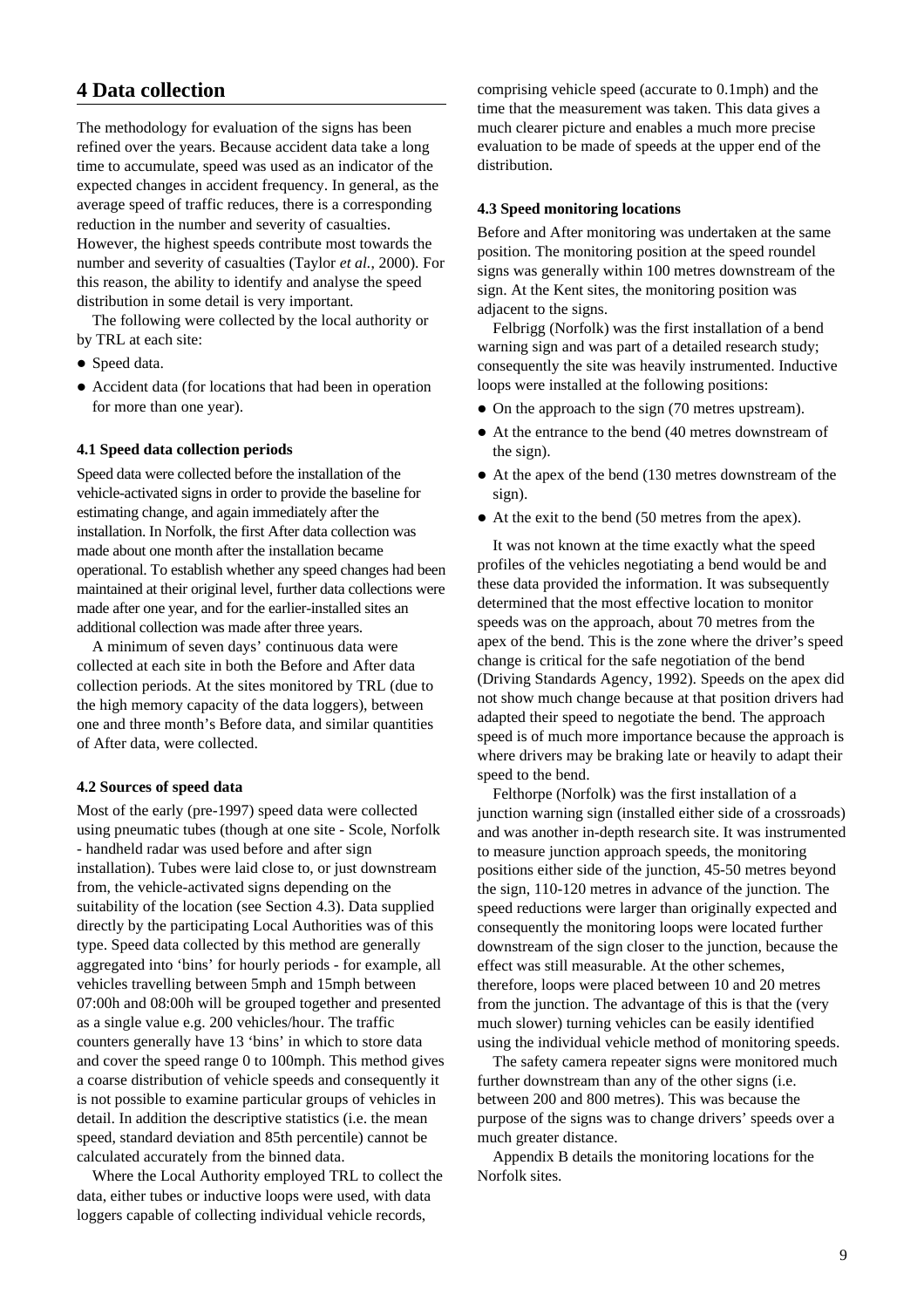#### **4.4 Accident data**

Because vehicle-activated signs have been operational in Norfolk for up to five years (at the time of writing), there was sufficient data to show the aggregate effect of the installations on injury accidents. All the Norfolk sites listed in Appendix A were the main source of data, providing the basis for assessing the effect, if any, of the signs on accidents. The period covered was 1990-2000.

For the speed limit reminder signs, all accident data were obtained for the length of road of about 1 km from the start of the speed limit to include the vehicle-activated sign and the two speed monitoring positions. This section would be without junctions, etc, which could generate accidents not influenced by the sign.

For the junction and bend vehicle-activated signs, data were obtained respectively within 50 metres either side of the centre of the junction and within 30 metres either side of the apex of the bend, where accidents tend to cluster.

For the safety camera repeater sign, data were obtained for the whole section of road where the safety camera would be operational (i.e. over about 3 km), since this sign was designed to have an effect over this distance.

In addition to the data obtained directly from Norfolk County Council, data from the STATS 19 national accident database were obtained for all urban and rural roads in Norfolk, in order to compare the treated sites with the general accident trend in the county.

After accident data for one year were obtained for the Wiltshire sites.

## **5 Results**

#### **5.1 Speed changes**

Since this study involves an intervention (the vehicleactivated sign), the changes in vehicle speeds above the

**Table 1 Speed changes at 30mph sites with 30mph roundels**

intervention threshold (trigger speed) are of greatest interest. Vehicles that do not trigger the vehicle-activated sign tend to dominate the speed distribution, because the majority of the vehicles do not switch the sign on and are consequently not affected by it. Therefore the change in average speed is often small. In the results tables below, showing the effects of the sign, the percentage change in the number of drivers exceeding the trigger speed has proved an effective indicator of their benefit.

Speed tabulations are used to show the effects of the different types of sign, as follows:

- The speed roundels (50mph, 40mph, 30mph and 20mph).
- Warning signs.
- Junctions.
- Bends
- Safety camera repeater signs.

The tabulations show the changes in mean speed and the changes in the percentage of vehicles exceeding the speed limit (except at the bend and junction warning signs in Norfolk) and the sign trigger speed. The Before and After results are for at least one complete week at the site. All changes in mean speed are statistically significant at the 5% level at least. More detailed results are given in Appendix C.

Care should be taken in making comparisons between the speed reductions at different installations, since the speed monitoring locations are not in the same position relative to the sign at each site (see Section 4.3).

#### *5.1.1 Speed roundels*

#### *5.1.1.1 30mph sites*

Table 1 gives the results for the sites with 30mph roundel signs. The percentages of vehicles exceeding the speed limit (30mph) and the sign trigger speed (35mph) are

|         |                            | Mean speed (mph) |       | Change<br>in mean | $% >30$ mph   |       | Change               | $% >35$ mph   |                | Change<br>in $\%$ > |
|---------|----------------------------|------------------|-------|-------------------|---------------|-------|----------------------|---------------|----------------|---------------------|
| County  | Site                       | <b>Before</b>    | After | speed<br>(mph)    | <b>Before</b> | After | in $\%$<br>$30 mph*$ | <b>Before</b> | After          | $35 mph*$           |
| Norfolk | B <sub>1140</sub> Acle     | 34.7             | 27.6  | $-7.1$            | 68            | 36    | $-32$                | 55            | 7              | $-48$               |
| Kent    | A274 Sutton Valence        | 38.9             | 32.1  | $-6.8$            | 92            | 69    | $-22$                | 69            | 21             | $-48$               |
| Kent    | B2163 Coxheath             | 37.3             | 30.6  | $-6.7$            | 88            | 56    | $-32$                | 58            | 15             | $-43$               |
| Kent    | B2017 Five Oak Green       | 36.5             | 30.2  | $-6.3$            | 87            | 52    | $-34$                | 52            | 9              | $-43$               |
| Kent    | A257 Littlebourne          | 36.5             | 30.7  | $-5.8$            | 83            | 57    | $-26$                | 51            | 14             | $-37$               |
| Norfolk | A140 Scole                 | 38.3             | 32.6  | $-5.7$            | 95            | 73    | $-22$                | 67            | 16             | $-51$               |
| Norfolk | B1145 Litcham              | 38.2             | 33.2  | $-5.0$            | 91            | 61    | $-30$                | 68            | 29             | $-39$               |
| Norfolk | C <sub>162</sub> Costessey | 35.3             | 30.7  | $-4.6$            | 86            | 60    | $-26$                | 55            | 15             | $-40$               |
| Norfolk | C <sub>46</sub> Marham     | 32.4             | 28.5  | $-3.9$            | 65            | 36    | $-29$                | 33            | 6              | $-27$               |
| Norfolk | B <sub>1150</sub> Horstead | 33.5             | 29.8  | $-3.7$            | 75            | 45    | $-30$                | 38            | 9              | $-29$               |
| Norfolk | C480 Hellesdon             | 33.2             | 29.7  | $-3.5$            | 79            | 49    | $-30$                | 36            | 10             | $-26$               |
| Norfolk | B1110 North Elmham         | 33.5             | 30.4  | $-3.1$            | 79            | 56    | $-23$                | 40            | 11             | $-29$               |
| Norfolk | A1122 Outwell              | 31.8             | 28.8  | $-3.0$            | 62            | 44    | $-18$                | 32            | 10             | $-22$               |
| Norfolk | A1151 Wroxham              | 31.4             | 28.5  | $-2.9$            | 63            | 37    | $-26$                | 20            | 5              | $-15$               |
| Norfolk | B1134 Pulham Market        | 31.1             | 28.4  | $-2.7$            | 70            | 42    | $-28$                | 27            | $\overline{4}$ | $-23$               |
| Norfolk | B1145 Billingford          | 32.5             | 29.8  | $-2.7$            | 65            | 43    | $-22$                | 32            | 13             | $-19$               |
| Norfolk | A143 Wells                 | 31.4             | 28.8  | $-2.6$            | 63            | 40    | $-23$                | 31            | 9              | $-22$               |

*Changes sorted in decending order of magnitude*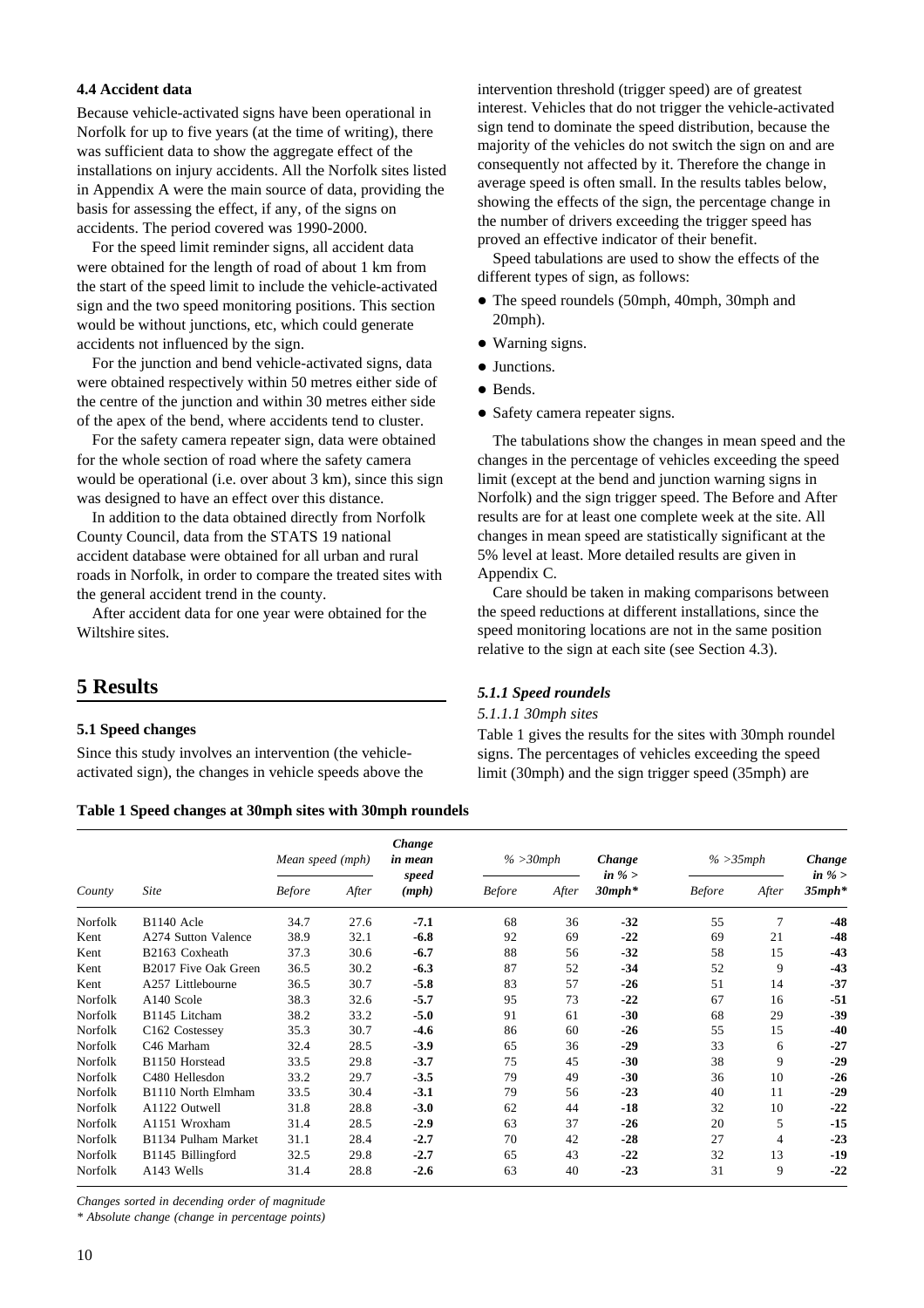shown, and the results are sorted by the size of the mean speed reduction in descending order.

All the 30mph roundel signs yielded a reduction in the mean speed of between 2.6 and 7.1mph. In general, the signs had the greatest benefit at the sites with higher average Before speeds. However, even at sites where the Before mean speeds were within 2mph of the limit, speed reductions occurred, and in nine cases, the average speed dropped below the posted speed.

The proportion of vehicles exceeding 30mph reduced in every case, the changes ranging between 18 and 34 percentage points. The proportion exceeding 35mph was reduced by between 15 and 51 percentage points. Those sites with the highest percentage of vehicles exceeding the speed limit before sign installation tend to show the greatest benefit.

It is suggested that the largest speed reductions would occur close to the signs, with speed slowly increasing again downstream from the sign. A possible explanation as to why the Kent sites appear to show large changes in mean speed and percentages of vehicles exceeding the speed limit is because the monitoring locations were adjacent to the signs, where the greatest benefits are to be expected.

#### *5.1.1.2 40 mph sites*

Table 2 gives the results for the sites with 40mph roundel signs. The percentages of vehicles exceeding the speed limit (40mph) and 5mph above the speed limit are shown, and the results are sorted by the size of the mean speed reduction in descending order.

All the 40mph roundel signs yielded a reduction in the mean speed of between 1.2 and 4.4mph. In general, the signs had the greatest benefit at the sites with higher average Before speeds.

The proportion of vehicles exceeding 40mph reduced in every case, the changes ranging between 7 and 35 percentage points. The proportion exceeding 45mph was reduced by between 1 and 17 percentage points. Those sites with the highest percentage of vehicles exceeding the speed limit before sign installation tend to show the greatest benefit.

#### *5.1.1.3 50 mph site*

Table 3 gives the results for the dual carriageway site with the 50mph roundel sign; the percentages of vehicles exceeding the speed limit (50mph) and 5mph above the speed limit are shown.

The mean speed fell by 4.6mph in lane 1 and 3.6mph in lane 2. The proportion of vehicles exceeding 50mph reduced in both lanes, by 26 percentage points in lane 1 and by 22 percentage points in lane 2. The proportion of vehicles exceeding 55mph fell by 31 percentage points in lane 1 and by 10 percentage points in lane 2.

#### *5.1.1.4 Speed limit change from 30mph to 20mph*

Table 4 gives the results for sites with 20mph roundel signs where the speed limit had been reduced from 30mph. The results suggested that drivers had difficulty in achieving and maintaining 20mph, therefore the percentages of vehicles exceeding 25mph and 30mph were calculated. The results are sorted by the size of the mean speed reduction in descending order.

All the 20mph roundel signs yielded a reduction in the mean speed of between 4.4 and 7.5mph. In general, the signs had the greatest benefit at the sites with higher average Before speeds.

The proportion of vehicles exceeding 25mph reduced in every case, the changes ranging between 28 and 51

#### **Table 2 Speed changes at 40mph sites with 40mph roundels**

|          |                 | Change<br>Mean speed (mph)<br>in mean<br>speed |       |        | $% > 40$ mph  |       | Change<br>in $\%$ > | $% >45$ mph    |       | Change<br>in $\%$ |  |
|----------|-----------------|------------------------------------------------|-------|--------|---------------|-------|---------------------|----------------|-------|-------------------|--|
| County   | Site            | <b>Before</b>                                  | After | (mph)  | <b>Before</b> | After | $40$ mph $*$        | <b>Before</b>  | After | $45 mph*$         |  |
| Kent     | A28 Hersden     | 40.7                                           | 36.3  | $-4.4$ | 50            | 15    | $-35$               | 15             | 3     | $-12$             |  |
| Norfolk  | A1085 Swaffham  | 39.7                                           | 35.7  | $-4.0$ | 44            | 18    | $-26$               | 17             | 5     | $-12$             |  |
| Norfolk  | B1108 Carbrooke | 40.7                                           | 36.8  | $-3.9$ | 51            | 20    | $-31$               | 23             | 6     | $-17$             |  |
| Norfolk  | B1145 Mileham   | 37.4                                           | 35.4  | $-2.0$ | 36            | 24    | $-12$               | 15             |       | -8                |  |
| W Sussex | A24 Kingsfold   | 32.5                                           | 31.3  | $-1.2$ | 12            | 5     | $-7$                | $\overline{c}$ |       | $-1$              |  |

*Changes sorted in decending order of magnitude*

*\* Absolute change (change in percentage points)*

#### **Table 3 Speed changes at 50mph sites with 50mph roundels**

| County   |             |                | Mean speed (mph) |       | Change<br>in mean | $% > 50$ mph<br>speed | Change<br>in % $>$ | $\% > 55$ mph |               | Change<br>in $\%$ |           |
|----------|-------------|----------------|------------------|-------|-------------------|-----------------------|--------------------|---------------|---------------|-------------------|-----------|
|          | <i>Site</i> | Lane           | <b>Before</b>    | After | (mph)             | <b>Before</b>         | After              | $50$ mp $h^*$ | <b>Before</b> | After             | $55 mph*$ |
| W Sussex | A24 Findon  |                | 55.2             | 50.6  | $-4.6$            | 80                    | 54                 | $-26$         | 50            | 20                | $-31$     |
|          | by-pass     | $\overline{2}$ | 48.8             | 45.2  | $-3.6$            | 38                    | 16                 | $-22$         | 15            | 4                 | $-10$     |

*Changes sorted in decending order of magnitude*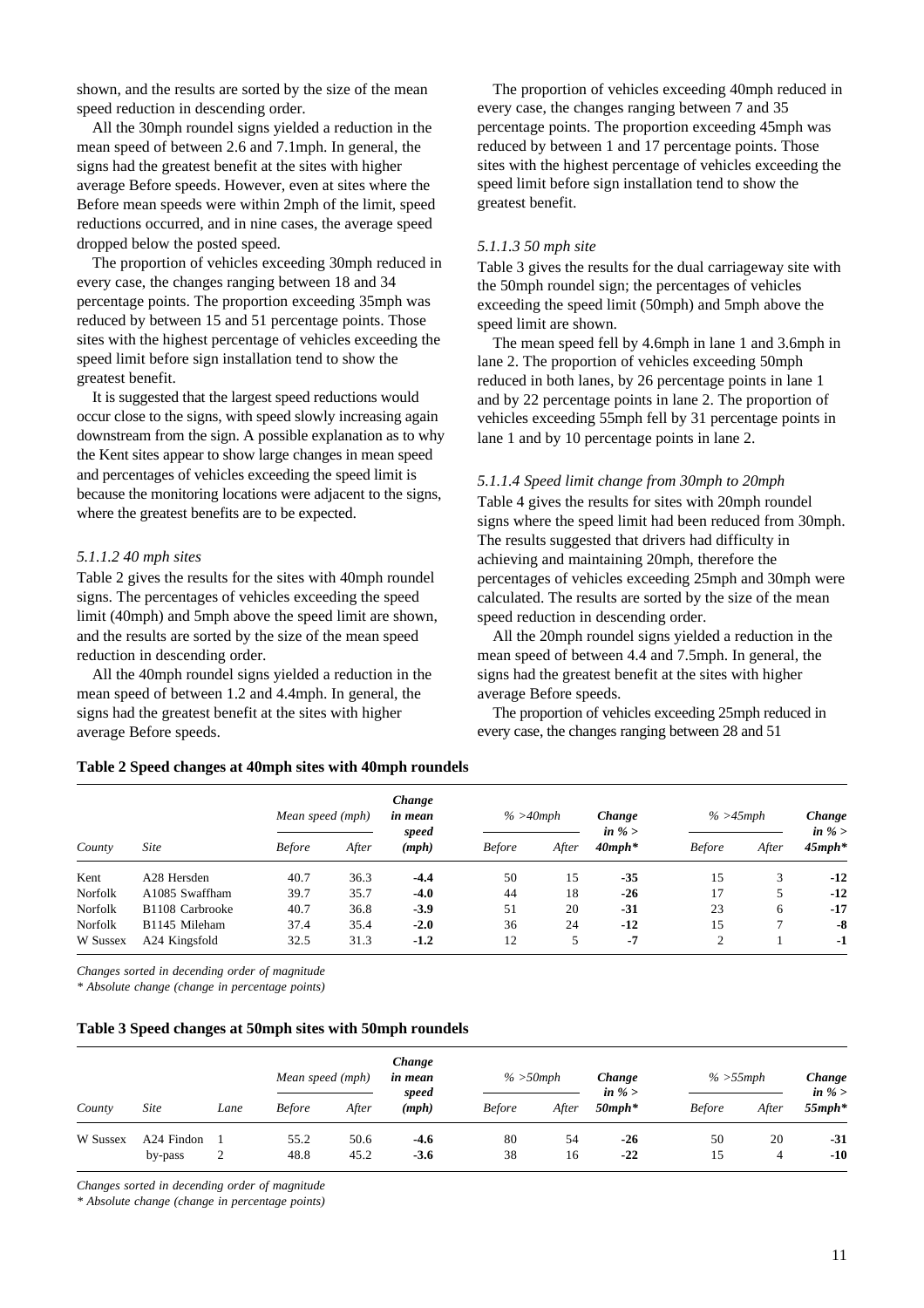#### **Table 4 Sites where the speed limit was reduced from 30mph to 20mph**

|                |                            |            | Mean speed (mph) |       | Change<br>in mean | $% >25$ mph<br>Change<br>speed |    |                                         | $% >30$ mph   |       | Change<br>in $\%$ |
|----------------|----------------------------|------------|------------------|-------|-------------------|--------------------------------|----|-----------------------------------------|---------------|-------|-------------------|
| County         | <b>Site</b>                | Lane       | <b>Before</b>    | After | (mph)             | <b>Before</b>                  |    | in % $>$<br>After $25$ mph <sup>*</sup> | <b>Before</b> | After | $30$ mph*         |
| Norfolk        | B1146 Fakenham             | Eastbound  | 32.5             | 25.0  | $-7.5$            | 93                             | 42 | -51                                     | 70            | 12    | -58               |
| Norfolk        | B <sub>1149</sub> Horsford | Southbound | 32.9             | 25.6  | $-7.3$            | 92                             | 53 | $-39$                                   | 73            | 17    | -56               |
| <b>Norfolk</b> | B <sub>1149</sub> Horsford | Northbound | 32.0             | 25.5  | $-6.5$            | 89                             | 53 | $-36$                                   | 67            | 18    | $-49$             |
| Norfolk        | B <sub>1150</sub> Norwich  | Southbound | 30.7             | 24.6  | $-6.1$            | 87                             | 47 | $-40$                                   | 66            | 16    | $-50$             |
| Norfolk        | B1146 Fakenham             | Westbound  | 28.5             | 23.4  | $-5.1$            | Radar data                     | 28 |                                         | Radar data    |       |                   |
| <b>Norfolk</b> | B <sub>1150</sub> Norwich  | Northbound | 29.7             | 25.3  | $-4.4$            | 82                             | 54 | $-28$                                   | 55            | 17    | $-38$             |

*Changes sorted in decending order of magnitude*

 *\* Absolute change (change in percentage points)*

percentage points. The proportion exceeding 30mph was reduced by between 38 and 56 percentage points. Those sites with the highest percentage of vehicles exceeding the speed limit before sign installation tend to show the greatest benefit.

#### *5.1.1.5 Speed limit change from 40mph to 30mph*

Table 5 gives the results for sites with 30mph roundel signs where the speed limit had been reduced from 40mph. The results are sorted by the size of the mean speed reduction in descending order.

All the 30mph roundel signs yielded a reduction in the mean speed of between 6.5 and 13.8mph. In general, the signs had the greatest benefit at the sites with higher average Before speeds.

The proportion of vehicles exceeding 30mph reduced in every case, the changes ranging between 13 and 60 percentage points. The proportion exceeding 35mph was reduced by between 50 and 80 percentage points. Those sites with the highest percentage of vehicles exceeding the speed limit before sign installation tend to show the greatest benefit.

#### *5.1.2 Warning signs*

#### *5.1.2.1 Junctions*

Table 6 gives the results for sites with junction warning signs. The results are sorted by the size of the mean speed reduction in descending order.

Other than at Bradford Leigh, Wiltshire (eastbound), mean speeds fell at all the vehicle-activated junction warning signs, the reductions ranging between 0.8 and 9.2mph.

The threshold speeds in the right-hand columns of Table 6 are below the speed limit except for the West Sussex site. (Here, as Before mean speeds already exceeded 60mph, threshold speeds within the upper region of the speed distribution were chosen.) The proportion of vehicles exceeding these threshold speeds reduced at all sites.

The Wootton Bassett results also show that drivers not only reduce their speed after they have passed the sign but that they anticipate the sign and reduce their speed a little on the approach towards it.

#### *5.1.2.2 Bends*

Table 7 gives the results for sites with bend warning signs. The results are sorted by the size of the mean speed reduction in descending order.

Mean speeds fell at all the vehicle-activated bend warning signs, the reductions ranging between 2.1 and 6.9mph.

The threshold speeds in the right-hand columns of Table 7 are below the speed limit at Sells Green (Wiltshire) but at and 5mph above the speed limit at Kingsfold (West Sussex). The proportion of vehicles exceeding these threshold speeds was reduced at the sites, though data were not available for Felbrigg.

#### *5.1.2.3 Safety camera repeaters*

Table 8 gives the results for sites with safety camera repeater signs. Mean speeds fell at all the vehicle-activated safety camera repeater signs, the reductions ranging between 0.5 and 3.7mph. The percentage of vehicles exceeding various threshold speeds at around the speed limit on the section covered by the safety camera also reduced.

#### **Table 5 Sites where the speed limit was reduced from 40mph to 30mph**

|             |                                      | Mean speed (mph) |               | Change<br>in mean<br>speed | $\% > 30$ mph |               | Change<br>in % $>$ | $% >35$ mph                 |               | Change<br>in % $>$ |           |
|-------------|--------------------------------------|------------------|---------------|----------------------------|---------------|---------------|--------------------|-----------------------------|---------------|--------------------|-----------|
| County Site |                                      | Lane             | <b>Before</b> | After                      | (mph)         | <b>Before</b> |                    | After $30$ mph <sup>*</sup> | <b>Before</b> | After              | $35 mph*$ |
|             | Norfolk B1146 Beetley                | Southbound       | 45.1          | 31.3                       | $-13.8$       | 98            | 65                 | $-33$                       | 94            | 14                 | $-80$     |
|             | Norfolk A1066 South Lopham Westbound |                  | 40.7          | 30.7                       | $-10.0$       | 95            | 47                 | $-48$                       | 85            | 17                 | -68       |
|             | Norfolk B1146 Beetley                | Northbound       | 37.8          | 28.0                       | $-9.8$        | 91            | 31                 | -60                         | 71            | 5                  | -66       |
|             | Norfolk A1066 South Lopham Eastbound |                  | 40.5          | 32.5                       | $-8.0$        | 94            | 64                 | $-30$                       | 83            | 23                 | -60       |
|             | Norfolk B1149 Horsford               | Southbound       | 37.8          | 30.5                       | $-7.3$        | 93            | 48                 | $-45$                       | 76            | 6                  | $-70$     |
|             | Norfolk A1122 Outwell                | Southbound       | 41.2          | 34.1                       | $-7.1$        | 97            | 84                 | $-13$                       | 88            | 38                 | -50       |
|             | Norfolk A149 Blakeney                | Eastbound        | 34.8          | 28.3                       | $-6.5$        | 90            | 35                 | $-55$                       | 56            | 6                  | $-50$     |

*Changes sorted in decending order of magnitude*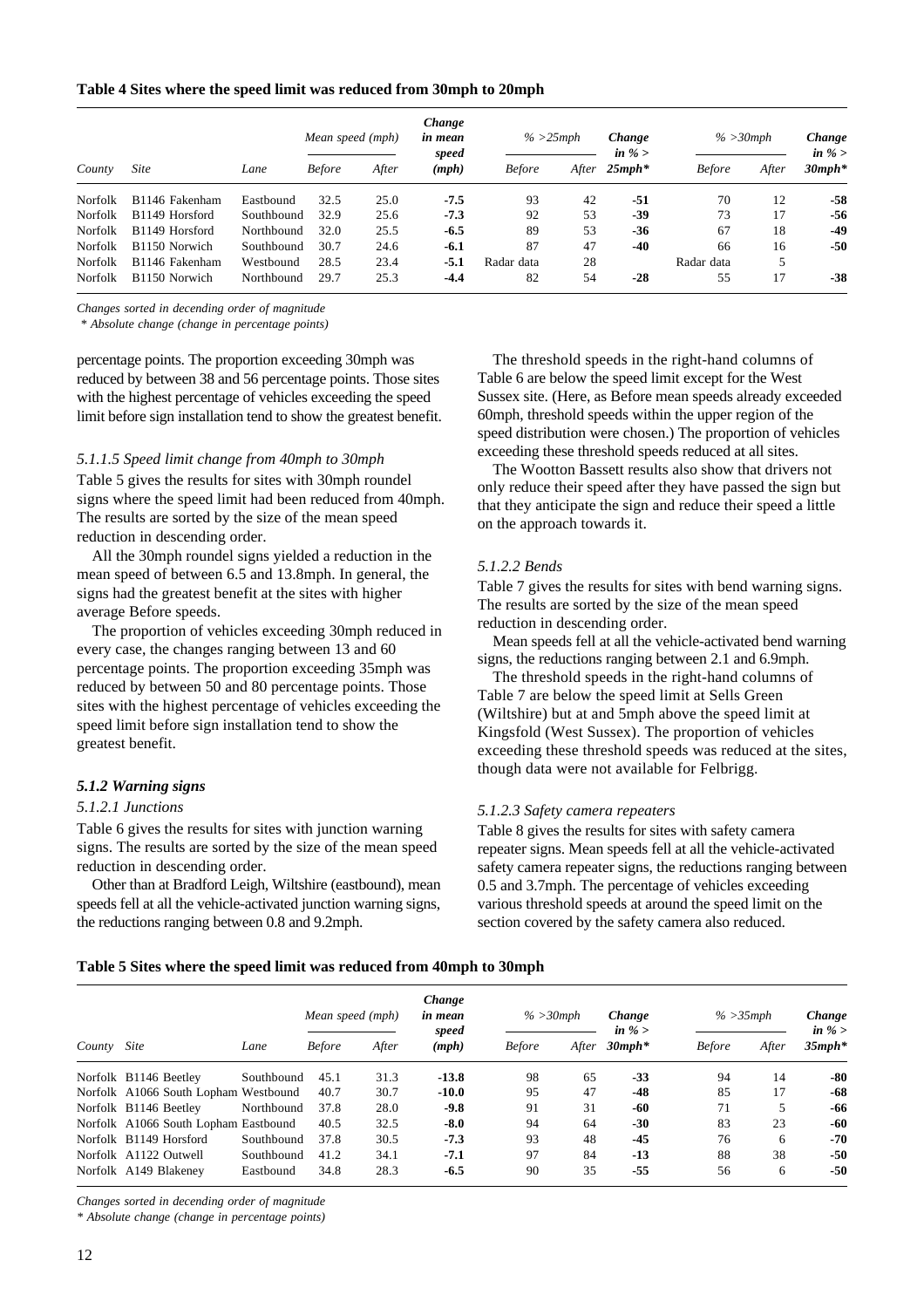## **Table 6 Sites where junction warning signs were installed**

|                            |                  | Speed                 |               | Mean speed (mph) | Change            |               | $% >50$ mph  | Change in           |               |                |                     |
|----------------------------|------------------|-----------------------|---------------|------------------|-------------------|---------------|--------------|---------------------|---------------|----------------|---------------------|
|                            |                  | limit                 |               |                  | in mean           |               |              | % > 50              |               |                |                     |
| <b>Site</b>                | <b>Direction</b> | (mph)                 | <b>Before</b> | After            | speed             | <b>Before</b> | After        | $mph*$              |               |                |                     |
| <b>Norfolk</b>             |                  |                       |               |                  |                   |               |              |                     |               |                |                     |
| Felthorpe                  | Southbound       | 60                    | 45.6          | 42.2             | $-3.4$            | 29            | 12           | $-17$               |               |                |                     |
| Felthorpe                  | Northbound       | 60                    | 53.2          | 45.8             | $-7.4$            | 63            | 25           | $-38$               |               |                |                     |
|                            |                  | <b>Speed</b><br>limit |               | Mean speed (mph) | Change<br>in mean |               | $% > 70$ mph | Change in<br>% > 70 |               | $% >75$ mph    | Change in<br>% > 75 |
| <b>Site</b>                | <b>Direction</b> | (mph)                 | <b>Before</b> | After            | speed             | <b>Before</b> | After        | $mph*$              | <b>Before</b> | After          | $mph*$              |
| W Sussex                   |                  |                       |               |                  |                   |               |              |                     |               |                |                     |
| A24/B2135 Lane 1           | Southbound       | 70                    | 60.2          | 55.0             | $-5.2$            | 17            | 6            | $-11$               | 8             | 2              | -5                  |
| A24/B2135 Lane 2           | Southbound       | 70                    | 67.2          | 60.0             | $-7.2$            | 37            | 12           | $-26$               | 18            | $\overline{4}$ | $-13$               |
|                            |                  | <b>Speed</b><br>limit |               | Mean speed (mph) | Change<br>in mean |               | $% >40$ mph  | Change in<br>% > 40 |               | $% >45$ mph    | Change in<br>% > 45 |
| <b>Site</b>                | <b>Direction</b> | (mph)                 | <b>Before</b> | After            | speed             | <b>Before</b> | After        | $mph*$              | <b>Before</b> | After          | $mph*$              |
| Wiltshire                  |                  |                       |               |                  |                   |               |              |                     |               |                |                     |
| <b>Bradford Leigh</b>      | Westbound        | 60                    | 28.3          | 27.5             | $-0.8$            | 20            | 11           | $-9$                | 8             | 3              | -5                  |
| Bradford Leigh             | Eastbound        | 60                    | 33.0          | 34.2             | 1,2               | 27            | 26           | $-1$                | 9             | 8              | $-1$                |
|                            |                  | <b>Speed</b><br>limit |               | Mean speed (mph) | Change<br>in mean |               | $% >30$ mph  | Change in<br>% > 30 |               | $% >35$ mph    | Change in<br>% > 30 |
| <b>Site</b>                | <b>Direction</b> | (mph)                 | <b>Before</b> | After            | speed             | <b>Before</b> | After        | $mph*$              | <b>Before</b> | After          | $mph*$              |
| Wiltshire<br>Near junction |                  |                       |               |                  |                   |               |              |                     |               |                |                     |
| <b>Wootton Bassett</b>     | Northbound       | 30                    | 24.9          | 23.5             | $-1.4$            | 33            | 23           | $-10$               | 10            | 4              | -6                  |
| <b>Wootton Bassett</b>     | Southbound       | 30                    | 29.1          | 26.9             | $-2.2$            | 52            | 43           | $-9$                | 31            | 14             | $-17$               |
| Approaching sign           |                  |                       |               |                  |                   |               |              |                     |               |                |                     |
| <b>Wootton Bassett</b>     | Northbound       | 30                    | 36.9          | 27.7             | $-9.2$            | 87            | 46           | $-41$               | 62            | 21             | $-41$               |
| Wootton Bassett            | Southbound       | 30                    | 31.4          | 28.0             | $-3.4$            | 67            | 26           | $-41$               | 25            | 6              | $-19$               |

*\* Absolute change (change in percentage points - some rounding errors present)*

## **Table 7 Sites where bend warning signs were installed**

|                |             | <b>Speed</b>          |                  | Mean speed (mph) |                            |               |       |                     |               |              |                          |
|----------------|-------------|-----------------------|------------------|------------------|----------------------------|---------------|-------|---------------------|---------------|--------------|--------------------------|
| County         | <b>Site</b> | limit<br>(mph)        | <b>Before</b>    | After            | speed<br>(mph)             |               |       |                     |               |              |                          |
| <b>Norfolk</b> | Felbrigg    | 30                    | 36.7             | 29.8             | $-6.9$                     |               |       |                     |               |              |                          |
|                |             | <b>Speed</b><br>limit | Mean speed (mph) |                  | Change<br>in mean<br>speed | $% >40$ mph   |       | Change<br>in $\%$ > | $% >45$ mph   |              | <b>Change</b><br>in $\%$ |
| County         | <b>Site</b> | (mph)                 | <b>Before</b>    | After            | (mph)                      | <b>Before</b> | After | $40 mph*$           | <b>Before</b> | After        | $45 mph*$                |
| Wiltshire      | Sells Green | 60                    | 38.3             | 35.3             | $-3.0$                     | 36            | 15    | $-20$               | 13            | 3            | $-10$                    |
|                |             | Speed<br>limit        | Mean speed (mph) |                  | Change<br>in mean<br>speed | $% >50$ mph   |       | Change<br>in $\%$ > | $% >55$ mph   |              | <b>Change</b><br>in $\%$ |
| County         | <b>Site</b> | (mph)                 | <b>Before</b>    | After            | (mph)                      | <b>Before</b> | After | $50 mph*$           | <b>Before</b> | After        | $55 mph*$                |
| W Sussex       | Kingsfold   | 50                    | 40.9             | 38.8             | $-2.1$                     | 4             | 2     | $-2$                |               | $\mathbf{0}$ | $-1$                     |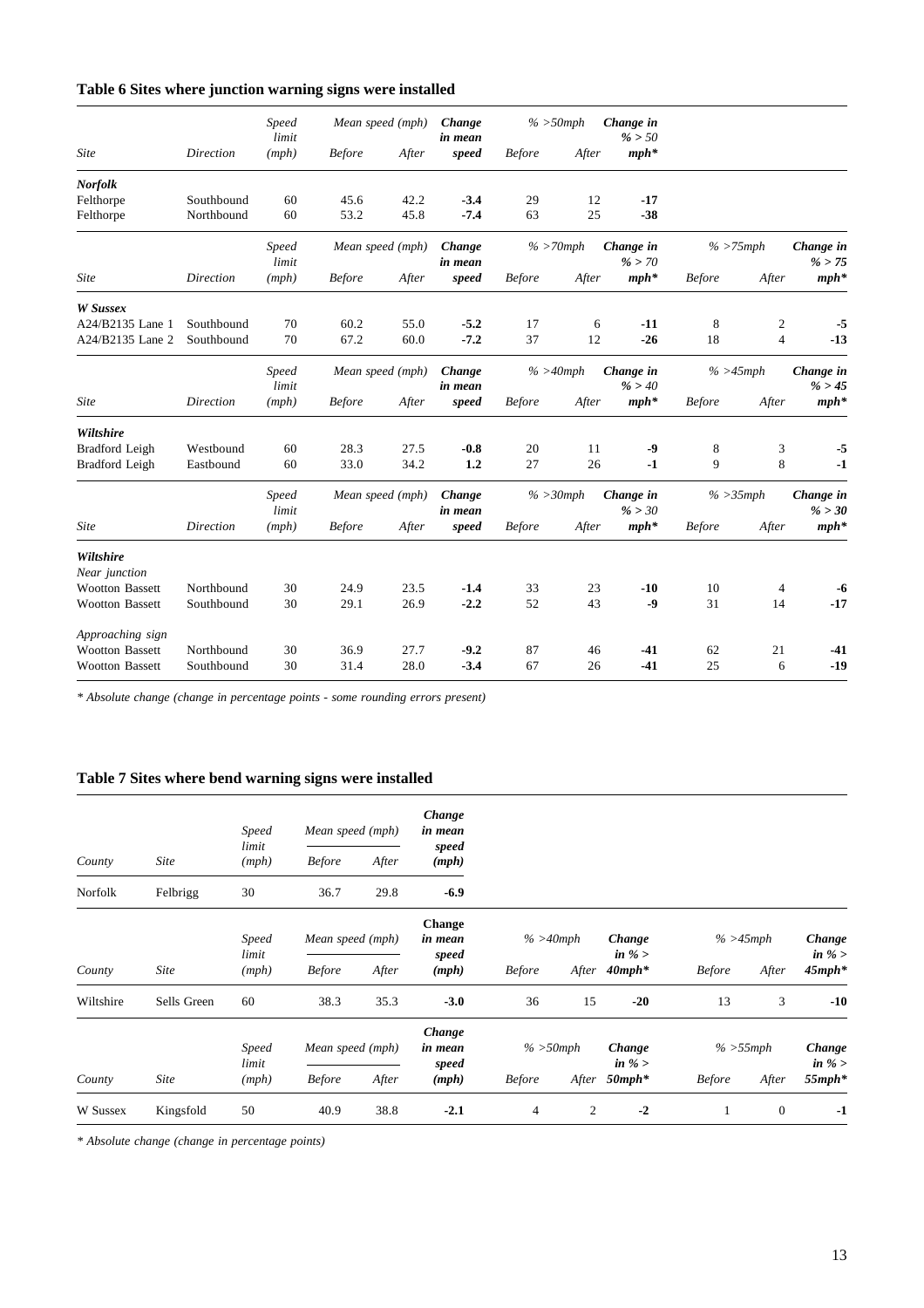#### **Table 8 Speed camera repeater signs**

|         |             | <b>Speed</b><br>limit | Mean speed (mph) |       | Change<br>in mean |                  |        | $\% >$      |                |                |                |                                         |               |
|---------|-------------|-----------------------|------------------|-------|-------------------|------------------|--------|-------------|----------------|----------------|----------------|-----------------------------------------|---------------|
| County  | <b>Site</b> | (mph)                 | <b>Before</b>    | After | speed<br>(mph)    |                  | $\% >$ | 30mph 35mph | % >            | % >            | $\% >$         | $\% >$<br>40mph 45mph 60mph 65mph 75mph | $\% >$        |
| Norfolk | Loddon      | 60                    | 49.3             | 48.7  | $-0.6$            | Before           | n/a    | n/a         | n/a            | n/a            | 6              | 3                                       |               |
|         | A146        |                       |                  |       |                   | After            | n/a    | n/a         | n/a            | n/a            | $\overline{4}$ | 1.5                                     | 0.5<br>$-0.5$ |
|         |             |                       |                  |       |                   | Change in $\%$ * |        |             |                |                | $-2$           | $-1.5$                                  |               |
| Norfolk | Poringland  | 40                    | 35.0             | 34.5  | $-0.5$            | Before           | 87     | 58          | 15             | 3              | n/a            | n/a                                     | n/a           |
|         | B1332       |                       |                  |       | $-3.7$            | After            | 85     | 55          | 13             | $\mathfrak{2}$ | n/a            | n/a                                     | n/a           |
|         |             |                       |                  |       |                   | Change in $\%^*$ | $-2$   | $-3$        | $-2$           | $-1$           |                |                                         |               |
|         |             | 40/30                 | 34.5             | 30.8  |                   | Before           | 85     | 55          | 13             | $\overline{2}$ | n/a            | n/a                                     | n/a           |
|         |             |                       |                  |       |                   | After            | 59     | 16          | $\overline{4}$ |                | n/a            | n/a                                     | n/a           |
|         |             |                       |                  |       |                   | Change in $\%$   | $-26$  | $-39$       | $-9$           | $-1$           |                |                                         |               |
| Norfolk | Shipdham    | 30                    | 32.7             | 31.4  | $-1.3$            | Before           | 74     | 29          | 8              | 2              | n/a            | n/a                                     | n/a           |
|         | A1075       |                       |                  |       |                   | After            | 64     | 18          | $\overline{4}$ | 1              | n/a            | n/a                                     | n/a           |
|         |             |                       |                  |       |                   | Change in $\%$ * | $-10$  | $-11$       | $-4$           | $-1$           |                |                                         |               |

*\* Absolute change (change in percentage points); n/a: not applicable*

#### **5.2 Accident changes**

The following sections present the effect of the installation of the vehicle-activated signs on reported injury accidents. Section 5.2.4 summarises a statistical analysis of some of the accident data, which takes account of general accident trends.

#### *5.2.1 Speed roundel signs*

Table 9 shows the results for sites with speed roundel signs.

There has been a reduction in accidents at all the speed roundel sites except Costessey and Watton, where the Before accident frequency was relatively low (<1 per year). The reductions range from 16% to 100%, with a 58%

reduction across the sites combined. The proportion of accidents involving fatal or serious injury was unchanged.

#### *5.2.2 Warning signs*

Table 10 shows the results for sites with junction warning signs.

There has been a reduction in accidents at all the junction warning signs except at Bradford Leigh (Wiltshire) where there has been no change. Otherwise the reductions range from 45% to 100%, with a 26% reduction across the sites combined. The proportion of accidents involving fatal or serious injury was little changed.

#### **Table 9 Accident numbers changes at sites with speed roundel signs**

|         |                        |                |                | Before installation |                 |                | After fibre optic sign installation |       |                        |          |
|---------|------------------------|----------------|----------------|---------------------|-----------------|----------------|-------------------------------------|-------|------------------------|----------|
| County  | Site                   | <b>PIA</b>     | KSI            | Years               | PIA<br>per year | <b>PIA</b>     | KSI                                 | Years | <b>PIA</b><br>per year | % change |
| Norfolk | B1140 Acle             | $\mathfrak{2}$ | 1              | 5.0                 | 0.4             |                | $\mathbf{0}$                        | 5.5   | 0.2                    | $-55%$   |
| Norfolk | B1146 Beetley          | 7              |                | 5.0                 | 1.4             | 2              | $\mathbf{0}$                        | 1.7   | 1.2                    | $-16%$   |
| Norfolk | B1145 Route            | 32             | 9              | 5.0                 | 6.4             | 5              |                                     | 1.5   | 3.3                    | $-48%$   |
| Norfolk | A149 Blakeney          | 10             | 5              | 5.0                 | 2.0             | 2              |                                     | 1.7   | 1.2                    | $-41%$   |
| Norfolk | C162 Costessey         | 3              |                | 5.0                 | 0.6             | 3              | $\Omega$                            | 3.6   | 0.8                    | 39%      |
| Norfolk | B1146 Fakenham         | 17             | 3              | 5.0                 | 3.4             | $\overline{0}$ | $\Omega$                            | 0.5   | 0.0                    | $-100%$  |
| Norfolk | C480 Hellesdon         | 13             | $\overline{c}$ | 5.0                 | 2.6             |                | $\Omega$                            | 1.1   | 0.9                    | $-65%$   |
| Norfolk | B1108 Hingham          | 11             | $\overline{2}$ | 5.0                 | 2.2             | 3              | $\Omega$                            | 2.7   | 1.1                    | $-49%$   |
| Norfolk | B1149 Horsford         | 21             | $\overline{2}$ | 5.0                 | 4.2             | 2              | $\mathbf{0}$                        | 1.7   | 1.2                    | $-72%$   |
| Norfolk | B1150 Horstead         | 7              | $\overline{c}$ | 5.0                 | 1.4             | 5              | 3                                   | 5.5   | 0.9                    | $-35%$   |
| Norfolk | C <sub>46</sub> Marham | 9              |                | 5.0                 | 1.8             | 3              |                                     | 3.6   | 0.8                    | $-54%$   |
| Norfolk | Norwich                | 24             | 6              | 5.0                 | 4.8             |                | $\Omega$                            | 1.0   | 1.0                    | $-79%$   |
| Norfolk | A1122 Outwell          | 15             | 7              | 5.0                 | 3.0             | 3              | $\overline{2}$                      | 1.7   | 1.8                    | $-41%$   |
| Norfolk | B1134 Pulham Market    | 5              | 1              | 5.0                 | 1.0             | 1              | $\mathbf{0}$                        | 1.7   | 0.6                    | $-41%$   |
| Norfolk | A1066 South Lopham     | 9              | 5              | 5.0                 | 1.8             | 3              | $\Omega$                            | 3.6   | 0.8                    | $-54%$   |
| Norfolk | A1085 Swaffham         | 7              | $\Omega$       | 5.0                 | 1.4             | 6              | $\overline{2}$                      | 5.5   | 1.1                    | $-22%$   |
| Norfolk | B1108 Hingham          | 4              | 2              | 5.0                 | 0.8             | 6              | $\overline{2}$                      | 5.5   | 1.1                    | 36%      |
| Norfolk | A143 Wells             | $\overline{c}$ | $\Omega$       | 5.0                 | 0.4             |                | $\mathbf{0}$                        | 5.5   | 0.2                    | $-55%$   |
| Norfolk | A1151 Wroxham          | 10             | $\mathfrak{2}$ | 5.0                 | 2.0             | 6              |                                     | 5.5   | 1.1                    | $-45%$   |
|         | All                    | 208            | 52             | 95                  | 2.2             | 54             | 13                                  | 59.1  | 0.9                    | $-58%$   |

PIA: Personal injury accident

KSI: Accidents involving fatal or serious injury

B1145 Route includes villages [Billingford, Brisley, Litcham, Mileham, North Elmham]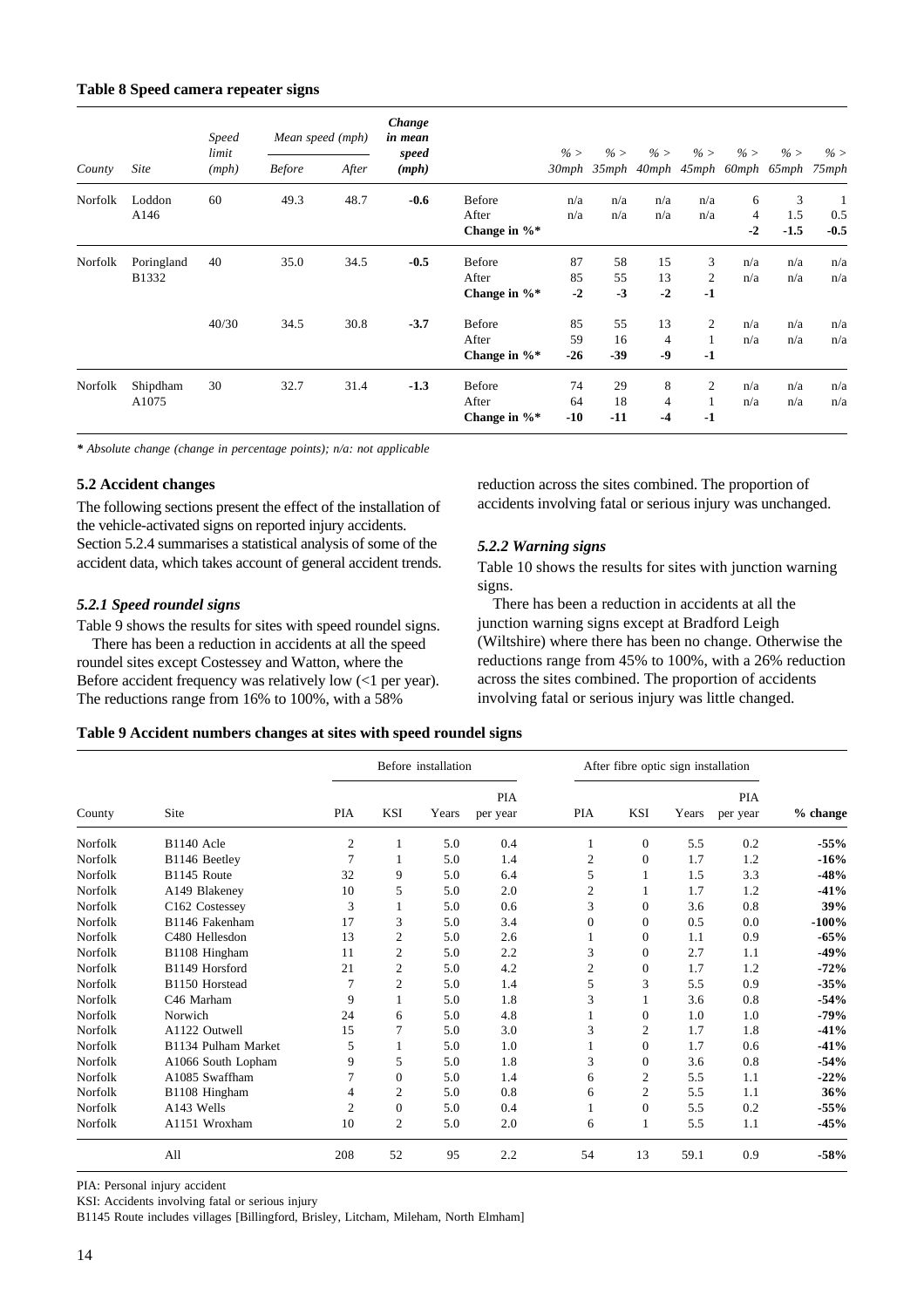#### **Table 10 Accident numbers changes at sites with junction and bend warning signs**

|           |                      |            |            | Before installation |                        |            | After fibre optic sign installation |                |                 |            |
|-----------|----------------------|------------|------------|---------------------|------------------------|------------|-------------------------------------|----------------|-----------------|------------|
| County    | Site                 | <b>PIA</b> | <b>KSI</b> | Years               | <b>PIA</b><br>per year | <b>PIA</b> | KSI                                 | Years          | PIA<br>per year | $%$ change |
| Norfolk   | Felbrigg (Jn)        | 16         | 7          | 5.0                 | 3.2                    | $3*$       | $\overline{2}$                      | $\overline{4}$ | 0.75            | $-77%$     |
| Norfolk   | Felthorpe (Bend)     | 16         | 5          | 5.0                 | 3.2                    | 4          | 2                                   | 2.7            | 1.5             | $-54%$     |
|           | All                  | 32         | 12         | 10                  | 3.2                    | 7          | $\overline{4}$                      | 6.7            | 1.0             | $-67%$     |
| Wiltshire | Sells Green (Bend)   | 2          | $\theta$   | 3                   | 0.7                    | $\theta$   | $\mathbf{0}$                        |                | $\Omega$        | $-100%$    |
| Wiltshire | Wootton Bassett (Jn) | 11         |            | 3                   | 3.7                    | 2          | $\mathbf{0}$                        |                | 2.0             | $-45%$     |
| Wiltshire | Bradford Leigh (Jn)  | 10         | 2          | 2.5                 | 4.0                    | 4          |                                     |                | 4.0             | 0%         |
|           | All                  | 23         | 3          | 8.5                 | 2.7                    | 6          |                                     | 3              | 2.0             | $-26%$     |

*PIA: Personal injury accident*

*KSI: Accidents involving fatal or serious injury*

*\*Felbrigg After period: includes two serious accidents recorded whilst sign removed for repair 1998*

#### *5.2.3 Safety camera repeater signs*

Table 11 shows the results for sites with safety camera signs. There has been a reduction in accidents at all these sites, the reductions ranging from 8% to 31%, with a 17% reduction across the sites combined. This adds to any accident reduction attributable to the installation of the safety camera on the section of road. The proportion of accidents involving fatal or serious injury was little changed.

#### *5.2.4 Detailed analysis of accident data*

Monthly accident data for 21 Norfolk sites were analysed in more detail to estimate the effect of the vehicleactivated signs on accidents. Eleven years of accident data (1990-2000) were available.

Monthly accident data for the whole of Norfolk were also available for all the urban and rural roads covering the same period. These data were used as 'control' data. Time series 'control' accident models were developed separately for urban and rural roads. These models were used to predict the expected number of accidents ('target' accidents) that would have occurred at the treated sites if the signs had not been installed. A Poisson regression model was assumed, using yearly and monthly factors as explanatory variables. The method employed for estimating the model parameters was the Generalised Linear Modelling (GLM) technique (McCullagh and Nelder, 1989). For estimating the 'target' accidents an

'Empirical Bayes' method was employed (Hauer, 1997).

The prediction method showed that, at the 19 sites with a 30/40mph (urban) speed limit, 92.4 accidents would have been expected to occur overall in the After periods, up to the year 2000, if the signs had not been installed. The actual number of accidents occurring was 61. This difference represents a highly statistically significant reduction of  $34\%$  ( $\pm 8\%$ ).

For the two sites with a 60mph rural speed limit, 19.5 accidents were predicted during the After periods and 16 occurred. This represents a 17%  $(\pm 21\%)$  reduction, which is not statistically significant.

Across all sites together, a highly statistically significant  $31\%$  ( $\pm 8\%$ ) reduction in accidents has occurred.

## **6 Public opinion surveys**

It is clear that the vehicle-activated signs are associated with speed reductions in a wide range of circumstances and that there are accident benefits associated with the signs, however, it is not yet clear what the behavioural mechanisms involved are. A roadside survey of 346 drivers was carried out at three locations in Norfolk in February 2000 in order to establish the factors influencing drivers' response to the signs. A further survey of 100 drivers was conducted at one site in Wiltshire in February 2001 to investigate possible regional differences in behavioural response.

#### **Table 11 Accident changes at sites with speed camera signs**

|         |                  | Before installation |    |           | After speed camera installation |     |          | After fibre optic sign installation |                    |             |     |          |       |                    |                                  |
|---------|------------------|---------------------|----|-----------|---------------------------------|-----|----------|-------------------------------------|--------------------|-------------|-----|----------|-------|--------------------|----------------------------------|
| County  | <i>Site</i>      | PIA                 |    | KSI Years | PIA<br>per<br>year              | PIA |          | KSI Years                           | PIA<br>per<br>year | %<br>change | PIA | KSI      | Years | PIA<br>per<br>year | <b>Additional</b><br>%<br>change |
| Norfolk | A146 Loddon      | 27                  | 8  | 5.0       | 5.4                             | 4   |          | 1.1                                 | 3.6                | $-33%$      |     | 4        | 1.6   | 3.1                | $-14%$                           |
| Norfolk | B1332 Poringland | 29                  | 7  | 5.0       | 5.8                             | 4   | $\Omega$ | 1.1                                 | 3.6                | $-37%$      | 4   | $\Omega$ | 1.6   | 2.5                | $-31%$                           |
| Norfolk | A1075 Shipdham   | 30                  | 6  | 5.0       | 6.0                             | 6   | $\Omega$ | 1.1                                 | 5.5                | $-9%$       | 8   |          | 1.6   | 5.0                | $-8%$                            |
|         | All              | 86                  | 21 | 15        | 5.7                             | 14  |          | 3.3                                 | 4.2                | $-26%$      | 17  |          | 4.8   | 3.5                | $-17%$                           |

*PIA: Personal injury accident*

*KSI: Accidents involving fatal or serious injury*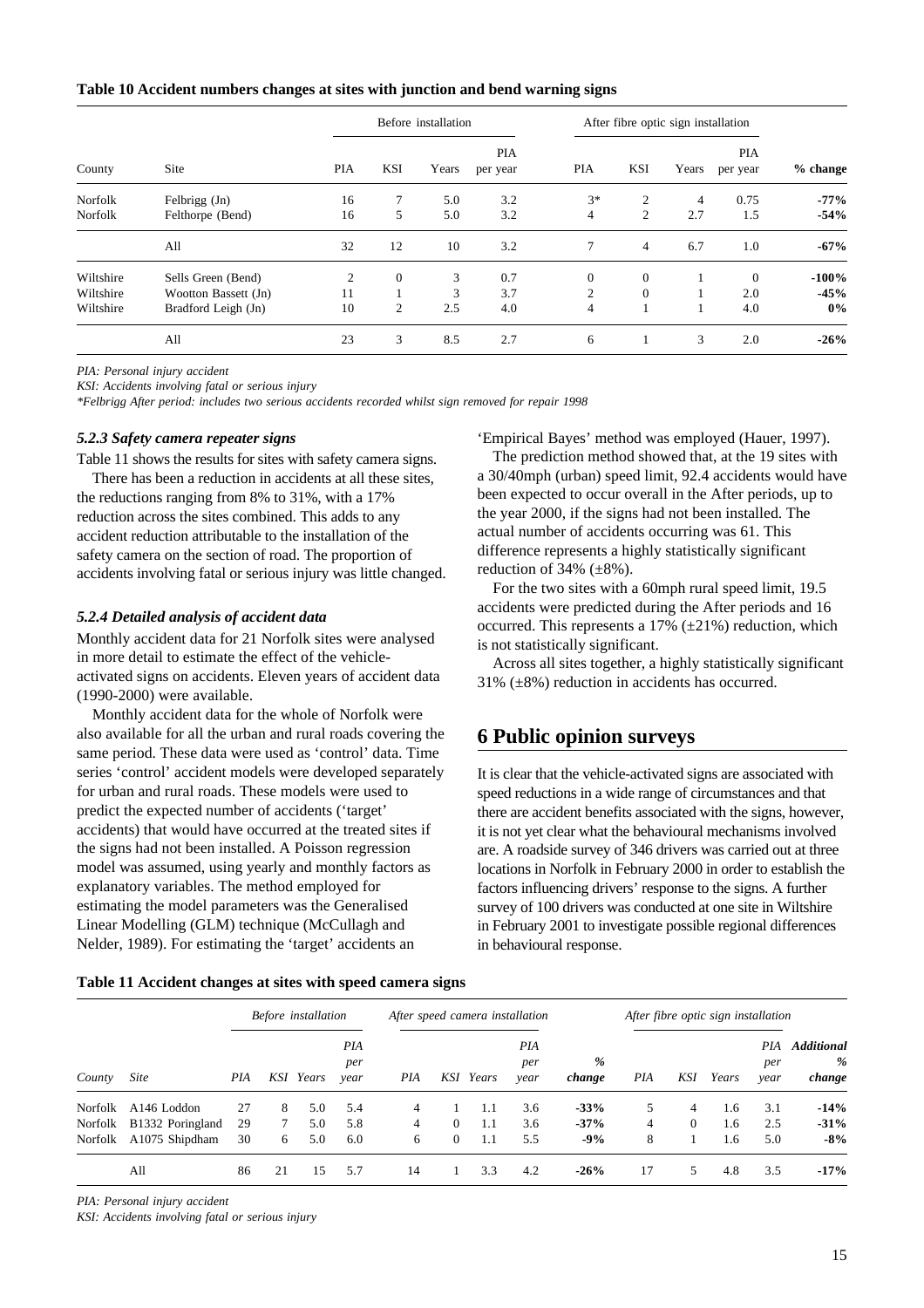A number of criteria were specified for the interview location:

- The location should be on a vehicle-activated sign route.
- The vehicle-activated sign should be in good working order.
- A safe off-road area should be available to conduct the interviews.
- A discreet location should be available where the sign could be observed (to enable samples to be taken of drivers triggering and not triggering the sign).
- There should be sufficient traffic to allow enough (about 100) drivers to be interviewed each day.

The sites chosen were:

- Felthorpe, Norfolk.
- Horsford, Norfolk.
- Carbrooke, Norfolk.
- Wootton Bassett, Wiltshire.

Opinions were sought about a variety of signs, some of which might be thought to be associated with enforcement, by showing respondents photographs. These signs were:

- The speed roundel (with and without a microwave detector on top).
- Bend warning.
- Junction warning.
- Safety camera repeater.

Drivers were asked specifically about the sign they had just passed (both lit and unlit i.e. visible and blank) and then about other vehicle-activated signs. Drivers were asked about their understanding of the purpose of the signs and the way they operated. They were also asked whether they thought the signs were a good idea and why.

The detail of the questionnaire was modified for the Wiltshire survey to take account of findings from the Norfolk survey, but the main substance of the questions remained the same.

The results from Norfolk and Wiltshire were broadly similar. A summary of the key questions and responses is given in Appendix D, Tables D1 to D4.

About two thirds of respondents at each location were male; very few were under 21 years of age but about a quarter were aged 60 years or over (Table D1). The practical requirement for a large enough sample, which was as evenly as possible split between those who did and did not trigger the sign, did not allow for any further stratification. About 80% of drivers interviewed at each location drove along the road at least once a month and so should have been familiar with the relevant signs.

Most drivers had made the connection between their own speed and the signs being triggered (Table D2), although not surprisingly, at Carbrooke, where the sign was a 40mph roundel, a third thought exceeding the speed limit triggered the sign compared to 5 per cent or less at the other locations. Also at Carbrooke (although nearly two thirds thought the main purpose of the sign was to slow drivers down), almost half thought it was to enforce

the speed limit. At the other locations, which had the junction (crossroad) warning sign, about three-quarters of drivers also thought the main purpose was to slow drivers down, but between a third and two thirds thought its purpose was to warn of hazards. (Drivers were encouraged to give more than one answer to the question about the purpose of the sign, which is why these replies add up to more than 100%.) The responses of male and female drivers were broadly similar.

Table D3 shows that most drivers believed they would receive a penalty for triggering the safety camera logo sign, but not the 30 or 40mph roundel signs. Over half of all respondents at all locations believed they would receive a penalty if they triggered the safety camera logo sign. There was some evidence, from additional statements made to the interviewers in the Norfolk survey, that drivers felt more likely to receive a penalty if there was a police presence or a safety camera i.e. some visible level of enforcement. A question was added to the Wiltshire survey asking whether the presence of a safety camera would make the driver more likely to obey the speed limit. Three quarters of drivers said 'Yes'.

There had been some anecdotal evidence from previous studies that drivers thought the microwave vehicle detectors mounted above the signs were speed enforcement cameras but this was mentioned by only a few drivers in this study. Table D3 shows that the presence of a microwave vehicle detector above the roundel sign made little difference to drivers' expectation of receiving a penalty if they triggered the sign.

There was overwhelming approval of the signs (Table D4). They were seen principally as an aid to reducing vehicle speeds, but beyond that, there was a lot of enthusiasm for the value of the signs in bringing drivers' attention back to their speed, or warning of a potential hazard ahead.

The studies conducted in Norfolk and Wiltshire suggest that the attitudes, understanding and behaviour of drivers in both counties are very similar and thus there is no clear regional bias.

## **7 Summary and conclusions**

A full-scale trial of the effectiveness of vehicle-activated signs in reducing speeds and accidents has been undertaken. The signs display a simple message relating to road conditions (presence of bends, junctions or speed requirements) to specific drivers, i.e. those exceeding a particular threshold speed. Four types of sign have been studied:

- speed limit roundel (just inside the speed limit terminal signs) - mainly village sites;
- bend warning;
- junction warning;
- safety camera repeater sign (displaying camera logo);

mainly on rural single carriageway roads, and were situated in Norfolk, Kent, West Sussex and Wiltshire.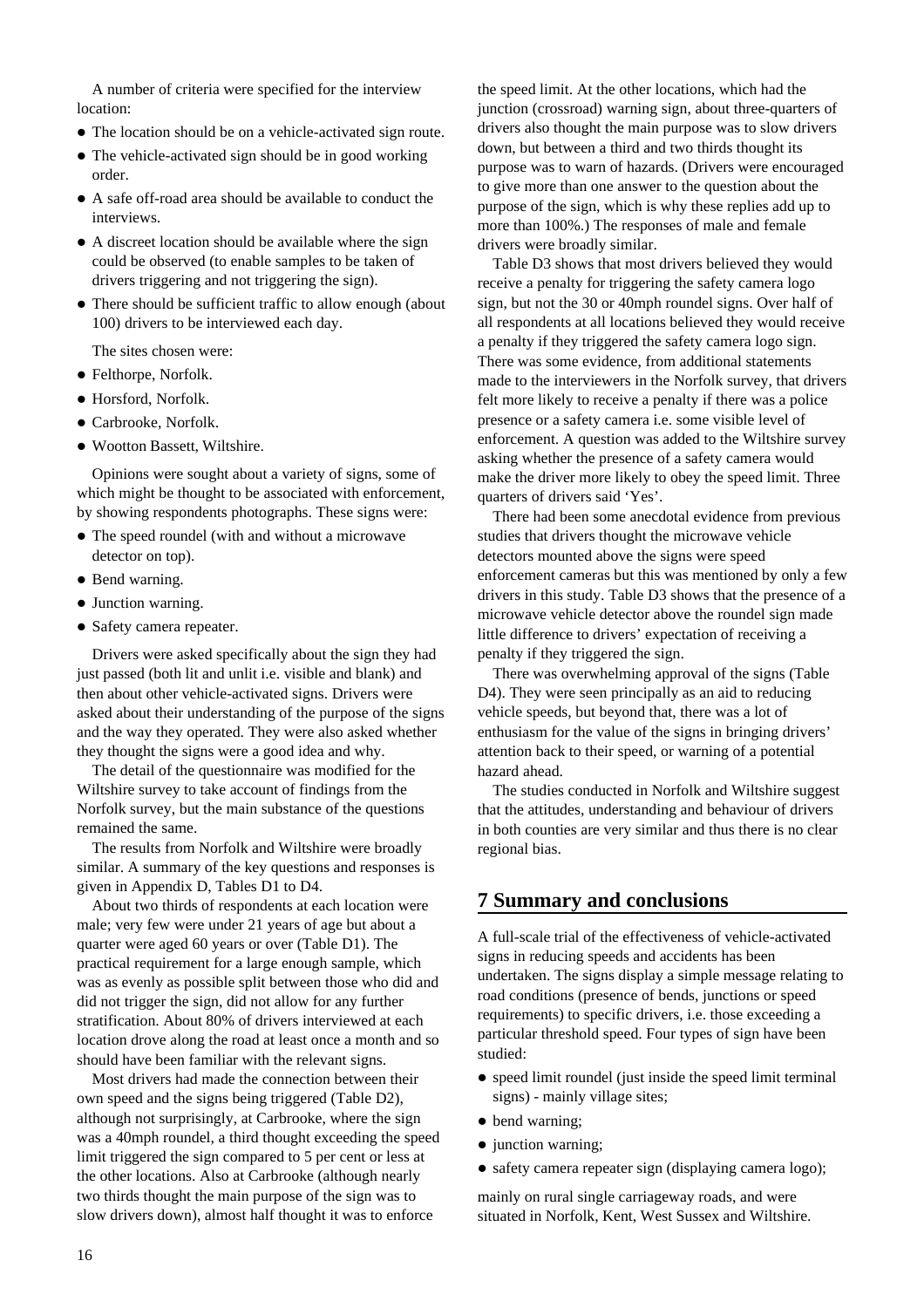#### **7.1 Effect on speeds and accidents**

At the speed limit roundel signs, mean speeds of the traffic as a whole were reduced by an average of 3-9mph, the higher reductions being where the speed limit had also been reduced by 10mph (Table 12). The average reduction in mean speed where there had been no change in the speed limit was 4mph.

The junction and bend warning signs reduced mean speeds by up to 7mph, and the safety camera repeater signs yielded a reduction of up to 4mph. Speeds exceeding the limit were also reduced, with the reductions tending to be greater at the roundel signs (Table 13).

There has been a statistically significant one-third reduction in accidents across all of the Norfolk sites combined when compared with the number of accidents that would have been expected without the signs. Safety camera repeater signs appear to give small additional accident reductions over safety cameras alone.

#### **7.2 Public opinion surveys**

Nearly 450 drivers took part in opinion surveys at three locations in Norfolk and one in Wiltshire. Two locations had a speed limit roundel (20mph and 40mph) and two had a junction sign. Most of these drivers drove regularly past the relevant sign. Opinions were sought about the four sign types, some of which might be thought to be associated with enforcement, by showing photographs of each type of sign. (The roundel signs were pictured with and without a microwave detector head, which could be thought to be a speed enforcement camera.)

There was overwhelming approval of the signs. Most drivers had made the connection between their own speed and the signs being triggered; exceeding the speed limit was thought much more likely to trigger the roundel sign than the other signs. At the locations with the junction warning sign, nearly all drivers thought that its main purpose was to slow them down or to warn of a hazard.

Over half of drivers believed they would receive a penalty for triggering the safety camera repeater sign.

These surveys suggest that the attitudes, understanding and behaviour of drivers in both Norfolk and Wiltshire are very similar and thus there is no clear regional bias.

#### **Table 13 Summary of speed reductions at warning signs**

|                  |                                                                          | Change in<br>mean speed |        | Change in percentage<br>of speeders |                   |  |
|------------------|--------------------------------------------------------------------------|-------------------------|--------|-------------------------------------|-------------------|--|
| Sign type        | No. of speed<br>measurement Maximum Minimum Maximum Minimum<br>locations | (mph)                   | (mph)  |                                     | % points % points |  |
| <b>Junctions</b> | 8                                                                        | $-7.4$                  | $-0.8$ | $-2.5$                              | $-1$              |  |
| <b>Bends</b>     | 2                                                                        | $-6.9$                  | $-2.1$ | $-10$                               | $-1$              |  |
| Camera logo      | -3                                                                       | $-3.7$                  | $-0.5$ | $-1.5$                              | $-0.5$            |  |

*% points: percentage points*

#### **7.3 Conclusions**

- Clearly, drivers can be influenced to reduce speed when they are specifically targeted, with fixed signs alone likely to have less effect.
- Vehicle-activated signs appear to be very effective in reducing speeds; in particular, they are capable of reducing the number of drivers who exceed the speed limit and who contribute disproportionately to the accident risk, without the need for enforcement such as safety cameras.
- Vehicle-activated signs can be operated at thresholds well below normal police enforcement levels.
- There is no evidence that in time, drivers become less responsive to the signs, even over three years.
- Operating costs are also low.
- In this study, a substantial accident reduction has been demonstrated.

For completeness, guidelines for the use of vehicleactivated signs are given in Appendix E.

## **8 Acknowledgements**

The work described in this report was carried out by TRL under a contract placed by the Road Safety Division of the Department for Transport. The authors are grateful to Mr A Waddams for his guidance and support.

The authors would also like to thank Babul Baruya (TRL) for the statistical analysis of accident data and Marie Taylor (TRL) for her help and guidance on the text. The authors are also grateful to the staff of the local authorities involved for their co-operation, and for providing data, plans and background information, and the police for practical assistance during the public opinion surveys.

#### **Table 12 Summary of speed reductions at roundel signs**

|                 | Change in mean speed                     |                  |                  |                            |                    |                                        |                     |                             |                       | Change in percentage<br>of speeders |                     |
|-----------------|------------------------------------------|------------------|------------------|----------------------------|--------------------|----------------------------------------|---------------------|-----------------------------|-----------------------|-------------------------------------|---------------------|
| Sign type       | No. of speed<br>measurement<br>Locations | Maximum<br>(mph) | Minimum<br>(mph) | Average<br>change<br>(mph) | of change<br>(mph) | Std. dev. Av. before<br>speed<br>(mph) | Std. dev.<br>before | Av. after<br>speed<br>(mph) | Std.<br>dev.<br>after | <b>Maximum</b><br>$%$ points        | Minimum<br>% points |
| 30mph roundel   | 17                                       | $-7.1$           | $-2.6$           | $-4.5$                     | 1.6                | 34.5                                   | 2.7                 | 30.0                        | 1.6                   | $-51$                               | $-15$               |
| 40mph roundel   | 5                                        | $-4.4$           | $-1.2$           | $-3.1$                     | 1.4                | 38.2                                   | 3.5                 | 35.1                        | 2.2                   | $-12$                               | $-1$                |
| 30/20mph change | 6                                        | $-7.5$           | $-4.4$           | $-6.2$                     | 1.2                | 31.1                                   | 1.7                 | 24.9                        | 0.8                   | $-58$                               | $-38$               |
| 40/30mph change | ⇁                                        | $-13.8$          | $-6.5$           | $-8.9$                     | 2.5                | 39.7                                   | 3.3                 | 30.8                        | 2.2                   | -80                                 | $-50$               |
| 50mph roundel*  |                                          | $-4.6$           | $-3.6$           | $-4.1$                     | 0.7                | 52                                     | 4.5                 | 47.9                        | 3.8                   | $-51$                               | $-15$               |

*\*Speed measured in two lanes*

*% points: percentage points*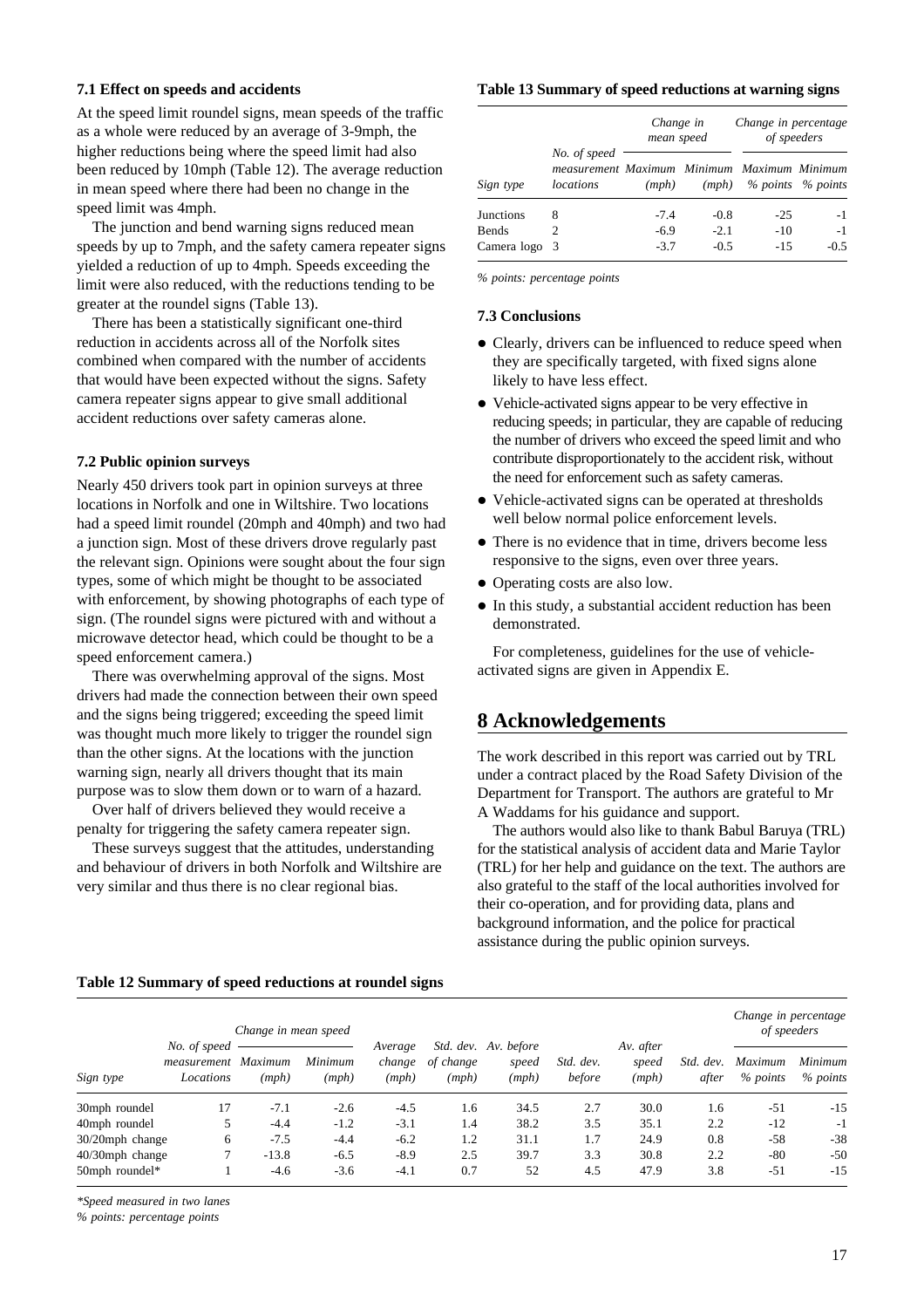## **9 References**

**Barker J, Farmer S and Nicholls D (1998)**. *Injury accidents on rural single carriageway roads, 1994-95: an analysis of STATS 19 data*. TRL Report TRL304. Crowthorne: TRL Limited.

**Barker J (1997)**. *Trials of rural road safety engineering measures*. TRL Report TRL202. Crowthorne: TRL Limited.

**Department for Transport (2002)**. *Traffic Signs Regulations and General Directions*. London: The Stationery Office.

**Department of Transport (1985, 1986)**. *The Traffic Signs Manual, Chapters 4 and 5*. London: The Stationery Office.

**Department for Transport (2000)**. *New Directions in Speed Management - A review of policy*. London: The Stationery Office.

**Driving Standards Agency (1992)**. *Driving Skills. The Driving Manual*. London: The Stationery Office.

**Farmer S A, Barker J and Mayhew N (1998)**. *A trial in Norfolk of interactive speed limit signs*. Traffic Engineering and Control 39(5), pp 287-293.

**Hauer E (1997)**. *Observational before-after studies in road safety*. Oxford: Elsevier Science Ltd.

#### **Helliar-Symons R D and Wheeler A H (1984)**.

*Automatic speed warning sign - Hampshire trials*. Laboratory Report LR1118. Crowthorne: TRL Limited.

**Helliar-Symons R D (1983)**. *Automatic Close-following warning sign at Ascot*. Laboratory Report LR1095. Crowthorne: TRL Limited.

**McCullagh P and Nelder J A (1989)**. *Generalised linear models (2nd Edition): Monographs on statistics and applied probability*. London: Chapman and Hall.

**Mackie A (1998)**. *Urban speed management methods*. TRL Report TRL363. Crowthorne: TRL Limited.

**Moore R and Christie A (1963)**. *Research on traffic signs*. Engineering for Traffic Conference, 113-122 (Road Research Laboratory). Crowthorne: TRL Limited.

**Taylor M C, Lynam D A and Baruya A. (2000)**. *The effects of drivers' speed on the frequency of road accidents*. TRL Report TRL421. Crowthorne: TRL Limited.

**Taylor M C, Baruya A and Kennedy J V (2002)**. *The relationship between speed and accidents on rural singlecarriageway roads*. TRL Report TRL511. Crowthorne: TRL Limited.

**Winnett M A, Woodgate E and Mayhew N (1999)**. *Interactive fibre-optic signing at a rural crossroad (B1149 Felthorpe, Norfolk)*. TRL Report TRL401. Crowthorne: TRL Limited.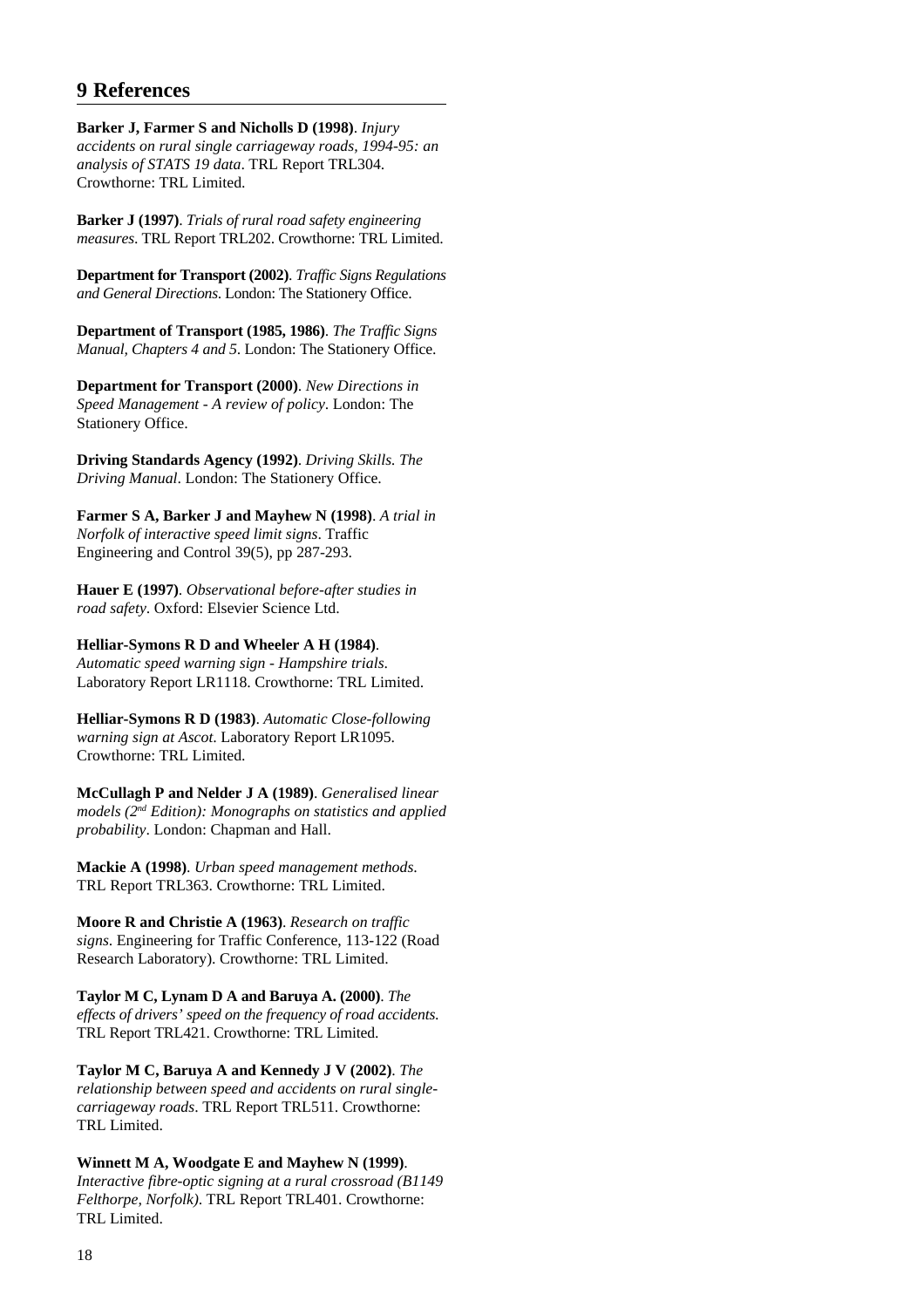## All locations reported in study

| Location                                         | Road                         | Address                                                                 | Sign type                | Flashing lights | <i>Installation</i>    |
|--------------------------------------------------|------------------------------|-------------------------------------------------------------------------|--------------------------|-----------------|------------------------|
| Norfolk                                          |                              |                                                                         |                          |                 |                        |
| Acle                                             | <b>B1140</b>                 | South Walsham Road                                                      | 30 roundel               | Yes             | $Jan-95$               |
| Beetley north                                    | B1146                        | Fakenham Road                                                           | 30 roundel               | Yes             | Mar-99                 |
| Beetley south                                    | B1146                        | Fakenham Road                                                           | 30 roundel               | Yes             | Mar-99                 |
| Billingford east                                 | B1145                        | The Street                                                              | 30 roundel               | No              | May-99                 |
| Billingford west                                 | B1145                        | The Street                                                              | 30 roundel               | No              | May-99                 |
| Blakeney                                         | A149                         | Marsham Road                                                            | 30 roundel               | Yes             | Dec-98                 |
| <b>Brisley</b> west                              | B1145                        | Fakenham Road                                                           | 30 roundel               | No              | May-99                 |
| Brisley east                                     | B1145<br>C <sub>162</sub>    | Church Street                                                           | 30 roundel<br>30 roundel | No<br>Yes       | May-99<br>$Jan-97$     |
| Costessey<br>Fakenham west                       | B1146                        | Longwater Lane<br>Wells Road                                            | 30 roundel               | Yes             |                        |
| Fakenham west                                    | B1146                        | Wells Road                                                              | 20 roundel               | Yes             | Apr- $00$<br>Apr- $00$ |
| Fakenham east                                    | B1146                        | Highfield Road                                                          | 20 roundel               | Yes             | Apr- $00$              |
| Fakenham east                                    | B1146                        | Highfield Road                                                          | 30 roundel               | Yes             | Apr- $00$              |
| Felbrigg                                         | B1436                        | Near war memorial                                                       | Bend                     | N <sub>0</sub>  | $Oct-96$               |
| Felthorpe north                                  | B1149                        | Holt Road                                                               | Junction                 | Yes             | Feb-98                 |
| Felthorpe south                                  | B1149                        | Holt Road                                                               | Junction                 | Yes             | Feb-98                 |
| Hellesdon south                                  | C480                         | Low Road                                                                | 30 roundel               | No              | Nov-99                 |
| Hellesdon north                                  | C <sub>480</sub>             | Low Road                                                                | 30 roundel               | No              | <b>Nov-99</b>          |
| Hingham                                          | <b>B1108</b>                 | Watton Road                                                             | 30 roundel               | No              | Mar-98                 |
| Horsford north                                   | B1149                        | <b>Holt Road</b>                                                        | 30 roundel               | Yes             | Mar-99                 |
| Horsford north                                   | B1149                        | Holt Road                                                               | 20 roundel               | Yes             | Mar-99                 |
| Horsford south                                   | B1149                        | Holt Road                                                               | 20 roundel               | Yes             | Mar-99                 |
| Horsford south                                   | B1149                        | Holt Road                                                               | 30 roundel               | Yes             | Mar-99                 |
| Horstead                                         | <b>B1150</b>                 | Norwich Road                                                            | 30 roundel               | Yes             | Mar-99                 |
| Litcham west                                     | B1145                        | Lexham Road                                                             | 30 roundel               | No              | May-99                 |
| Litcham east                                     | B1145                        | Mileham Road                                                            | 30 roundel               | No              | May-99                 |
| Loddon                                           | A146                         | A146 near junction with Beccles Road                                    | Safety camera logo       | No              | Mar-99                 |
| Marham southwest                                 | C46                          | <b>Burnt House Drove</b>                                                | 30 roundel               | Yes             | $Jan-97$               |
| Marham northeast                                 | C46                          | <b>Burnt House Drove</b>                                                | 30 roundel               | Yes             | $Jan-97$               |
| Mileham west                                     | B1145                        | Fakenham Road                                                           | 30 roundel               | No              | May-99                 |
| Mileham east                                     | B1145                        | Stanfield Road                                                          | 30 roundel               | No              | May-99                 |
| North Elmham north<br>North Elmham south         | <b>B1110</b><br><b>B1110</b> | Holt Road<br>Holt Road                                                  | 30 roundel<br>30 roundel | No<br>No        | May-99<br>May-99       |
| Outwell east                                     | A1122                        | Downham Road                                                            | 30 roundel               | Yes             | Feb-99                 |
| Outwell west                                     | A1122                        | Wisbech Road                                                            | 30 roundel               | Yes             | Feb-99                 |
| Poringland                                       | B1332                        | The Street                                                              | Safety camera logo       | No              | Mar-99                 |
| Pulham Market                                    | B1134                        | Opposite Sycamore House                                                 | 30 roundel               | Yes             | Mar-99                 |
| Scole                                            |                              | Old A140 - village now bypassed                                         | 30 roundel               | Yes             | 1992-1996              |
| Shipdham                                         | A1075                        | Chapel Street                                                           | Safety camera logo       | N <sub>0</sub>  | Mar-99                 |
| South Lopham west                                | A1066                        | <b>Thetford Road</b>                                                    | 30 roundel               | Yes             | Jan-97                 |
| South Lopham east                                | A1066                        | Thetford Road                                                           | 30 roundel               | Yes             | $Jan-97$               |
| Swaffham                                         | A1065                        | Brandon Road                                                            | 40 roundel               | Yes             | $Jan-95$               |
| Watton                                           | <b>B1108</b>                 | Norwich Road                                                            | 40 roundel               | Yes             | Jan-95                 |
| Wells next the Sea                               | A149                         | Mill Road                                                               | 30 roundel               | Yes             | $Jan-95$               |
| Wroxham                                          | A1151                        | Norwich Road                                                            | 30 roundel               | Yes             | $Jan-95$               |
| Norwich City north                               | B1150                        | <b>Constitution Hill</b>                                                | 20 roundel               | Yes             | Feb-00                 |
| Norwich City south                               | B1150                        | <b>Constitution Hill</b>                                                | 20 roundel               | Yes             | Feb-00                 |
| <b>West Sussex</b>                               |                              |                                                                         |                          |                 |                        |
| Kingsfold                                        | A24                          | In village                                                              | 40 roundel               | Yes             | $Sep-00$               |
| Kingsfold                                        | A24                          | 1600m south of Kingsfold                                                | Bend                     | Yes             | $Sep-00$               |
| Findon by-pass<br>West Grinstead                 | A24<br>A24                   | Southern end of bypass<br>Junction with B2135                           | 50 roundel<br>Junction   | Yes<br>Yes      | $Sep-00$<br>$Sep-00$   |
|                                                  |                              |                                                                         |                          |                 |                        |
| Wiltshire                                        |                              |                                                                         |                          |                 |                        |
| Sells Green                                      | A365                         | West of village (near drive to Broad Lane Farm)                         | Bend                     | No              | Dec-99                 |
| <b>Bradford Leigh</b>                            | B3105                        | West of B3109 crossroads                                                | Junction                 | No              | Dec-99                 |
| <b>Bradford Leigh</b>                            | <b>B3105</b><br>B3102        | East of B3109 crossroads<br>North of Whitehill Lane/New Road crossroads | Junction<br>Junction     | No              | Dec-99<br>Dec-99       |
| <b>Wootton Bassett</b><br><b>Wootton Bassett</b> | B3102                        | South of Whitehill Lane/New Road crossroads                             | Junction                 | No<br>No        | Dec-99                 |
|                                                  |                              |                                                                         |                          |                 |                        |
| <b>Kent</b><br>Littlebourne                      | A257                         | Canterbury Road (west of village centre)                                | 30 roundel               | Yes             | $Jun-00$               |
| Hersden                                          | A28                          | East end of village (Upstreet End)                                      | 40 roundel               | Yes             | $Jun-00$               |
| <b>Sutton Valence</b>                            | A274                         | North end of village (North Street)                                     | 30 roundel               | Yes             | $Jun-00$               |
| Coxheath                                         | B2163                        | West end of village (Heath Road)                                        | 30 roundel               | Yes             | $Jun-00$               |
| Five Oak Green                                   | B2017                        | West end of village (Five Oak Street)                                   | 30 roundel               | Yes             | $Jun-00$               |
|                                                  |                              |                                                                         |                          |                 |                        |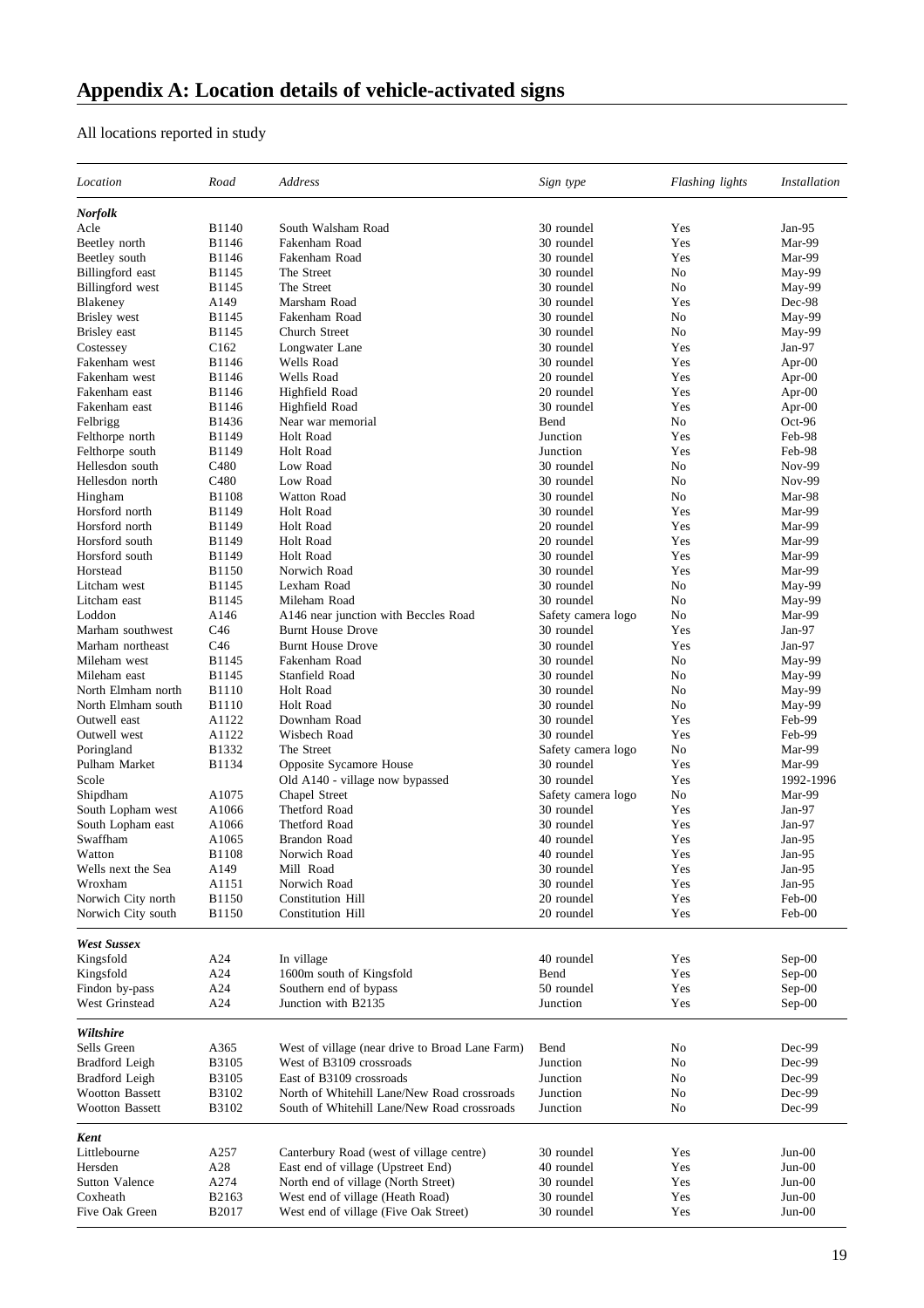| <b>Site</b>              | Road             | Sign type                  | Road type in vicinity of sign                                            | Remarks                                    | Distance to<br>$loop/tube$ 1 |
|--------------------------|------------------|----------------------------|--------------------------------------------------------------------------|--------------------------------------------|------------------------------|
| Acle                     | <b>B1140</b>     | 30 roundel                 | Rural road, quiet, wide verge                                            | On a slight curve                          | 29m south east               |
| Beetley north            | B1146            | 30 roundel                 | Rural road                                                               | Very good visibility for 1km               | At sign                      |
| Beetley south            | B1146            | 30 roundel                 | Rural road                                                               | Sign nr sharp bend                         | At sign                      |
| Billingford east         | B1145            | 30 roundel                 | Village approach                                                         | Good forward visibility                    | At sign                      |
| Blakeney                 | A149             | 30 roundel                 | Village approach                                                         | Good forward visibility                    | At sign                      |
| <b>Brisley</b> west      | <b>B1145</b>     | 30 roundel                 | Village approach                                                         | Right hand bend approaching junction       |                              |
| Brisley east             | B1145            | 30 roundel                 | Village                                                                  | Curved alignment within village            |                              |
| Costessey                | C <sub>162</sub> | 30 roundel                 | Urban residential, 'rat run'                                             | Downhill; good forward visibilty           | At sign                      |
| Fakenham west            | <b>B1146</b>     | 30 roundel                 | Urban, wide approach to sign                                             | Good visibility, narrowing at sign         | 30m west                     |
| Fakenham west            | <b>B1146</b>     | 20 roundel                 | Urban, narrow                                                            | Bend approaching sign                      | 340m west                    |
| Fakenham east            | B1146            | 20 roundel                 | Urban with wide verges                                                   | Slow bend at sign position                 | At sign                      |
| Fakenham east            | <b>B1146</b>     | 30 roundel                 | Urban, tree-lined                                                        | Straight with cycle lanes                  | At sign                      |
| Felbrigg                 | B1436            | Bend                       | Rural link road avoiding Cromer                                          | Sharp left-hand bend                       | 26m north                    |
| Felthorpe north          | B1149            | Junction                   | Rural road                                                               | Good forward visibility                    | 95m north                    |
| Felthorpe south          | B1149            | Junction                   | Rural road                                                               | Woodland either side                       | 95m south                    |
| Hellesdon south          | C480             | 30 roundel                 | Urban 'rat run' (near Norwich)                                           | Busy with on-road parking                  | 230m north                   |
| Hellesdon north          | C <sub>480</sub> | 30 roundel                 | Urban 'rat run' (near Norwich)                                           | Narrow with tree-lined bends               | 140 <sub>m</sub> south       |
| Hingham                  | <b>B1108</b>     | 30 roundel                 | Village (outer)                                                          | Just inside built-up area                  |                              |
| Horsford north           | B1149            | 30 roundel                 | Village (outer)                                                          | Wide, good visibility, residential         | At sign                      |
| Horsford north           | B1149            | 20 roundel                 | Village (inner)                                                          | Wide, good visibility, residential         | 85m south                    |
| Horsford south           | B1149            | 20 roundel                 | Village (inner)                                                          | Cluttered, parked cars outside Post Office | 85m north                    |
| Horsford south           | B1149            | 30 roundel                 | Village (outer)                                                          | Good forward visibility; downhill          | 705m north                   |
| Horstead                 | <b>B1150</b>     | 30 roundel                 | Village                                                                  | Straight approach with side road           | At sign                      |
| Litcham west             | B1145            | 30 roundel                 | Village (small)                                                          | Approach to sign after bend                | 650m south west              |
| Litcham east             | B1145            | 30 roundel                 | Village (small)                                                          | Long straight approach to sign             | At sign                      |
| Loddon                   | A146             |                            | Safety camera logo Village bypass, busy                                  | Good visibility on straight past sign      | 775m east                    |
| Marham southwest         | C46              | 30 roundel                 | Village                                                                  | Approach to housing estate                 | At sign                      |
| Marham northeast         | C46              | 30 roundel                 | Village approach                                                         | Rural straight to housing estate           | Not measured                 |
| Mileham west             | B1145            | 20 roundel                 | Village approach                                                         | Good visibility on approach to sign        | 88m north east               |
| Mileham east             | <b>B1145</b>     | 20 roundel                 | Village approach                                                         | Sign near S-bend                           | 1.6km east                   |
| North Elmham north B1110 |                  | 30 roundel                 | Village                                                                  | Sharp S-bends ahead of sign                | 90 <sub>m</sub> south        |
| North Elmham south B1110 |                  | 30 roundel                 | Village, past community centre                                           | Parking outside village shop, etc.         | 1.6km east                   |
| Outwell east             | A1122            | 30 roundel                 | Village, large, busy road                                                | Bendy road with unguarded river            | At sign                      |
| Outwell west             | A1122            | 30 roundel                 | Village, large, busy road                                                | Frequent heavy vehicles, good visibility   | At sign                      |
| Poringland               | B1332            |                            | Safety camera logo Village, large, side road junctions                   | Gentle curve to right                      | 573m north                   |
| Pulham Market            | B1134            | 30 roundel                 | Village                                                                  | Good visibility on approach to sign        | At sign                      |
| Shipdham                 | A1075            | Safety camera logo Village |                                                                          | Narrow with parked cars                    | 226m north east              |
| South Lopham west        | A1066            | 30 roundel                 | Village approach, busy                                                   | Fast rural approach to sign, bends after   | At sign                      |
| South Lopham east        | A1066            | 30 roundel                 | Village approach, busy                                                   | Fast rural approach to sign, bends after   | At sign                      |
| Swaffham                 | A1065            | 40 roundel                 | Semi-urban, town approach                                                | Straight approach past houses on one side  | At sign                      |
| Watton                   | <b>B1108</b>     | 40 roundel                 | Semi-urban, town approach                                                | Tree-lined, wide, straight                 | At sign                      |
| Wells next the Sea       | A149             | 30 roundel                 | Bypasses town centre, tourist route Straight and fast, houses after sign |                                            | 20m east                     |
| Wroxham                  | A1151            | 30 roundel                 | Urban, tourist route                                                     | Cluttered, slight bend, trees, parking     | At sign                      |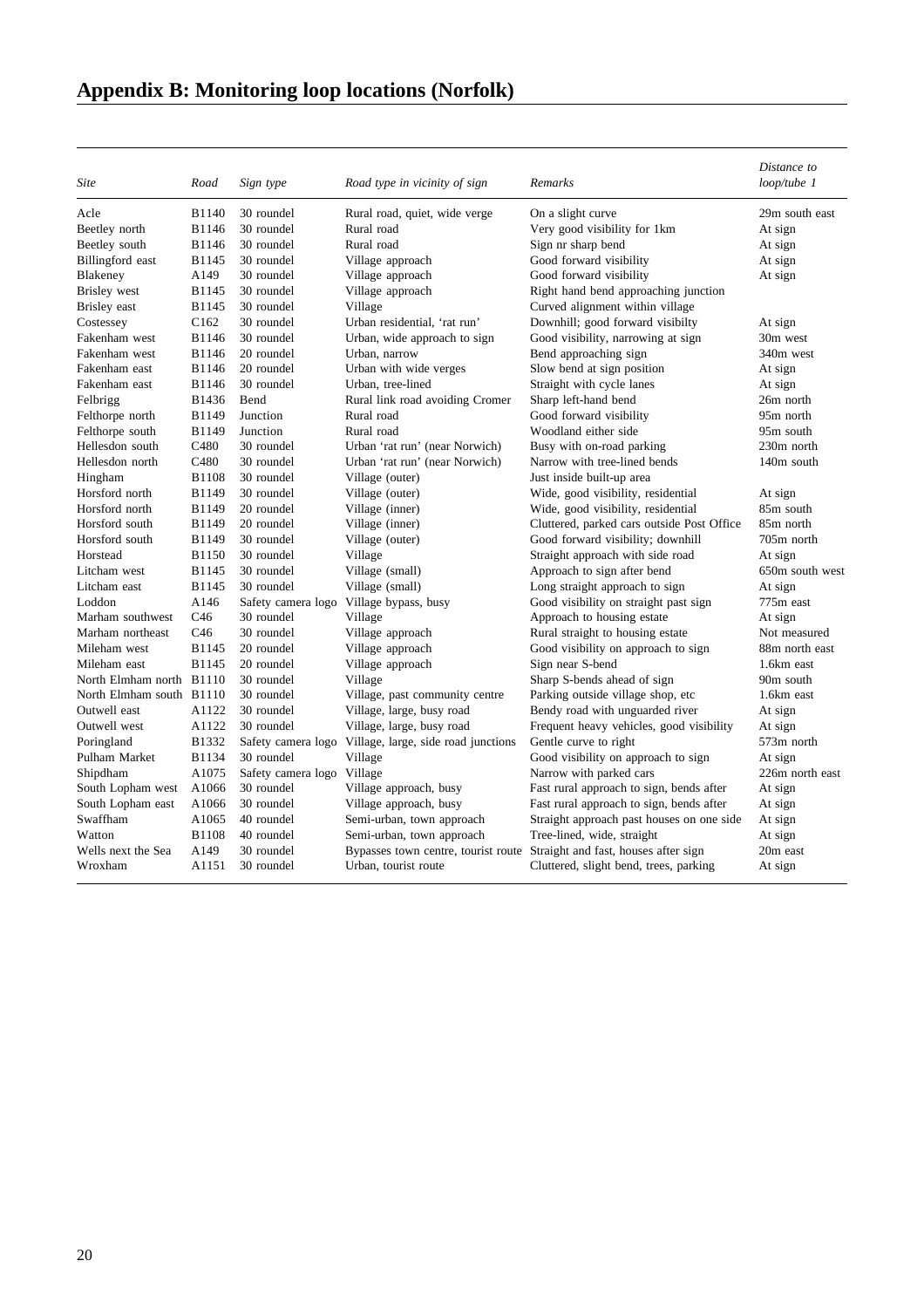## **Table C1 30mph roundel signs in Norfolk**

## **Table C2 30mph roundel signs in Kent**

|                                 | Direction: towards sign  |                        | Std.          | Vehicles exceeding<br>speed (mph) |              |  |
|---------------------------------|--------------------------|------------------------|---------------|-----------------------------------|--------------|--|
| Site                            | Period                   | Mean<br>speed<br>(mph) | Dev.<br>(mph) | % ><br>30mph                      | % ><br>35mph |  |
| Speed limit 30mph               |                          |                        |               |                                   |              |  |
| Acle                            | Before                   | 34.7                   | 11.0          | 68                                | 55           |  |
| B1140                           | After 1                  | 29.1                   | 5.6           |                                   | 7            |  |
| Type I sign                     | After 2<br>Diff. A2-B    | 27.6<br>$-7.1$         | 7.6<br>$-3.4$ | 36                                |              |  |
| Billingford                     | Before                   | 32.5                   | 7.2           | 65                                | 32           |  |
| B1145<br>Type II sign           | After 1<br>After 2       | 29.1<br>29.8           | 5.6<br>6.1    | 43                                | 13           |  |
|                                 | Diff. A2-B               | $-2.7$                 | $-1.1$        |                                   |              |  |
| Costessey                       | <b>Before</b>            | 35.3                   | 6.4           | 86                                | 55           |  |
| C <sub>162</sub><br>Type I sign | After 1<br>Diff. A2-B    | 30.7<br>$-4.6$         | 4.8<br>$-1.6$ | 60                                | 15           |  |
|                                 |                          |                        |               |                                   |              |  |
| Hellesdon<br>C480               | <b>Before</b><br>After 1 | 33.2<br>29.7           | 5.5<br>4.8    | 79<br>49                          | 36<br>10     |  |
| Type II sign                    | Diff. A2-B               | $-3.5$                 | $-0.7$        |                                   |              |  |
| Horstead                        | Before                   | 33.5                   | 6.2           | 75                                | 38           |  |
| B1150<br>Type I sign            | After 1<br>After 2       | 29.5<br>28.3           | 5.1<br>4.9    | 30                                | 7            |  |
|                                 | Diff A2-B                | $-5.2$                 | $-1.3$        |                                   |              |  |
|                                 | After $3 (>5$<br>years)  | 29.8                   | 4.9           | 45                                | 9            |  |
|                                 | Diff. A2-B               | $-3.7$                 | $-1.3$        |                                   |              |  |
| Litcham                         | Before                   | 38.2                   | 7.0           | 91                                | 68           |  |
| B1145<br>Type II sign           | After 1<br>After 2       | 32.7<br>33.2           | 6.3<br>6.8    | 61                                | 29           |  |
|                                 | Diff A2-B                | $-5.0$                 | $-0.2$        |                                   |              |  |
| Marham                          | Before                   | 32.4                   | 6.8           | 65                                | 33           |  |
| C46<br>Type I sign              | After 1<br>Diff. A2-B    | 28.5<br>$-3.9$         | 5.0<br>$-1.8$ | 36                                | 6            |  |
|                                 |                          |                        |               |                                   |              |  |
| North Elmham<br>B1110           | Before<br>After 1        | 33.5<br>30.5           | 5.8<br>4.4    | 79                                | 40           |  |
| Type II sign                    | After 2                  | 30.4                   | 4.4           | 56                                | 11           |  |
|                                 | Diff. A2-B               | $-3.1$                 | -1.4          |                                   |              |  |
| Outwell                         | Before                   | 31.8                   | 7.1           | 62                                | 32           |  |
| A1122 (site 1)<br>Type I sign   | After 1<br>Diff. A2-B    | 28.8<br>$-3.0$         | 5.5<br>$-1.6$ | 44                                | 10           |  |
| Pulham Market                   | <b>Before</b>            | 31.1                   | 6.7           | 70                                | 27           |  |
| B1134                           | After 1                  | 28.4                   | 5.2           | 42                                | 4            |  |
| Type I sign                     | Diff. A2-B               | -2.7                   | -1.5          |                                   |              |  |
| Scole<br>A140                   | Before<br>After 1        | 38.3<br>32.0           | 5.9<br>3.8    | 95                                | 67           |  |
| Type I sign                     | After 2                  | 32.6                   | 3.5           | 73                                | 16           |  |
|                                 | Diff A2-B                | $-5.7$                 | -2.4          | radar<br>measurement              |              |  |
| Wells                           | Before                   | 31.4                   | 7.1           | 63                                | 31           |  |
| A143                            | After 1                  | 28.0                   | 5.4           |                                   |              |  |
| Type I sign                     | After 2                  | 28.8                   | 5.0           | 40                                | 9            |  |
|                                 | Diff A2-B                | $-2.6$                 | -2.1          |                                   |              |  |
| Wroxham<br>A1151                | Before<br>After 1        | 31.4<br>30.7           | 4.9<br>4.7    | 63                                | 20           |  |
| Type I sign                     | After 2                  | 28.5                   | 4.9           | 37                                | 5            |  |
|                                 | Diff A2-B                | -2.9                   | 0.0           |                                   |              |  |

|                         |               |        |        | Vehicles exceeding<br>speed (mph) |          |
|-------------------------|---------------|--------|--------|-----------------------------------|----------|
| Direction: towards sign |               | Mean   | Std.   |                                   |          |
|                         |               | speed  | Dev.   | % >                               | $\% >$   |
| Site                    | Period        | (mph)  | (mph)  | 30mph                             | $35$ mph |
| Speed limit 30mph       |               |        |        |                                   |          |
| Five Oak Green Before   |               | 36.5   | 6.7    | 86.6                              | 52.3     |
| B2017                   | After 1       | 30.1   | 4.2    | 50.3                              | 8.9      |
|                         | After 2       | 30.1   | 4.5    | 51.5                              | 9.6      |
|                         | After 3       | 30.2   | 4.3    | 52.1                              | 9.1      |
|                         | Diff. A3-B    | $-6.3$ | $-2.4$ |                                   |          |
| Coxheath                | <b>Before</b> | 37.3   | 6.7    | 88.1                              | 57.6     |
| B2163                   | After 1       | 31.3   | 6.0    | 59.9                              | 16.4     |
|                         | After 2       | 30.6   | 5.3    | 55.8                              | 14.9     |
|                         | After 3       | 32.6   | 10.4   | 59.3                              | 20.4     |
|                         | Diff. A3-B    | $-4.7$ | 3.7    |                                   |          |
| Littlebourne            | <b>Before</b> | 36.5   | 6.9    | 82.9                              | 51.1     |
| A257                    | After 1       | 30.5   | 4.8    | 55.1                              | 13.2     |
|                         | After 2       | 30.7   | 4.9    | 57.1                              | 14.9     |
|                         | After 3       | 30.7   | 4.7    | 56.8                              | 14.1     |
|                         | Diff. A3-B    | $-5.8$ | $-2.2$ |                                   |          |
| <b>Sutton Valence</b>   | <b>Before</b> | 38.9   | 7.1    | 91.6                              | 68.7     |
| A274                    | After 1       | 31.7   | 4.7    | 65.3                              | 19.1     |
|                         | After 2       | 32.2   | 4.8    | 68.8                              | 21.9     |
|                         | After 3       | 32.1   | 4.7    | 69.1                              | 21.0     |
|                         | Diff. A3-B    | $-6.8$ | $-2.4$ |                                   |          |
| Speed limit 40mph       |               |        |        |                                   |          |
| Hersden                 | <b>Before</b> | 40.7   | 7.1    | 49.5                              | 15.5     |
| A28                     | After 1       | 35.9   | 5.0    | 15.1                              | 2.3      |
|                         | After 2       | 36.5   | 4.8    | 17.9                              | 2.8      |
|                         | After 3       | 36.3   | 5.0    | 17.5                              | 2.9      |
|                         | Diff. A3-B    | $-4.4$ |        |                                   |          |

*After 1, After 2 and After 3 are typically 1 month, 6 weeks and 2 months after respectively.*

*Type I sign: 300mm roundel with flashing amber lights.*

*Type II sign: 400mm roundel* without *flashing amber lights.*

*After 1 is typically 1 month after; After 2 is typically 1 year after (long term). After 3 is very long term at selected sites.*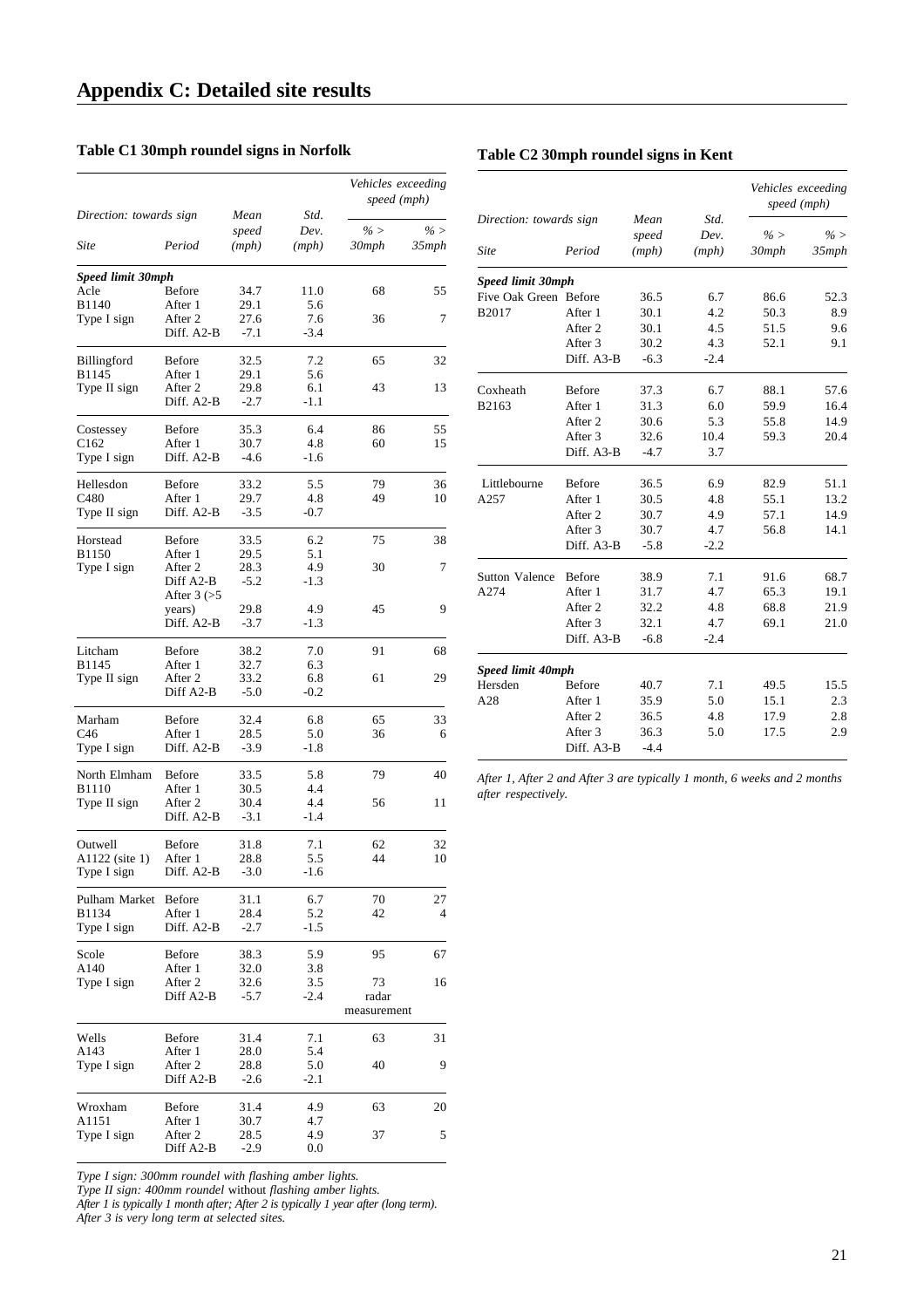#### **Table C3 40mph roundel signs, Norfolk**

|                                   |                        | Std.          | Vehicles exceeding<br>speed (mph) |                 |  |
|-----------------------------------|------------------------|---------------|-----------------------------------|-----------------|--|
| Direction: towards sign<br>Period | Mean<br>speed<br>(mph) | Dev.<br>(mph) | % ><br>$40$ mph                   | % ><br>$45$ mph |  |
| Speed limit = 40mph               |                        |               |                                   |                 |  |
| <b>Before</b>                     | 40.7                   | 6.8           | 51                                | 23              |  |
| After 1                           | 38.2                   | 5.7           |                                   |                 |  |
| After 2                           | 36.8                   | 4.8           | 20                                | 6               |  |
| Diff. A2-B                        | $-3.9$                 | $-2.0$        |                                   |                 |  |
| <b>Before</b>                     | 37.4                   | 8.4           | 36                                | 15              |  |
| After 1                           | 34.8                   | 7.0           |                                   |                 |  |
| After 2                           | 35.4                   | 7.9           | 24                                | 7               |  |
| Diff. A2-B                        | $-2.0$                 | $-0.5$        |                                   |                 |  |
| <b>Before</b>                     | 39.7                   | 6.0           | 44                                | 17              |  |
| After 1                           | 35.6                   | 5.8           |                                   |                 |  |
| After 2                           | 35.7                   | 5.4           | 18                                | 5               |  |
| Diff. A2-B                        | $-4.0$                 | $-0.6$        |                                   |                 |  |
|                                   |                        |               |                                   |                 |  |

*Type I sign: 300mm roundel with flashing amber lights.*

*Type II sign: 400mm roundel without flashing amber lights.*

*After 1 is typically 1 month after, After 2 is typically 1 year after (long term). After 3 is very long term at selected sites.*

## **Table C4 40mph roundel signs, West Sussex and Kent**

|                                           |               |                        |                       |                    | Vehicles exceeding<br>speed (mph) |  |
|-------------------------------------------|---------------|------------------------|-----------------------|--------------------|-----------------------------------|--|
| Direction: towards sign<br>Site<br>Period |               | Mean<br>speed<br>(mph) | Std.<br>Dev.<br>(mph) | $\% >$<br>$40$ mph | $\% >$<br>$45$ mph                |  |
| Speed $limit = 40$ mph                    |               |                        |                       |                    |                                   |  |
| Kingsfold                                 | Before        | 32.5                   | 7.4                   | 12.1               | 2.3                               |  |
| A24                                       | After 1       | 31.8                   | 6.6                   | 4.9                | 0.7                               |  |
| (West Sussex)                             | After 2       | 31.3                   | 6.5                   | 4.7                | 0.6                               |  |
|                                           | Diff. A2-B    | $-1.2$                 | $-0.9$                |                    |                                   |  |
| Hersden                                   | <b>Before</b> | 40.7                   | 7.1                   | 49.5               | 15.5                              |  |
| A28                                       | After 1       | 35.9                   | 5.0                   | 15.1               | 2.3                               |  |
| (Kent)                                    | After 2       | 36.5                   | 4.8                   | 17.9               | 2.8                               |  |
|                                           | After 3       | 36.3                   | 5.0                   | 17.5               | 2.9                               |  |
|                                           | Diff. A2-B    | $-4.2$                 | $-2.3$                |                    |                                   |  |

*Kingsfold: After 1 and After 2 are respectively 1 month and 3 months after respectively.*

*Hersden: After 1, After 2 and After 3 are typically 1 month, 6 weeks and 2 months after respectively.*

#### **Table C5 50mph roundel signs, West Sussex**

|                                                  |               |                        |                       | speed (mph)                 | Vehicles exceeding |  |
|--------------------------------------------------|---------------|------------------------|-----------------------|-----------------------------|--------------------|--|
| Direction: towards sign<br><b>Site</b><br>Period |               | Mean<br>speed<br>(mph) | Std.<br>Dev.<br>(mph) | $\% >$<br>50 <sub>mph</sub> | $\% >$<br>55mph    |  |
| Speed limit = 50mph                              |               |                        |                       |                             |                    |  |
| Findon bypass                                    | <b>Before</b> | 48.8                   | 6.5                   | 38.1                        | 14.5               |  |
| $(S \text{ end})$                                | After 1       | 45.5                   | 5.6                   | 16.5                        | 4.6                |  |
| $A24$ lane 1                                     | After 2       | 45.2                   | 5.7                   | 14.8                        | 4.1                |  |
|                                                  | Diff. A2-B    | $-3.6$                 | $-0.8$                |                             |                    |  |
| Findon bypass                                    | <b>Before</b> | 55.2                   | 6.8                   | 79.7                        | 50.2               |  |
| $(S \text{ end})$                                | After 1       | 50.5                   | 5.8                   | 51.1                        | 19.0               |  |
| $A24$ lane 2                                     | After 2       | 50.6                   | 5.9                   | 40.4                        | 14.1               |  |
|                                                  | $Diff. A2-B$  | $-4.6$                 | $-0.9$                |                             |                    |  |

*After 1 and After 2 are respectively 1 month and 3 months after respectively.*

#### **Table C6 20mph roundel signs (formerly 30mph sites), Norfolk**

|                           |               |        |        | speed (mph)     | Vehicles exceeding |
|---------------------------|---------------|--------|--------|-----------------|--------------------|
| Direction: towards sign   |               | Mean   | Std.   |                 |                    |
|                           |               | speed  | Dev.   | % >             | $\% >$             |
| Site                      | Period        | (mph)  | (mph)  | $30$ mph        | 35 mph             |
| <b>Speed limit 20mph</b>  |               |        |        |                 |                    |
| Fakenham (site 1) Before  |               | 32.5   | 6.2    | 93              | 70                 |
| B1146                     | After 1       |        |        |                 |                    |
|                           | (5 months)    | 25.0   | 4.4    | 42              | 12                 |
| Type III sign             | Diff. A1-B    | $-7.5$ | $-1.8$ |                 |                    |
| Fakenham (site 2) Before  |               | 28.5   | 3.6    | % not available |                    |
| B1146                     | After 1       |        |        | (radar)         |                    |
|                           | $(5$ months)  | 23.4   | 3.7    | 28              | 5                  |
| Type III sign             | Diff. A1-B    | $-5.1$ | 0.1    |                 |                    |
| Horsford (site 1a) Before |               | 32.0   | 6.2    | 89              | 67                 |
| B1149                     | After 1       | 24.6   | 5.0    | 44              | 15                 |
| Type I sign               | After 2       |        |        |                 |                    |
|                           | $(20$ months) | 25.5   | 5.8    | 53              | 18                 |
|                           | Diff. A2-B    | $-6.5$ | $-0.4$ |                 |                    |
| Horsford (site 1b) Before |               | 32.9   | 6.1    | 92              | 73                 |
| B1149                     | After 1       | 24.3   | 5.1    | 43              | 13                 |
| Type I sign               | After 2       |        |        |                 |                    |
|                           | $(20$ months) | 25.6   | 5.3    | 53              | 17                 |
|                           | Diff. A2-B    | $-7.3$ | $-0.8$ |                 |                    |
| Norwich (site 1a) Before  |               | 30.7   | 8.0    | 87              | 66                 |
| в                         | After 1       | 23.4   | 6.5    | 37              | 10                 |
| Type III sign             | After 2       | 24.6   | 6.4    | 47              | 16                 |
|                           | Diff. A2-B    | $-6.1$ | $-1.6$ |                 |                    |
| Norwich (site 1b) Before  |               | 29.7   | 6.8    | 82              | 55                 |
| В                         | After 1       | 23.9   | 5.4    | 41              | 10                 |
| Type III sign             | After 2       | 25.3   | 5.7    | 54              | 17                 |
|                           | diff A2-B     | $-4.4$ | $-1.1$ |                 |                    |

*Type I sign: 300mm roundel with flashing amber lights.*

*Type III sign: 450mm roundel with flashing amber lights.*

*After 1 is typically 1 month after; After 2 is typically 1 year after (long term). After 3 is very long term at selected sites.*

*Data collection downstream from signs.*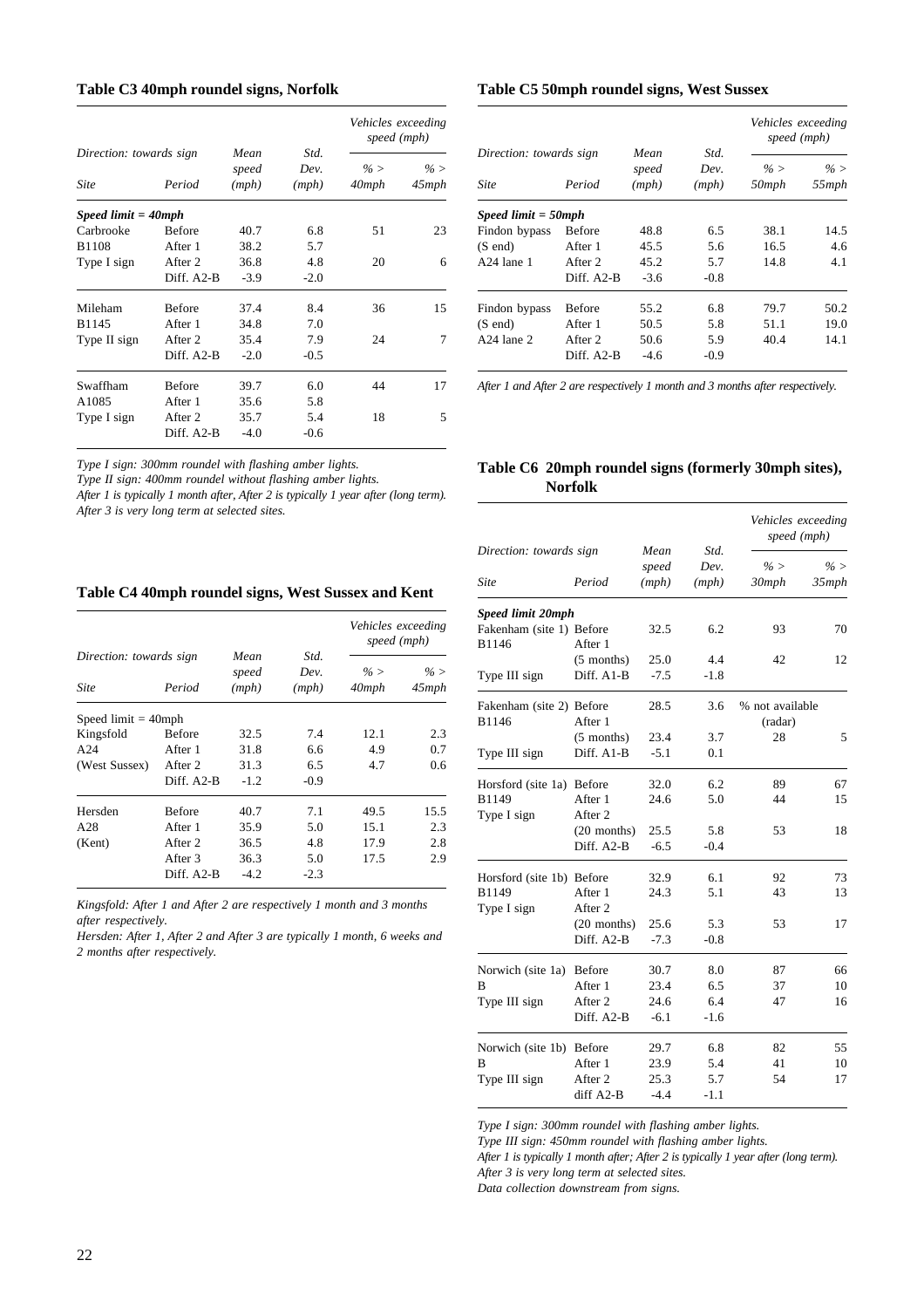|                         |                       |         |        |          | Vehicles exceeding<br>speed (mph) |  |
|-------------------------|-----------------------|---------|--------|----------|-----------------------------------|--|
| Direction: towards sign |                       | Mean    | Std.   |          |                                   |  |
|                         |                       | speed   | Dev.   | $\% >$   | $\% >$                            |  |
| <b>Site</b>             | Period                | (mph)   | (mph)  | $30$ mph | $35$ mph                          |  |
| Speed limit 30mph       |                       |         |        |          |                                   |  |
| Beetley                 | Before                | 45.1    | 7.6    | 98       | 94                                |  |
| B1146 (site 1)          | After 1               | 31.3    | 3.6    | 65       | 14                                |  |
| Type I sign             | Diff. A1-B            | $-13.8$ | $-4.0$ |          |                                   |  |
| Beetley                 | <b>Before</b>         | 37.8    | 6.5    | 91       | 71                                |  |
| B1146 (site 2)          | After 1               | 28.0    | 5.0    | 31       | 5                                 |  |
| Type I sign             | Diff. A1-B            | $-9.8$  | $-1.5$ |          |                                   |  |
| Blakeney                | <b>Before</b>         | 34.8    | 4.2    | 90       | 56                                |  |
| A149                    | After 1               | 28.3    | 5.1    | 35       | 6                                 |  |
| Type I sign             | Diff. A1-B            | $-6.5$  | 0.9    |          |                                   |  |
| Horsford                | <b>Before</b>         | 37.8    | 6.0    | 93       | 76                                |  |
| B1149                   | After 1               | 30.6    | 4.8    | 58       | 13                                |  |
| Type I sign             | After 2               | 30.5    | 5.1    | 48       | 6                                 |  |
|                         | Diff. A1-B            | $-7.2$  | $-1.2$ |          |                                   |  |
| Outwell                 | <b>Before</b>         | 41.2    | 6.5    | 97       | 88                                |  |
| A1122 (site 2)          | After 1               | 34.1    | 5.0    | 84       | 38                                |  |
| Type I sign             | Diff. A1-B            | $-7.1$  | $-1.5$ |          |                                   |  |
| South Lopham            | <b>Before</b>         | 40.5    | 7.5    | 94       | 83                                |  |
| A1066 (site 1)          | After 1               | 32.5    | 5.1    | 64       | 23                                |  |
| Type I sign             | diff $A2-B$           | $-8.0$  | $-2.4$ |          |                                   |  |
| South Lopham            | <b>Before</b>         | 40.7    | 6.4    | 95       | 85                                |  |
| A1066 (site 2)          | After 1               | 29.5    | 5.3    |          |                                   |  |
| Type I sign             | After 2               | 30.7    | 5.5    | 46       | 19                                |  |
|                         | Diff. A2-B<br>After 3 | $-10.0$ | $-0.9$ |          |                                   |  |
|                         | $($ >5 years $)$      | 30.7    | 5.4    | 47       | 17                                |  |
|                         | Diff. A3-B            | $-10.0$ | $-1.0$ |          |                                   |  |

**Table C7 30mph roundel signs (formerly 40mph sites), Norfolk**

*After 1 is typically 1 month after; After 2 is typically 1 year after (long term). After 3 is very long term at selected sites.*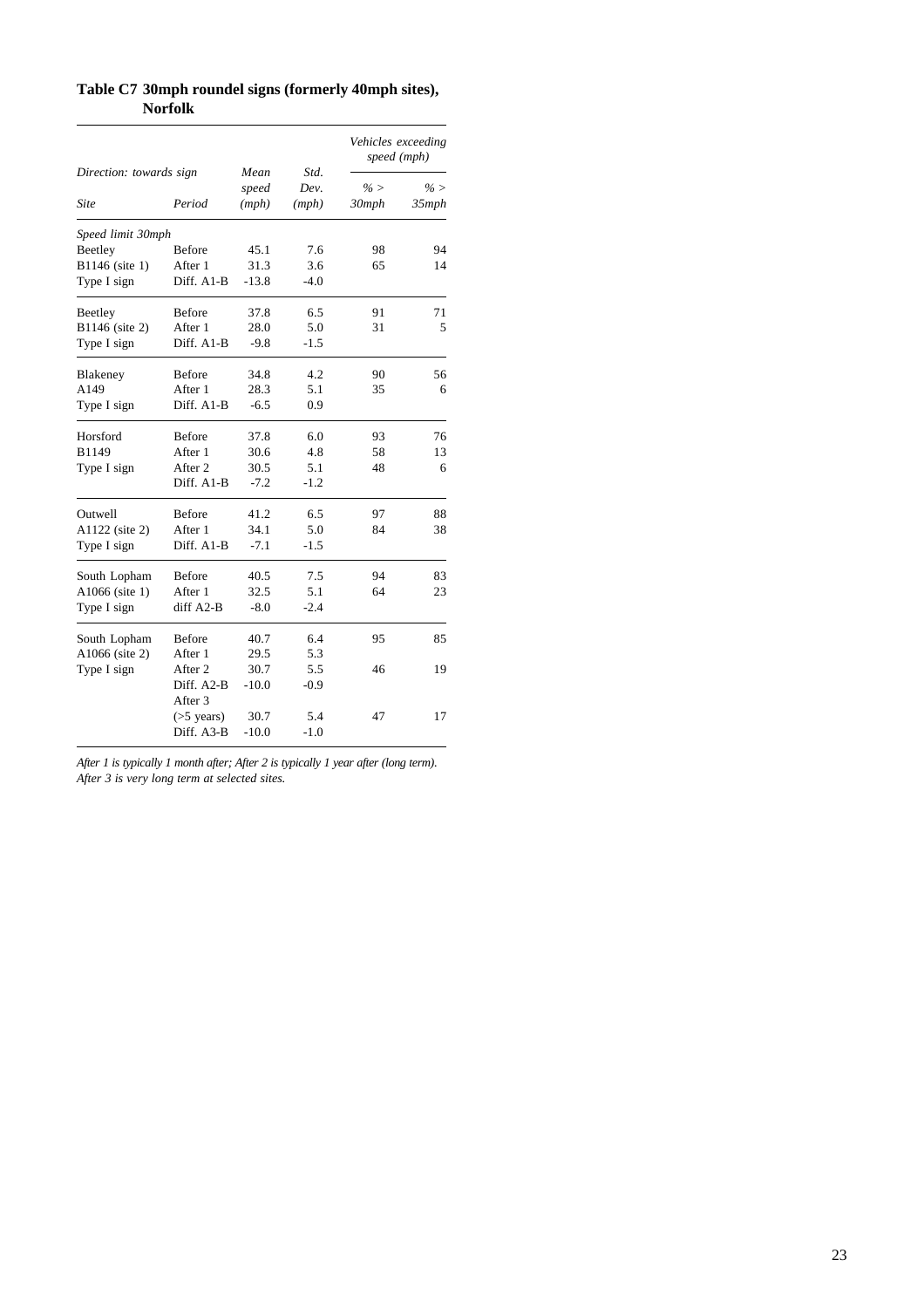#### **Norfolk: Felthorpe junction**

|                         |               |               |              | Vehicles exceeding<br>speed (mph) |
|-------------------------|---------------|---------------|--------------|-----------------------------------|
| Direction: towards sign |               | Mean<br>speed | Std.<br>Dev. | % >                               |
| <b>Site</b>             | Period        | (mph)         | (mph)        | 50mph                             |
| Speed limit = 50mph     |               |               |              |                                   |
| Site 1,                 | <b>Before</b> | 42.5          | 8.6          | 17.4                              |
| southbound              | <b>Before</b> | 45.6          | 9.0          | 29.2                              |
| (approaching)           | <b>Before</b> | 45.3          | 9.2          | 28.1                              |
| sign)                   | <b>Before</b> | 44.8          | 8.7          | 26.8                              |
|                         | After 1       | 41.1          | 6.8          | 7.7                               |
|                         | After $2*$    | 42.2          | 7.7          | 12.2                              |
| Site 2,                 | <b>Before</b> | 53.2          | 9.6          | 62.6                              |
| northbound              | <b>Before</b> | 53.5          | 9.7          | 64.1                              |
| (approaching)           | <b>Before</b> | 52.1          | 9.8          | 57.8                              |
| sign)                   | <b>Before</b> | 49.2          | 8.7          | 45.1                              |
|                         | After 1       | 45.3          | 7.4          | 21.3                              |
|                         | After $2*$    | 45.8          | 7.8          | 24.8                              |

*Site 1 is 110m north of crossroads.*

*Site 2 is 120m south of crossroads.*

*\*31 months after.*

#### **West Sussex: A24 junction with B2135 (dual carriageway)**

|                                        |                 |                        |                       | Vehicles exceeding<br>speed (mph) |                    |  |
|----------------------------------------|-----------------|------------------------|-----------------------|-----------------------------------|--------------------|--|
| Direction: towards sign<br><b>Site</b> | Period          | Mean<br>speed<br>(mph) | Std.<br>Dev.<br>(mph) | $\% >$<br>$70$ mph                | $\% >$<br>$75$ mph |  |
| Speed limit $= 70$ mph                 |                 |                        |                       |                                   |                    |  |
| $A24$ lane 1                           | <b>Before</b>   | 60.2                   | 9.9                   | 17.0                              | 7.5                |  |
|                                        | After 1         | 56.1                   | 9.5                   | 8.4                               | 3.3                |  |
|                                        | After 2         | 55.0                   | 9.1                   | 6.4                               | 2.5                |  |
|                                        | Diff. A2-B      | $-5.2$                 | $-0.8$                |                                   |                    |  |
| $A24$ lane 2                           | <b>Before</b>   | 67.2                   | 9.0                   | 37.3                              | 17.6               |  |
|                                        | After 1         | 61.5                   | 9.2                   | 17.9                              | 7.4                |  |
|                                        | After 2<br>60.0 |                        | 8.4                   | 11.6                              | 4.1                |  |
|                                        | Diff. A2-B      | $-7.2$                 | $-0.6$                |                                   |                    |  |

*After 1 and After 2 are respectively 1 month after and 3 months after respectively.*

#### **Wiltshire: Bradford Leigh (crossroads)**

|                          |               |                |               | Vehicles exceeding<br>speed (mph) |                 |
|--------------------------|---------------|----------------|---------------|-----------------------------------|-----------------|
| Direction: towards sign  |               | Mean           | Std.          |                                   |                 |
| <b>Site</b>              | Period        | speed<br>(mph) | Dev.<br>(mph) | $\% >$<br>40mph                   | $\% >$<br>45mph |
|                          |               |                |               |                                   |                 |
| Speed limit $=$ 40mph    |               |                |               |                                   |                 |
| Westbound                | <b>Before</b> | 38.7           | 7.8           | 43.1                              | 19.3            |
| approaching sign After 1 |               | 35.8           | 8.1           | 30.7                              | 11.8            |
|                          | After 2       | 37.9           | 7.3           | 37.2                              | 13.9            |
|                          | Diff. A2-B    | $-0.8$         | $-0.5$        |                                   |                 |
| Westbound                | <b>Before</b> | 28.3           | 10.7          | 19.6                              | 7.6             |
| near junction            | After 1       | 27.5           | 9.5           | 10.8                              | 2.9             |
|                          | After 2       | 31.5           | 10.5          | 24.6                              | 8.1             |
|                          | Diff. A2-B    | 3.2            | $-0.2$        |                                   |                 |
| Eastbound                | <b>Before</b> | 38.2           | 7.3           | 41.0                              | 15.5            |
| approaching              | After 1       | 39.3           | 6.7           | 46.2                              | 17.1            |
| sign                     | After 2       | 39.7           | 6.6           | 49.5                              | 18.2            |
|                          | Diff. A2-B    | 1.5            | $-0.7$        |                                   |                 |
| Eastbound                | <b>Before</b> | 33.0           | 10.5          | 27.2                              | 9.5             |
| near junction            | After 1       | 34.2           | 9.2           | 26.3                              | 8.0             |
|                          | After 2       | no data        |               |                                   |                 |
|                          | Diff. A1-B    | 1.2            | $-1.3$        |                                   |                 |

*After 1 is 1 month after and After 2 is 8 months after.*

#### **Wiltshire: Wootton Bassett (crossroads)**

|                                        |               |                        |              | Vehicles exceeding<br>speed (mph) |          |
|----------------------------------------|---------------|------------------------|--------------|-----------------------------------|----------|
| Direction: towards sign<br><b>Site</b> | Period        | Mean<br>speed<br>(mph) | Std.<br>Dev. | $\% >$<br>30 <sub>mph</sub>       | $\% >$   |
|                                        |               |                        | (mph)        |                                   | $35$ mph |
| $Speed$ limit = $30$ mph               |               |                        |              |                                   |          |
| Northbound                             | <b>Before</b> | 36.9                   | 7.3          | 86.9                              | 62.3     |
| Approaching                            | After 1       | 29.4                   | 5.6          | 47.5                              | 11.2     |
| sign                                   | After 2       | 27.7                   | 8.7          | 46.1                              | 21.2     |
|                                        | Diff. A2-B    | $-9.2$                 | 1.4          |                                   |          |
| Northbound                             | <b>Before</b> | 24.9                   | 8.5          | 34.4                              | 10.0     |
| Near junction                          | After 1       | 23.5                   | 7.9          | 23.3                              | 3.7      |
|                                        | After 2       | no data                |              |                                   |          |
|                                        | Diff. A1-B    | $-1.4$                 | $-0.6$       |                                   |          |
| Southbound                             | <b>Before</b> | 31.4                   | 6.0          | 66.6                              | 24.9     |
| Approaching                            | After 1       | 28.9                   | 5.8          | 45.1                              | 11.2     |
| sign                                   | After 2       | 28.0                   | 4.5          | 25.9                              | 5.7      |
|                                        | Diff. A2-B    | $-3.4$                 | $-1.5$       |                                   |          |
| Southbound                             | <b>Before</b> | 29.1                   | 9.8          | 51.6                              | 31.4     |
| near junction                          | After 1       | 28.0                   | 9.2          | 47.7                              | 24.6     |
|                                        | After 2       | 26.9                   | 9.3          | 43.1                              | 14.1     |
|                                        | Diff. A2-B    | $-2.2$                 | $-0.5$       |                                   |          |

*After 1 is 1 month after and After 2 is 8 months after.*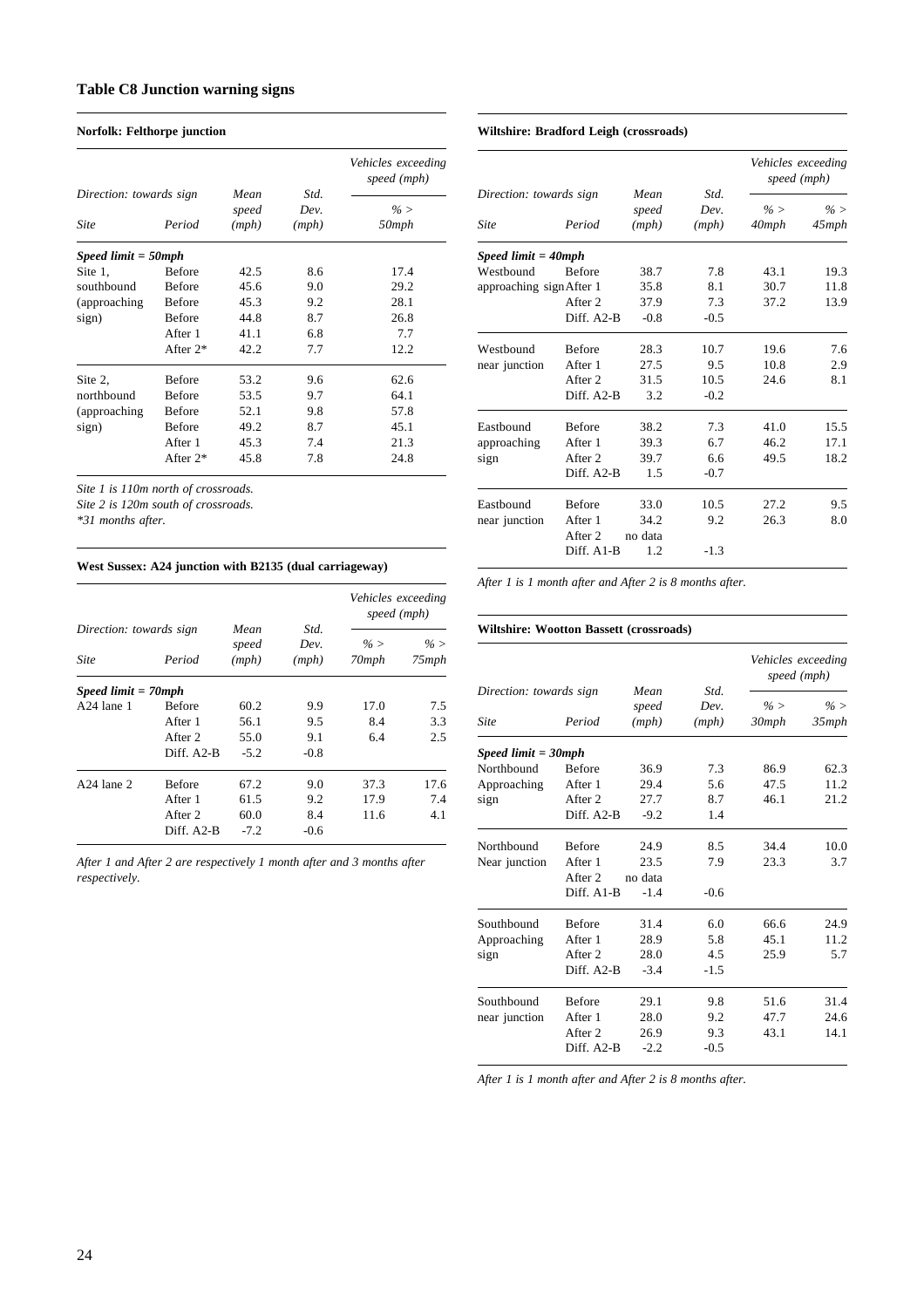#### **Table C9 Bend warning signs in Wiltshire and West Sussex**

|                     |               |                        |                       | Vehicles exceeding<br>speed (mph) |                    |  |
|---------------------|---------------|------------------------|-----------------------|-----------------------------------|--------------------|--|
| <b>Site</b>         | Period        | Mean<br>speed<br>(mph) | Std.<br>Dev.<br>(mph) | $\% >$<br>$40$ mph                | $\% >$<br>$45$ mph |  |
| Speed limit 40mph   |               |                        |                       |                                   |                    |  |
| Sells Green         | <b>Before</b> | 50.2                   | 8.0                   | 92.9                              | 76.9               |  |
| (Wiltshire)         | After 1       | 48.3                   | 8.2                   | 86.4                              | 64.3               |  |
| Northbound          | After 2       | 46.7                   | 8.3                   | 80.6                              | 56.2               |  |
| approaching<br>sign | Diff. A2-B    | $-3.5$                 | $+0.3$                |                                   |                    |  |
| Sells Green         | <b>Before</b> | 38.3                   | 6.0                   | 35.6                              | 12.9               |  |
| (Wiltshire)         | After 1       | 37.9                   | 6.3                   | 33.8                              | 13.3               |  |
| Northbound          | After 2       | 35.3                   | 4.8                   | 15.2                              | 3.2                |  |
| past sign           | Diff. A2-B    | $-3.0$                 | $-1.2$                |                                   |                    |  |

*After 1 is 1 month after and After 2 is 8 months after.*

|                              |                       |                |               |                 | Vehicles exceeding<br>speed (mph) |
|------------------------------|-----------------------|----------------|---------------|-----------------|-----------------------------------|
|                              |                       |                |               | $\% >$<br>50mph | $\% >$<br>55mph                   |
| Speed limit 50mph            |                       |                |               |                 |                                   |
| 1 mile south<br>of Kingsfold | <b>Before</b>         | 41.6           | 5.6           | 5.4             | 1.3                               |
| (West Sussex)                | After 1               | 38.6           | 5.0           | 1.8             | 0.5                               |
| Northbound<br>20m after sign | After 2<br>Diff. A2-B | 38.0<br>$-3.6$ | 4.7<br>$-0.9$ | 1.0             | 0.2                               |

*After 1 is 1 month after; After 2 is 3 months after (long term).*

## **Table C10 Speed camera repeater signs, Norfolk**

| Site       |                         | Period        |                        |                       | Vehicles exceeding speed (mph) |                    |                    |                    |                           |                 |              |
|------------|-------------------------|---------------|------------------------|-----------------------|--------------------------------|--------------------|--------------------|--------------------|---------------------------|-----------------|--------------|
|            | Speed<br>limit<br>(mph) |               | Mean<br>speed<br>(mph) | Std.<br>dev.<br>(mph) | $\% >$<br>30mph                | $\% >$<br>$35$ mph | $\% >$<br>$40$ mph | $\% >$<br>$45$ mph | $\%$<br>60 <sub>mph</sub> | % ><br>$65$ mph | % ><br>75mph |
| Loddon     | 60                      | Before        | 49.3                   | 8.0                   | n/a                            | n/a                | n/a                | n/a                | 6                         | 3               |              |
| A146       |                         | After 1       | 48.7                   | 7.6                   | n/a                            | n/a                | n/a                | n/a                | $\overline{4}$            | 1.5             | 0.5          |
|            |                         | Diff. A1-B    | $-0.6$                 | $-0.4$                |                                |                    |                    |                    |                           |                 |              |
| Poringland | 40/30                   | Before        | 35.0                   | 6.4                   | 87                             | 58                 | 15                 | 3                  | n/a                       | n/a             | n/a          |
| B1332      |                         | After 1       | 34.5                   | 6.4                   | 85                             | 55                 | 13                 | $\overline{2}$     | n/a                       | n/a             | n/a          |
|            |                         | After 2       | 30.8                   | 5.2                   | 59                             | 16                 | $\overline{4}$     |                    | n/a                       | n/a             | n/a          |
|            |                         | Diff. A2-B    | $-4.2$                 | $-1.2$                |                                |                    |                    |                    |                           |                 |              |
| Shipdham   | 30                      | <b>Before</b> | 32.7                   | 5.5                   | 74                             | 29                 | 8                  | $\overline{2}$     | n/a                       | n/a             | n/a          |
| A1075      |                         | After 1       | 31.4                   | 5.6                   | 64                             | 18                 | $\overline{4}$     |                    | n/a                       | n/a             | n/a          |
|            |                         | Diff. A1-B    | $-1.3$                 | 0.1                   |                                |                    |                    |                    |                           |                 |              |

*After 1 is typically 1 month after; After 2 is 18 months after (NB speed limit reduced at Poringland Autumn 1999). n/a - not applicable.*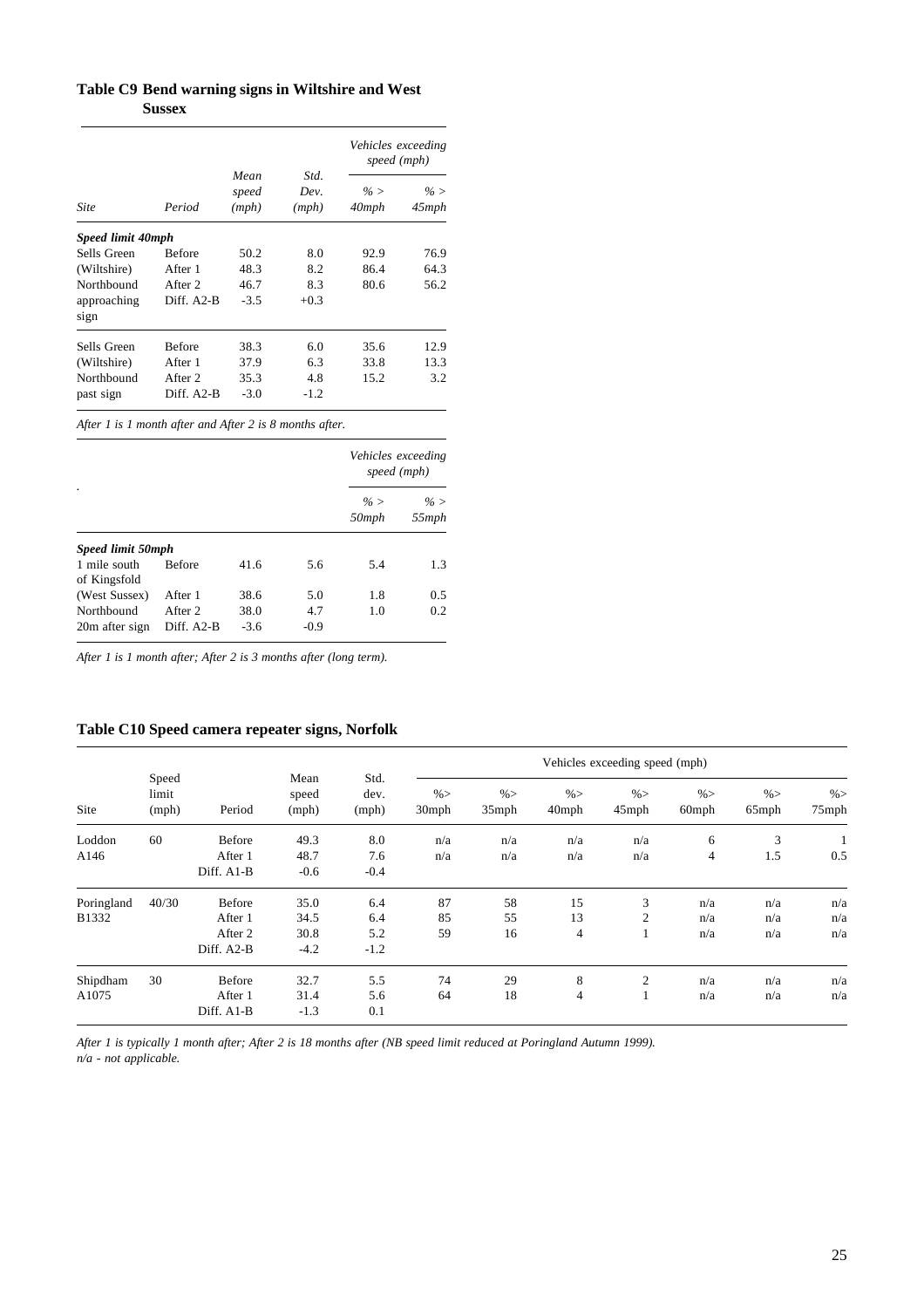## **Table D1 Some basic details of respondents**

|                                                     |           | Felthorpe                   |              | Horsford                    | Carbrooke      |                             | <b>Wootton Bassett</b> |                             |
|-----------------------------------------------------|-----------|-----------------------------|--------------|-----------------------------|----------------|-----------------------------|------------------------|-----------------------------|
| Gender of respondents                               | Frequency | Percentage<br>of col. total | Frequency    | Percentage<br>of col. total | Frequency      | Percentage<br>of col. total | Frequency              | Percentage<br>of col. total |
| Male                                                | 47        | 66%                         | 51           | 62%                         | 134            | 69%                         | 76                     | 76%                         |
| Female                                              | 23        | 32%                         | 31           | 38%                         | 57             | 30%                         | 24                     | 24%                         |
| Not known                                           | 1         | 1%                          | $\mathbf{0}$ | 0%                          | $\mathfrak{2}$ | 1%                          | $\mathbf{0}$           | 0%                          |
| Age of respondents                                  |           |                             |              |                             |                |                             |                        |                             |
| $<$ 21 years                                        | -1        | 1%                          | 3            | 4%                          | 3              | 2%                          | 4                      | 4%                          |
| 21 to 59 years                                      | 53        | 75%                         | 61           | 74%                         | 140            | 73%                         | 72                     | 72%                         |
| $>59$ years                                         | 17        | 24%                         | 17           | 21%                         | 48             | 25%                         | 21                     | 21%                         |
| Not known                                           | $\theta$  | 0%                          | 1            | 1%                          | $\mathfrak{2}$ | 1%                          | 3                      | 3%                          |
| How often do you drive down this road?<br>At least: |           |                             |              |                             |                |                             |                        |                             |
| Once a day                                          | 22        | 31%                         | 33           | 40%                         | 55             | 28%                         | 41                     | 41%                         |
| Once a week                                         | 18        | 25%                         | 22           | 27%                         | 67             | 35%                         | 31                     | 31%                         |
| Once a month                                        | 18        | 25%                         | 9            | 11%                         | 36             | 19%                         | 12                     | 12%                         |
| Or:                                                 |           |                             |              |                             |                |                             |                        |                             |
| Less than once a month                              | 13        | 18%                         | 12           | 15%                         | 29             | 15%                         | 11                     | 11%                         |
| First time                                          | $\Omega$  | 0%                          | 6            | 7%                          | 5              | 3%                          | 5                      | 5%                          |
| Not known                                           | $\Omega$  | 0%                          | $\mathbf{0}$ | 0%                          | 1              | 1%                          | $\mathbf{0}$           | 0%                          |
| Was the sign triggered?                             |           |                             |              |                             |                |                             |                        |                             |
| Yes                                                 | 39        | 55%                         | 55           | 67%                         | 56             | 29%                         | 52                     | 52%                         |
| N <sub>o</sub>                                      | 32        | 45%                         | 27           | 33%                         | 136            | 70%                         | 48                     | 48%                         |
| Not known                                           | $\Omega$  | 0%                          | $\theta$     | 0%                          | 1              | 1%                          | $\mathbf{0}$           | 0%                          |
| Total number of drivers                             |           | 71                          |              | 82                          |                | 193                         |                        | 100                         |

## **Table D2 What triggers the sign and what is its purpose? #**

|                                                              | Felthorpe |                              |           | Horsford                     | Carbrooke |                                | <b>Wootton Bassett</b> |                              |
|--------------------------------------------------------------|-----------|------------------------------|-----------|------------------------------|-----------|--------------------------------|------------------------|------------------------------|
|                                                              | Frequency | Percentage<br>of col. total* | Frequency | Percentage<br>of col. total* | Frequency | Percentage<br>$of$ col. total* | Frequency              | Percentage<br>of col. total* |
| What do you think triggers the sign to light up like this?** |           |                              |           |                              |           |                                |                        |                              |
| Speed of vehicle                                             | 68        | 96%                          | 64        | 78%                          | 111       | 58%                            | 77                     | 77%                          |
| Exceed speed limit                                           | 2         | 3%                           | 4         | 5%                           | 66        | 34%                            | $\overline{2}$         | 2%                           |
| Don't know                                                   |           | 1%                           | 5         | 6%                           | 11        | 6%                             | 3                      | 3%                           |
| Other reasons                                                | 0         | 0%                           | 9         | 11%                          | 6         | 3%                             | 13                     | 13%                          |
| What do you think the purpose of this sign is? (lit sign)**  |           |                              |           |                              |           |                                |                        |                              |
| Make people slow down                                        | 57        | 80%                          | 60        | 73%                          | 118       | 61%                            | 71                     | 71%                          |
| Warn of hazards                                              | 47        | 66%                          | 36        | 44%                          | 17        | 9%                             | 34                     | 34%                          |
| Enforce speed limit                                          |           | 1%                           |           | 1%                           | 91        | 47%                            | 18                     | 18%                          |
| Alert drivers                                                |           | 1%                           |           | 1%                           | 10        | 5%                             | 5                      | 5%                           |
| Reduce accidents                                             | 6         | 8%                           |           | 5%                           | 8         | 4%                             | 4                      | 4%                           |
| Other reasons                                                | 0         | 0%                           | 2         | 2%                           | 2         | 1%                             |                        | 1%                           |
| Total number of drivers                                      |           | 71                           |           | 82                           |           | 193                            |                        | 100                          |

*# The sign at Felthorpe, Horsford and Wootton Bassett was a junction (crossroads) warning, that at Carbrooke was a 40mph roundel.*

*\* The percentages are calculated from the total number of drivers, not the number of responses, and thus may not add up to 100%.*

*\*\* Drivers were encouraged to give more than one response and these have been aggregated in this table.*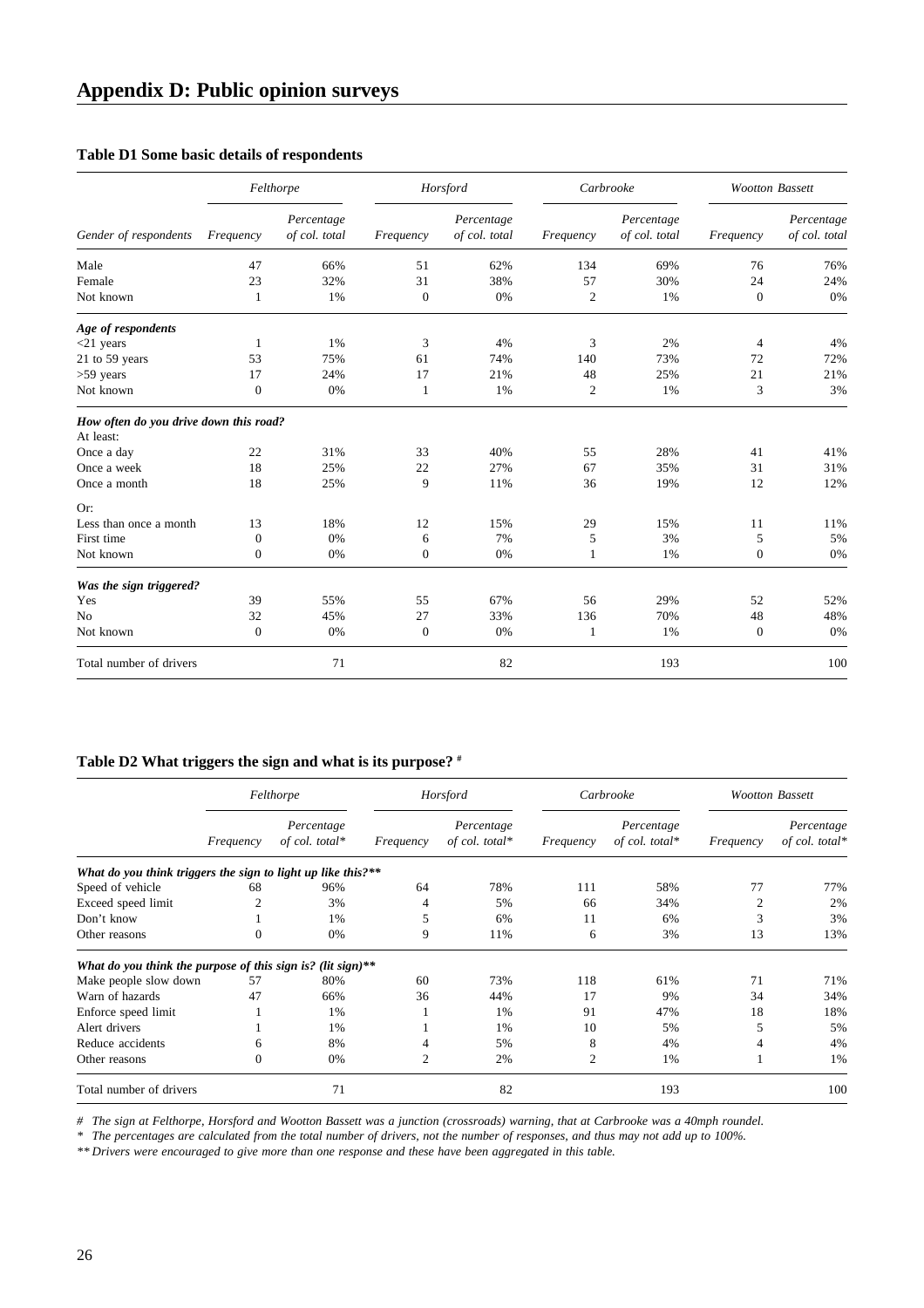## **Table D3 If this sign lit up for you, would you expect to receive a penalty?**

|                                       | Felthorpe |            |                | Horsford   |                | Carbrooke                                                                                                                             |                | Wootton Bassett |     | All sites combined |
|---------------------------------------|-----------|------------|----------------|------------|----------------|---------------------------------------------------------------------------------------------------------------------------------------|----------------|-----------------|-----|--------------------|
|                                       |           | Percentage |                | Percentage |                | Percentage<br>Frequency of col. total Frequency of col. total Frequency of col. total Frequency of col. total Frequency of col. total |                | Percentage      |     | Percentage         |
| Junction warning sign                 |           |            |                |            |                |                                                                                                                                       |                |                 |     |                    |
| Yes                                   | 4         | 6%         | 20             | 24%        | 37             | 19%                                                                                                                                   | 23             | 23%             | 84  | 19%                |
| No                                    | 63        | 89%        | 53             | 65%        | 136            | 70%                                                                                                                                   | 59             | 59%             | 311 | 70%                |
| Sometimes                             | 1         | 1%         | 1              | 1%         | $\overline{2}$ | 1%                                                                                                                                    | 7              | 7%              | 11  | 2%                 |
| Don't know                            | 3         | 4%         | 8              | 10%        | 18             | 9%                                                                                                                                    | 11             | 11%             | 40  | 9%                 |
| <b>Bend warning sign</b>              |           |            |                |            |                |                                                                                                                                       |                |                 |     |                    |
| Yes                                   | 5         | 7%         | 9              | 11%        | 20             | 10%                                                                                                                                   | 14             | 14%             | 48  | 11%                |
| N <sub>o</sub>                        | 61        | 86%        | 63             | 77%        | 159            | 82%                                                                                                                                   | 73             | 73%             | 356 | 80%                |
| Sometimes                             | 1         | 1%         | $\theta$       | 0%         | $\mathbf{0}$   | 0%                                                                                                                                    | 3              | 3%              | 4   | 1%                 |
| Don't know                            | 4         | 6%         | 10             | 12%        | 14             | 7%                                                                                                                                    | 10             | 10%             | 38  | 9%                 |
| 30mph sign without microwave detector |           |            |                |            |                |                                                                                                                                       |                |                 |     |                    |
| Yes                                   | 22        | 31%        | 29             | 35%        | 63             | 33%                                                                                                                                   | 35             | 35%             | 149 | 33%                |
| N <sub>0</sub>                        | 41        | 58%        | 42             | 51%        | 101            | 52%                                                                                                                                   | 48             | 48%             | 232 | 52%                |
| Sometimes                             | 3         | 4%         | 4              | 5%         | 5              | 3%                                                                                                                                    | $\overline{2}$ | 2%              | 14  | 3%                 |
| Don't know                            | 5         | 7%         | 7              | 9%         | 24             | 12%                                                                                                                                   | 15             | 15%             | 51  | 11%                |
| Speed camera logo                     |           |            |                |            |                |                                                                                                                                       |                |                 |     |                    |
| Yes                                   | 39        | 55%        | 43             | 52%        | 107            | 55%                                                                                                                                   | 52             | 52%             | 241 | 54%                |
| N <sub>0</sub>                        | 15        | 21%        | 23             | 28%        | 62             | 32%                                                                                                                                   | 30             | 30%             | 130 | 29%                |
| Sometimes                             | 4         | 6%         | $\overline{4}$ | 5%         | 1              | 1%                                                                                                                                    | $\overline{4}$ | 4%              | 13  | 3%                 |
| Don't know                            | 13        | 18%        | 12             | 15%        | 23             | 12%                                                                                                                                   | 14             | 14%             | 62  | 14%                |
| 30/40mph sign with microwave detector |           |            |                |            |                |                                                                                                                                       |                |                 |     |                    |
| Yes                                   | 29        | 41%        | 32             | 39%        | 62             | 32%                                                                                                                                   | 52             | 52%             | 175 | 39%                |
| N <sub>o</sub>                        | 32        | 45%        | 31             | 38%        | 107            | 55%                                                                                                                                   | 29             | 29%             | 199 | 45%                |
| Sometimes                             | 3         | 4%         | $\overline{4}$ | 5%         | 5              | 3%                                                                                                                                    | 3              | 3%              | 15  | 3%                 |
| Don't know                            | 7         | 10%        | 15             | 18%        | 19             | 10%                                                                                                                                   | 16             | 16%             | 57  | 13%                |
| Total number of drivers               |           | 71         |                | 82         |                | 193                                                                                                                                   |                | 100             |     | 446                |

## **Table D4 Are the signs a good idea and why?**

|                                                   | Felthorpe      |                              |           | Horsford                        | Carbrooke |                              | <b>Wootton Bassett</b> |                              |
|---------------------------------------------------|----------------|------------------------------|-----------|---------------------------------|-----------|------------------------------|------------------------|------------------------------|
|                                                   | Frequency      | Percentage<br>of col. total* | Frequency | Percentage<br>of col. total $*$ | Frequency | Percentage<br>of col. total* | Frequency              | Percentage<br>of col. total* |
| Are the signs a good idea?                        |                |                              |           |                                 |           |                              |                        |                              |
| Yes                                               | 66             | 93%                          | 81        | 99%                             | 190       | 98%                          | 92                     | 92%                          |
| No                                                | 5              | 7%                           |           | 1%                              | 3         | 2%                           | 8                      | 8%                           |
| Why do you think the signs are a good/bad idea?** |                |                              |           |                                 |           |                              |                        |                              |
| Slow vehicles down                                | 24             | 34%                          | 31        | 38%                             | 66        | 34%                          | 27                     | 27%                          |
| Warn of hazards                                   | 12             | 17%                          | 5         | 6%                              | 25        | 13%                          | 14                     | 14%                          |
| Obey/more aware of speed limits                   | $\overline{4}$ | 6%                           | 11        | 13%                             | 40        | 21%                          | 7                      | 7%                           |
| Alert drivers                                     | 10             | 14%                          | 14        | 17%                             | 30        | 16%                          | 22                     | 22%                          |
| Draw attention to own speed                       | 17             | 24%                          | 19        | 23%                             | 42        | 22%                          | 34                     | 34%                          |
| More noticeable because they light up             | 11             | 15%                          | 8         | 10%                             | 41        | 21%                          | 11                     | 11%                          |
| Total number of drivers                           | 71             |                              | 82        |                                 | 193       |                              | 100                    |                              |

*\* The percentages are calculated from the total number of drivers, not the number of responses, and thus may not add up to 100%.*

*\*\* Drivers were encouraged to give more than one response and these have been aggregated in this table.*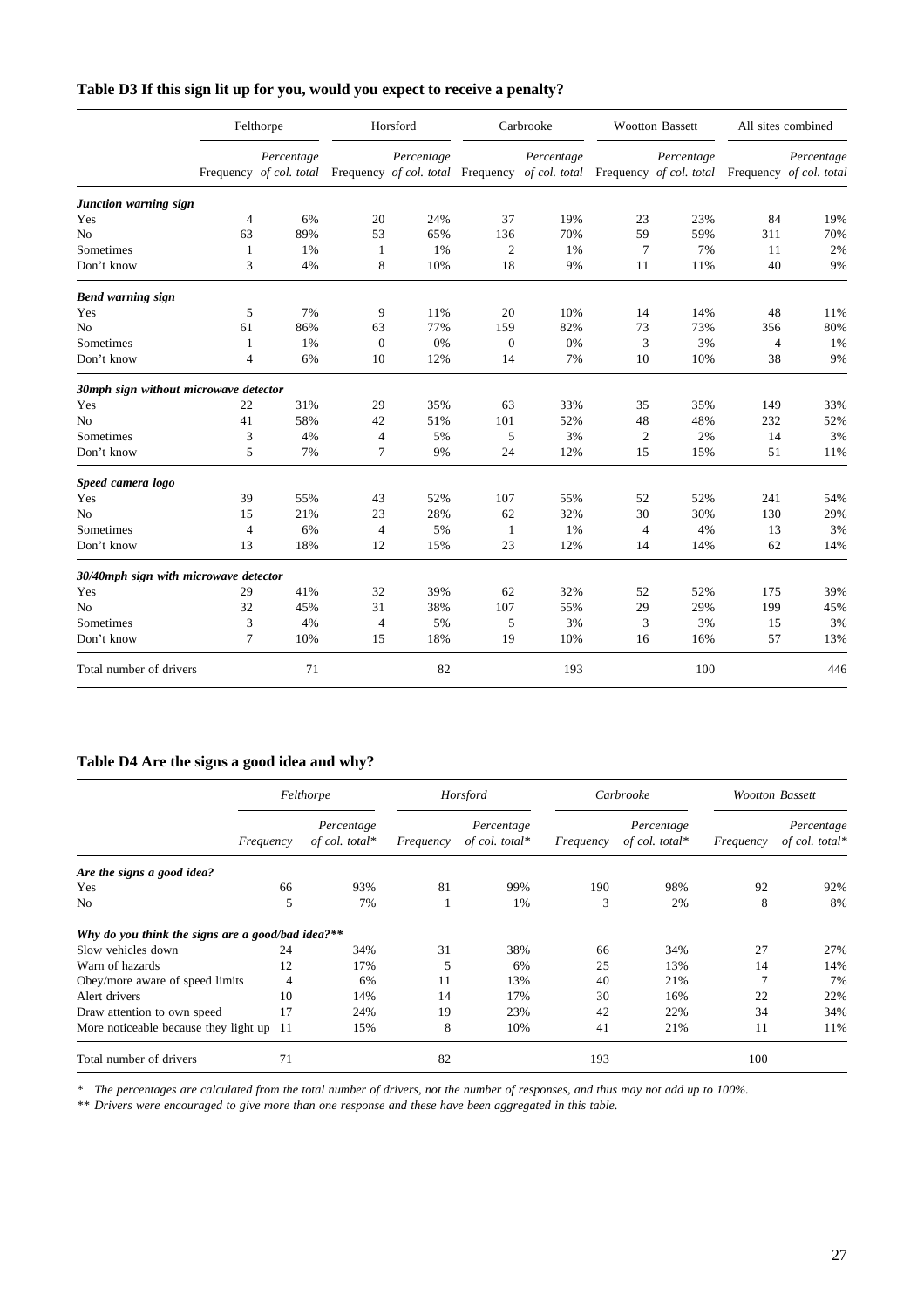Before the decision to install vehicle-activated signs is made, it is important to undertake an audit of existing furniture, fixed signs, road condition and road markings to assess their standard, condition and wear. It is not recommended that vehicle-activated signs are deployed until it has been established that the current markings fully comply with the standards of size, clear visibility and siting distance specified in Chapters 4 and 5 of The Traffic Signs Manual (Department of Transport, 1985, 1986). It should also be noted that vehicle-activated signs are not an alternative or substitute for standard fixed signs.

Site selection should also take into consideration the number of speed-related accidents and excessive speed for the conditions, for example, on the approaches to bends and junctions. Speed profiles using the individual vehicle speed data collection method should be obtained in order to confirm that a speeding problem exists.

It is suggested that a detailed accident investigation is undertaken to identify the major accident contributory factors and confirm that vehicle-activated signs are an appropriate remedial measure.

The cost of running mains power to the installation should be investigated at an early stage of planning in order to make contingencies for an alternative power source (solar panels) if the costs are too high. However, it is possible in remote and heavily wooded locations (in the absence of mains power supplies) that there may be insufficient power from a solar re-charger to run the sign.

Sites should be chosen such that there is a clear sight line between the driver and the sign, so that the driver can be detected by the microwave speed sensor and exposed to the sign message for at least three seconds. At some locations, for example where there is a footway immediately beside the road, the sign will be located much further away from the carriageway so as not to obstruct pedestrians. This will also result in the microwave detector being positioned at a greater angle to the carriageway. Under these circumstances, the detection window (i.e. the distance over which the vehicle can be detected) is much reduced because of the geometry.

Where signs are designed to draw attention to a hazard, they should be installed 100-150 metres in advance of that hazard, to give the driver time to respond. If the sign is too far from the hazard, it is possible that the association between the sign and the hazard will not be made. If it is too close it leaves a very short response time.

Having confirmed the suitability of the location for treatment with vehicle-activated signs, it is necessary to decide upon the information that will be conveyed to the driver. Signs should not contain non-standard pictograms or messages (i.e. those not prescribed in the Traffic Signs Regulations and General Directions (Department for Transport, 2002)), to avoid causing ambiguity and confusion to drivers.

The collection of speed data prior to the installation of the vehicle-activated sign should enable the estimation of a suitable threshold speed for the sign to display the message. The speed limit signs should be set to display at a threshold equal to the speed limit, and speed thresholds for warning signs should be set at the 50<sup>th</sup> percentile speed measured before sign installation.

It is critical that the speed monitoring detectors are installed as accurately as possible to minimise errors in speed measurement. If tubes are used, they are normally installed in pairs with a separation of 1 metre, perpendicular to the direction of the traffic flow. An installation error of 1cm will create a 1% error in the speed measurements. If the tubes have not been installed accurately for both the Before and After data collection, the errors are multiplied.

It is, however, recommended that buried inductive loops are used for Before and After data collection. While the cost of a single data collection using the tube sensor method is lower than that for inductive loops (due to the relatively high initial installation costs), for long term evaluation and repeat collections, the marginal costs are much lower, and inductive loops become very cost effective. An additional advantage of using loops is that their geometry is fixed for the duration of the study and consequently the errors in measurement are constant for each data collection. Loops are less visually intrusive and are thus difficult to see by the driver. Surface mounted tubes are vulnerable to damage (often by vehicles braking heavily) and they may influence drivers' speed since they could be mistaken for an enforcement device.

Many of the early vehicle-activated installations used flashing amber lamps ('wig-wags') to enhance the signs, but there has been little evidence to suggest that this makes the sign more effective.

At remote locations where mains electrical power is not readily or cheaply available, due to installation costs, an alternative battery power source using solar panel recharging has been developed. Although the signs are relatively low power (400mA with the display off and 1.5A with the display on), the microwave vehicle detector is always actively sensing even when the message is not being displayed. At high vehicle flow locations where the sign is being triggered frequently, this may pose a problem with the consumption rate exceeding the charge rate. The daily power consumption may be calculated from the degree to which the sign is triggered - since the vehicle flow, the trigger speed and the display time are known, it is possible to calculate the daily duration of the sign 'on' time and hence the power consumption. LED signs are expected to use even less power than the quartz halogen illuminated signs.

An advantage of using solar power recharging is that it simplifies the installation, removing the cost of running mains power to the site and extending the use of the vehicleactivated signs to remote locations. With solar powered sites, however, theft of the panels could pose a risk.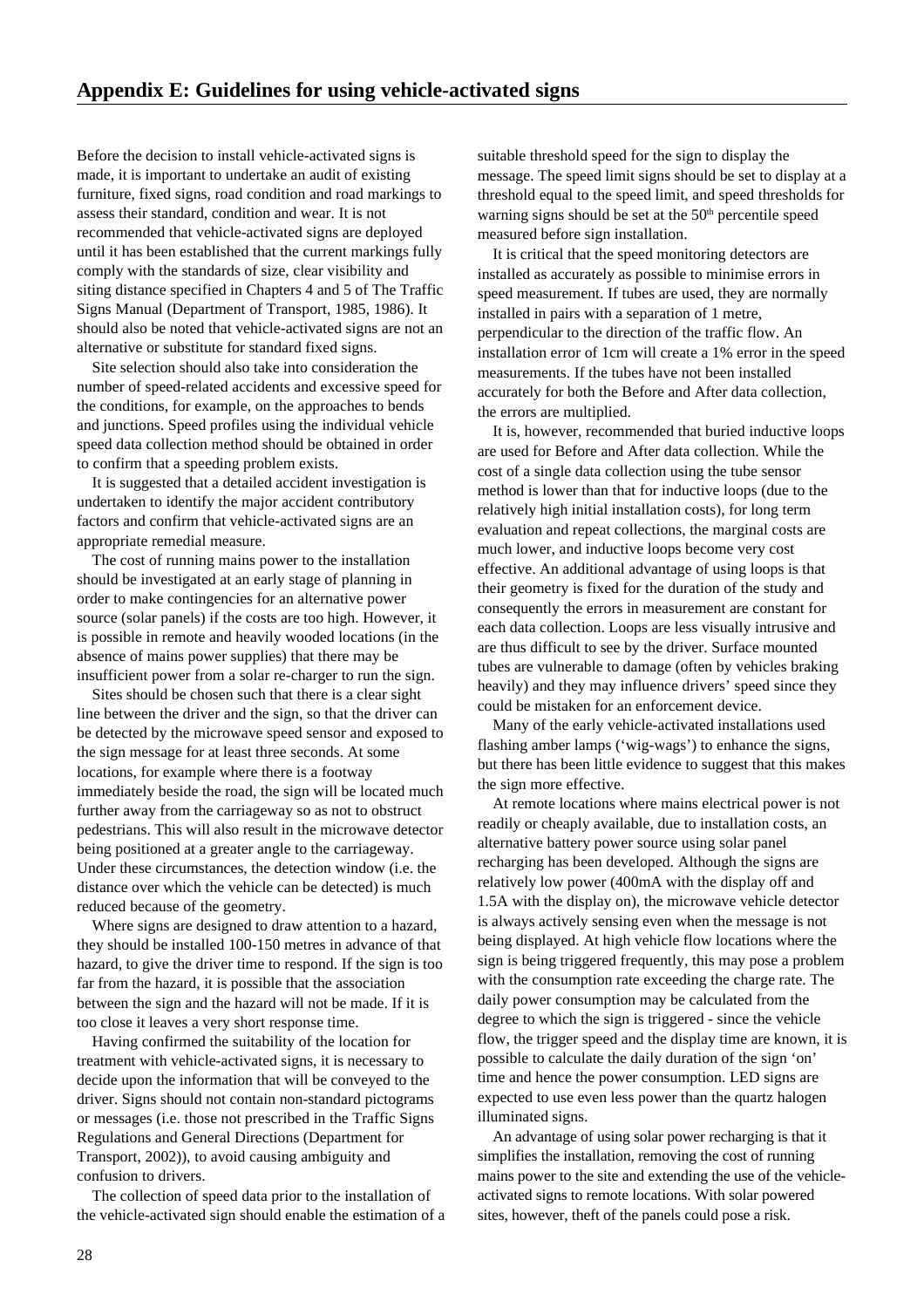Inductive loops (rather than a microwave detector) were used to detect vehicles at the Felbrigg (Norfolk) bend site. This was an early experimental location where loops were used to trigger the sign (i.e. when a set threshold speed was exceeded) and for connection to the data loggers.

There are advantages in using loops for vehicle detection, such as the ability to accurately set the distance from the sign at which the vehicle is detected, and the very low power required by the loop detector circuit. However, the initial costs (loop cutting and running cables from the detector to the sign) are high.

There is no evidence to show that in time, drivers become less responsive to the signs. The longer-term evaluation of the Norfolk sites would suggest that, to the contrary, compliance is maintained.